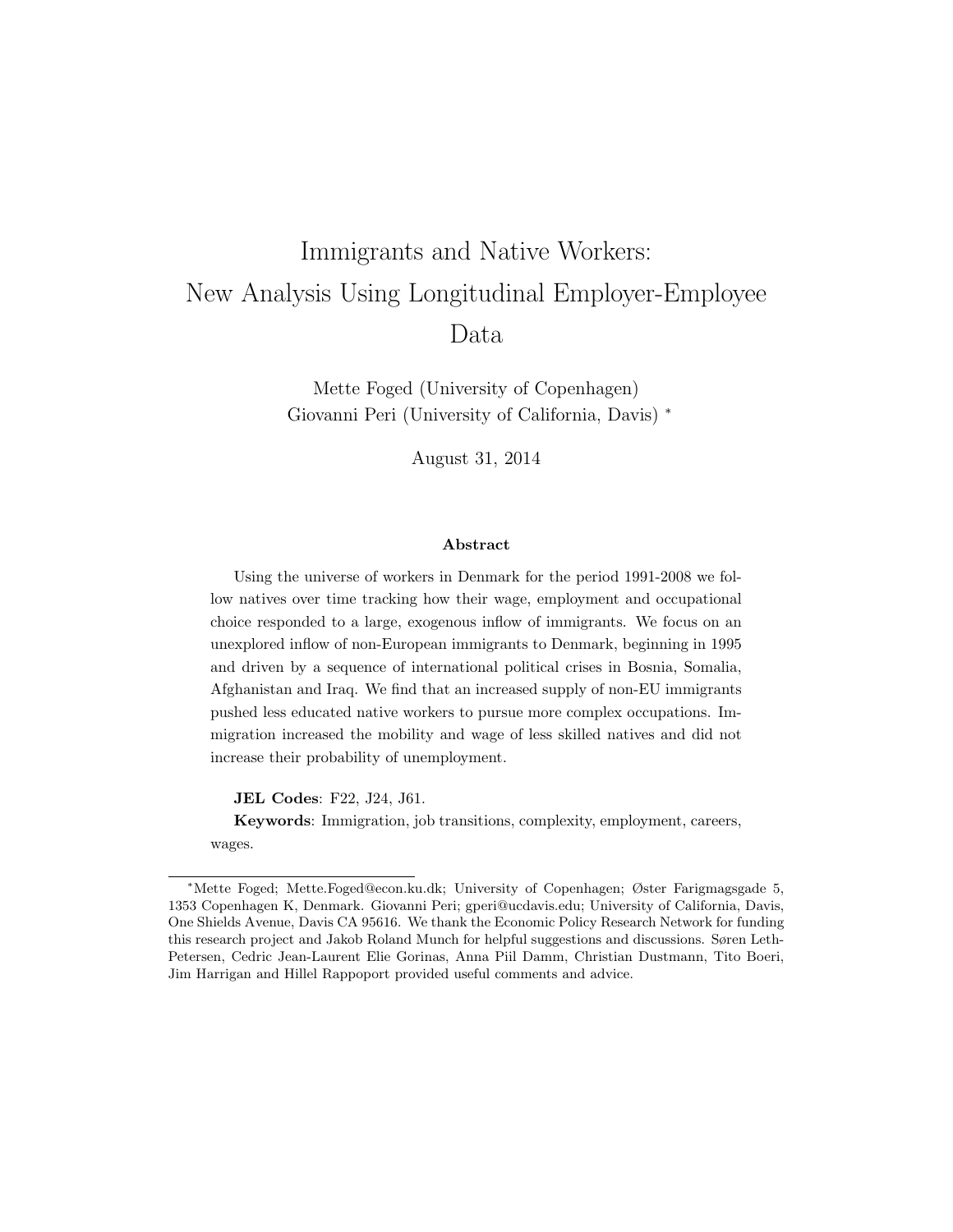# 1 Introduction

In this paper we use individual data on the universe of Danish workers matched to data on the establishments where they worked during the years 1991-2008 to quantify the consequences of a supply-driven inflow of less educated immigrants on the occupational choice and working careers of natives. The detail and scope of the data, and the size and nature of the immigration shock allow us to use a credible identification strategy, perform a detailed analysis of outcomes, and explore the mechanisms of adjustment in response to immigration. Do immigrants displace similarly skilled native workers? Or do they complement native skills and stimulate natives to specialize in complex tasks? Do these effects reduce or increase native wages? This paper provides answers to these questions.

Many existing studies are limited in their the ability to identify a genuine supplyshock of the inflow of immigrants and in tracking the full response of native workers' labor market outcomes. The immigration inflow considered in this paper is that of non-European (non-EU) immigrants, beginning with ex-Yugoslavian immigrants in 1995 following the war and ensuing crisis, and continued due to waves of refugees from Somalia, Afghanistan and Iraq. Turkey, plagued by an economic crisis in 1993- 94 was another large supplier of non-EU immigrants. The data shown in Figure 1 point to a discontinuity in the growth rate of the non-EU immigrants in the labor market beginning in 1994. In the same period immigrants to Denmark from the rest of European Union (EU) did not increase at all. We use the supply-driven non-EU immigration as key piece of our identification strategy.

The second critical component of our identification is the refugees' distribution across municipalities. For most refugees Denmark applied a Spatial Dispersal Policy across municipalities between  $1986$  and  $1998<sup>1</sup>$ . This makes their early distribution exogenous to economic conditions as that policy aimed at spreading refugees distributing their burden across municipalities, without consideration for their economic preferences. Later, when family reunification and working permits were the main causes of entry, immigrants settled, at least for a while, where their family sponsors were located.<sup>2</sup> Hence, the distribution across Danish municipalities of new

<sup>&</sup>lt;sup>1</sup>The Bosnians were an exception as they were sent disproportionately to rural districts (Damm, 2009). We therefore exclude them when considering refugees subject to the Dispersal Policy.

<sup>2</sup>By law the sponsor needed "adequately sized accommodation" for the re-unified family. In practice this meant that, at least initially, new family members lived at the same address as their sponsor.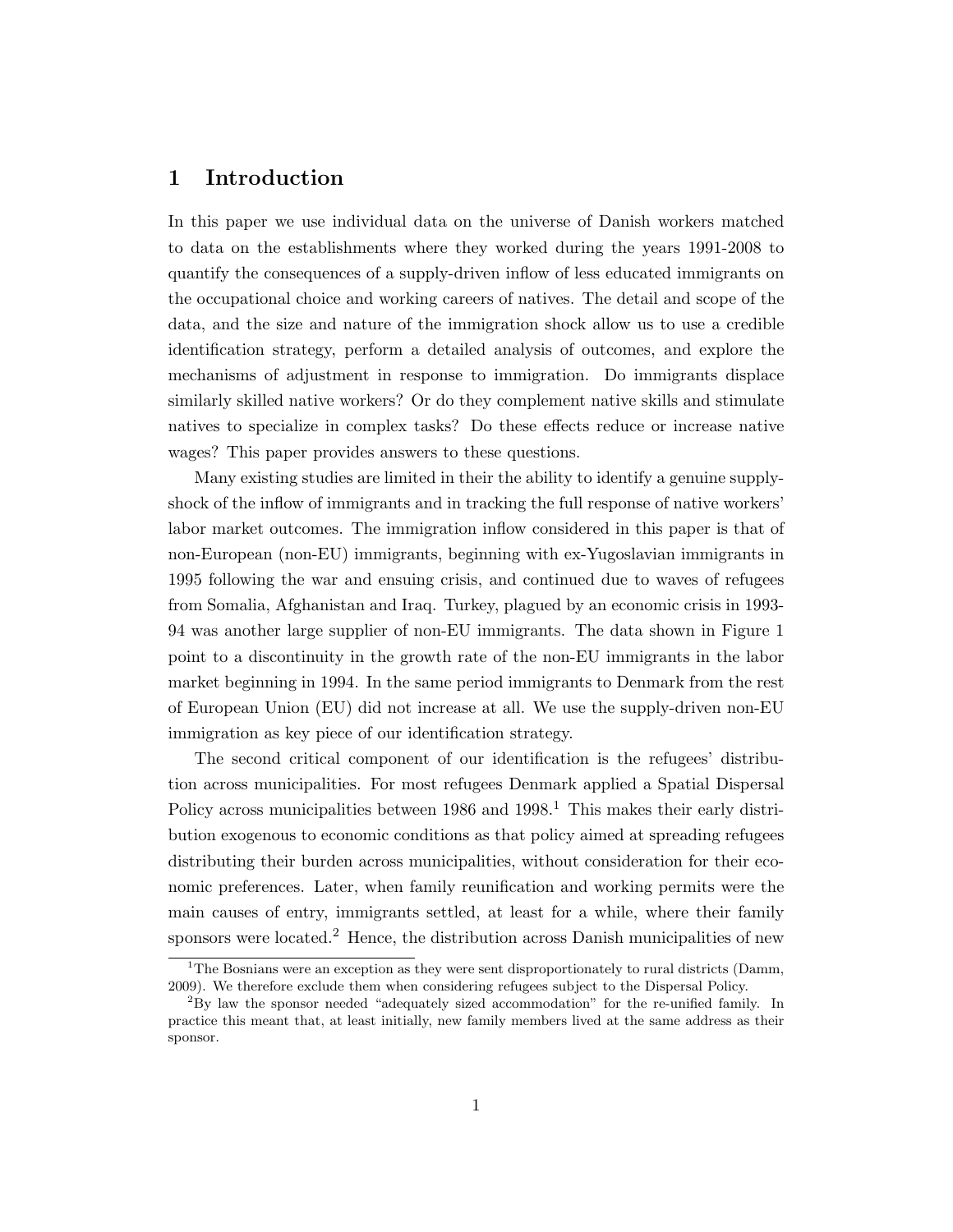immigrants from refugees' countries 1986-1998 was determined by the early dispersal policies and affected later inflows. The distribution of Turks (the other non-EU group with a large inflow from 1995-2007), instead, was determined mainly by the presence of pre-existing ethnic communities, dating back to the sixties. Both conditions were orthogonal to economic outcomes in those municipalities before 1994, as we will show, and this reinforces our trust in their lack of correlation with unobserved determinants of labor market outcomes after 1994. We construct an imputed population of refugee-country immigrants by interacting the post-1994 push-driven flows from crisis-stricken countries with the distribution determined by the dispersal policy. We also use a similar strategy extended to all non-EU immigrants using the 1988 distribution of non-EU communities.

The non-EU immigrants considered were largely concentrated among non-college educated. They usually spoke the Danish language with low levels of proficiency.<sup>3</sup> These characteristics imply that they were most likely to compete with less educated Danish workers, especially in manual-intensive occupations. The canonical model would imply, therefore, that these immigrants worsened the employment and wage prospects of less educated natives. Non-EU immigrants in other European countries have similar skill composition, thus lending external validity to our study of immigration in Denmark. However, the Danish labor market was and is very flexible relative to many other EU countries. Especially for establishments in the private sector, the hiring and firing/layoff of workers had relatively low costs, the transitions across jobs and occupations were frequent, and wage bargaining was mainly (and increasingly over time) done at the decentralized firm-level (see Dahl, le Maire, and Munch, 2013). This flexibility enhanced the possibility for native workers and firms to make adjustments that responded optimally to immigration.

Our analysis focuses on three main outcomes: the complexity of natives' occupations, their hourly wages and the weeks worked in a year. We consider non-collegeeducated native workers (less skilled) as the group affacted by non-EU immigrants' competition. First, we analyze what happened to native workers within establishments when exposed to local market inflows of non-EU immigrants. By using a panel regression that includes worker-establishment fixed effects and a host of individual and firm controls, we identify the within-employment-spell variation of outcomes

<sup>&</sup>lt;sup>3</sup>Asylum seekers are not in our data and not allowed to work in Denmark. Once (if) their case has been approved they will move into an address in Denmark (assigned to them under the dispersion policy), be allowed to work and appear in the registers. Asylum seekers may attend language courses while their case is being processed.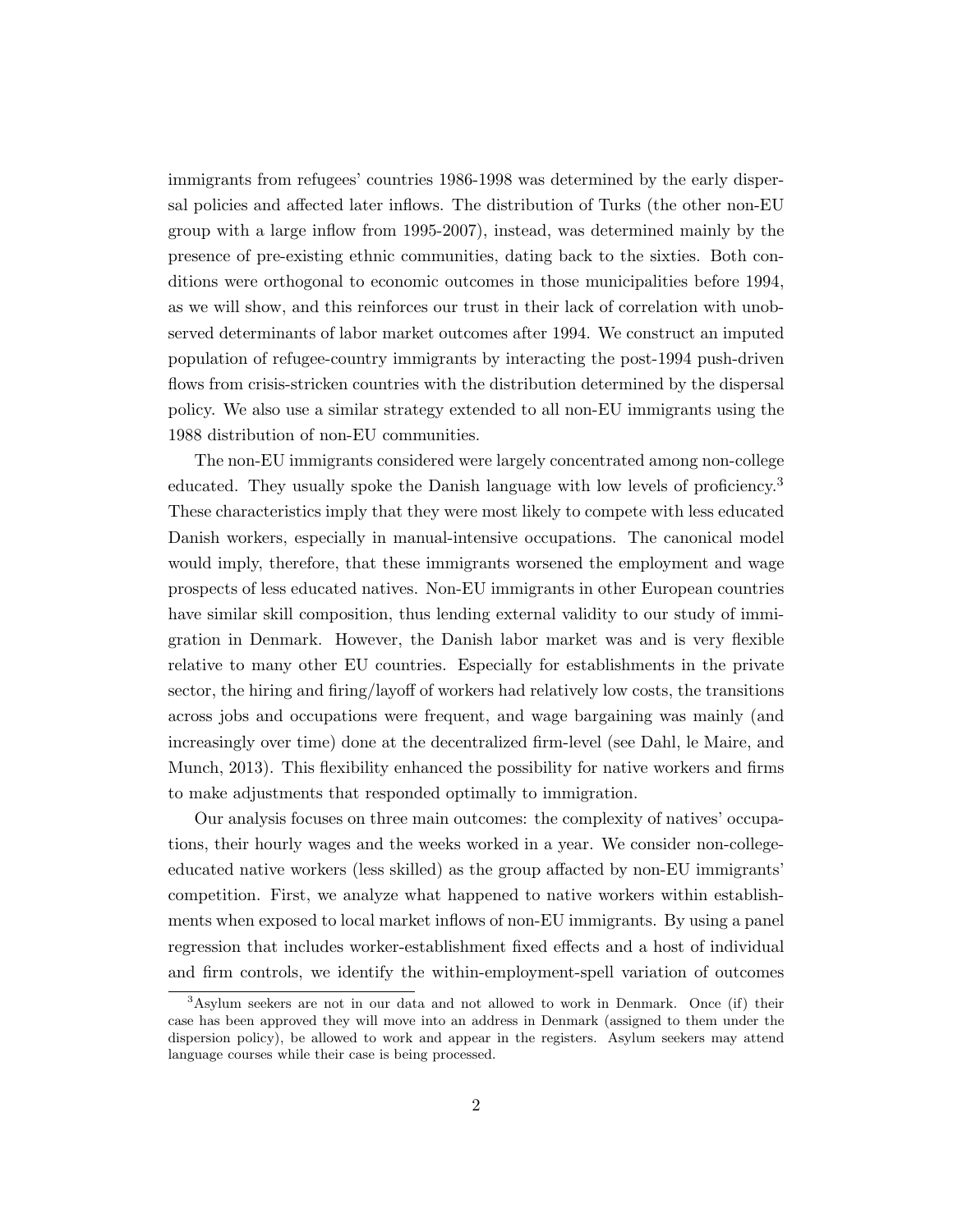and relate them to non-EU immigrant shares in the local market, instrumented by their imputed values. Second, we use worker-municipality fixed effects in similar panel regressions to identify immigration-induced adjustments within local labor markets. Then we analyze the transition of native outcomes over time following cohorts of native workers during their working careers. This part of the analysis, structured as a difference-in-difference approach, exploits the differential exposure of native incumbent workers to immigrants, based on their 1994 location (before the surge in non-EU immigrants). We follow native individuals over 18 years so as to characterize the short and long-run effects of immigration. Finally, we analyze the impact of non-EU immigrants over the long-run using long-differences in the data to identify the cumulative effects on employment and on inter-establishment and inter-municipality mobility of natives.<sup>4</sup>

Our analysis has three main findings. First, considering less educated native workers within municipalities, larger flows of non-EU immigrants increased their occupational mobility, measured as the probability of changing occupation. This increase was strongly associated with mobility towards complex occupations for workers who changed establishment. Second, less educated natives experienced positive or null wage effects. Third, the cumulative effect shows that immigration increased the mobility, particularly across municipalities in response to non-EU immigration. However, natives did not experience any effect on cumulative weeks of employment.

The rest of the paper is organized as follows. Section 2 frames the present contribution within the existing literature. Section 3 describes the immigration inflow that we consider and the salient features of the Danish labor market. Section 4 and 5 present the main data, their trends and summary statistics. Section 6 describes a simple decomposition to organize our empirical analysis and discusses the specification and the identification in our regressions. Section 7 shows and discusses the estimation results. Section 8 concludes the paper.

# 2 Literature Review

The analysis of the labor market effects of immigration has a long history. Considered as a labor supply shock, within the labor demand-labor supply "canonical" framework, a series of studies estimated the impact of immigration on wages and em-

<sup>&</sup>lt;sup>4</sup>The cumulative regressions are similar to those of Autor et al.  $(2013)$  who consider the effect of offshoring/import competition.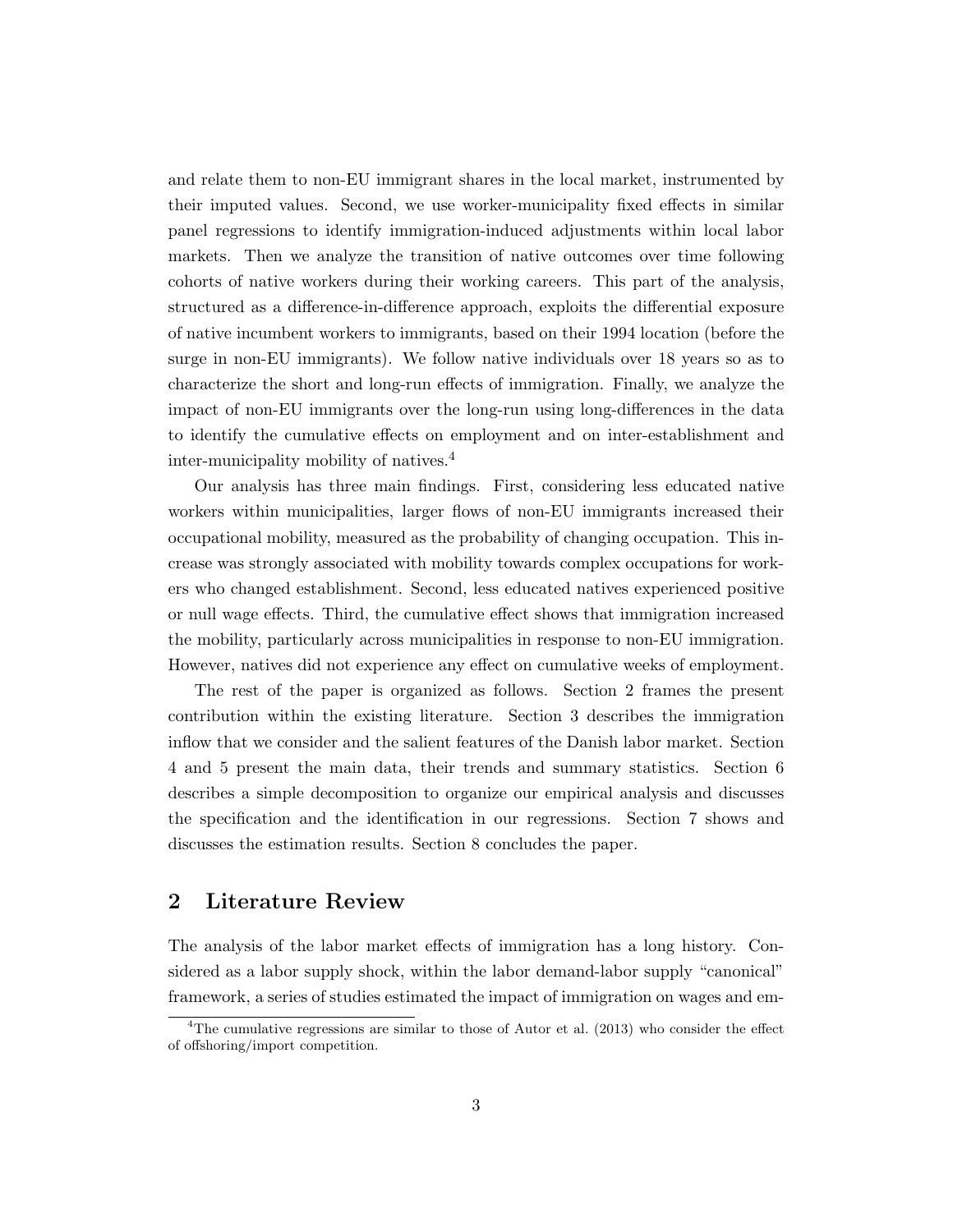ployment of natives in local and national economies.<sup>5</sup> Those studies have generally found small effects of immigration on wages and employment of competing natives.<sup>6</sup> More recently a new generation of studies has focused on new mechanisms and margins of adjustments that depart from the canonical model's predictions. Considering a richer environment one may account for the zero or even positive effects of immigration on native wages. The main departures from the canonical framework considered in recent studies are the following: workers have multiple differentiated skills that differ systematically between immigrants and natives;<sup>7</sup> immigrant labor generates the possibility of specialization and productivity effects within and across firms;<sup>8</sup> and investment and technology are adjusted to absorb immigrant labor in local markets.<sup>9</sup> These new lines of inquiry have produced new hypotheses about the possible impact of immigrants on the economy and on firms, and economists have analyzed a richer set of outcomes to validate them.<sup>10</sup> Our paper follows this line of analysis and presents estimates of a set of native workers' outcomes in response to immigration.

Our analysis also relates to the literature analyzing the effect of aggregate shocks on individual labor market outcomes. A previous study using comparable data is Hummels et al. (2014), who produces within job-spell estimates of the effect of increased outsourcing on wages in manufacturing firms. The same Danish data are also used in Malchow-Møller, Munch, and Skaksen (2012), who employ establishmentworker fixed effects to analyze the impact of immigrants on wages of native coworkers.<sup>11</sup> The joint analysis of the impact of immigration on wages, occupation and

 $5$ Examples are Card (2001); Friedberg (2001); Borjas (2003); Ottaviano and Peri (2012); Glitz (2012).

 ${}^{6}$ See for instance the meta-analysis in Longhi, Nijkamp, and Poot (2005), or the review article by Blau and Kahn (2012). Exceptions finding significantly negative or significantly positive effects exist, but overall the estimates are centered around zero.

<sup>7</sup>This line of analysis is emphasized in Manacorda, Manning, and Wadsworth (2012); Ottaviano and Peri (2005, 2012); D'Amuri, Ottaviano, and Peri (2010)

<sup>8</sup>One paper analyzing this channel is Peri and Sparber (2009).

 ${}^{9}$ Examples are Lewis (2011, 2013); Ottaviano, Peri, and Wright (2013).

 $10$ See the recent analysis of immigration and productivity in Peri (2012), Immigration and firm creation in Olney (2013) and immigration and economic growth in Ortega and Peri (2013).

<sup>&</sup>lt;sup>11</sup>Malchow-Møller et al.  $(2013)$  analyze the impact of immigrant hirings on firm's job creation in the farm sector; Malchow-Møller, Munch, and Skaksen (2011) look at the Danish preferential tax scheme for foreign professionals and estimate the effect of hiring them on wages and productivity within the firm; and Parrotta, Pozzoli, and Pytlikova (2014) look at the effect of an ethnically diversified workforce on firm productivity. Contrary to these papers we consider the effect of changes in the immigrant share at the municipality - and not the firm - level, and we identify an abrupt change in the share of foreign born driven by refugee-sending countries.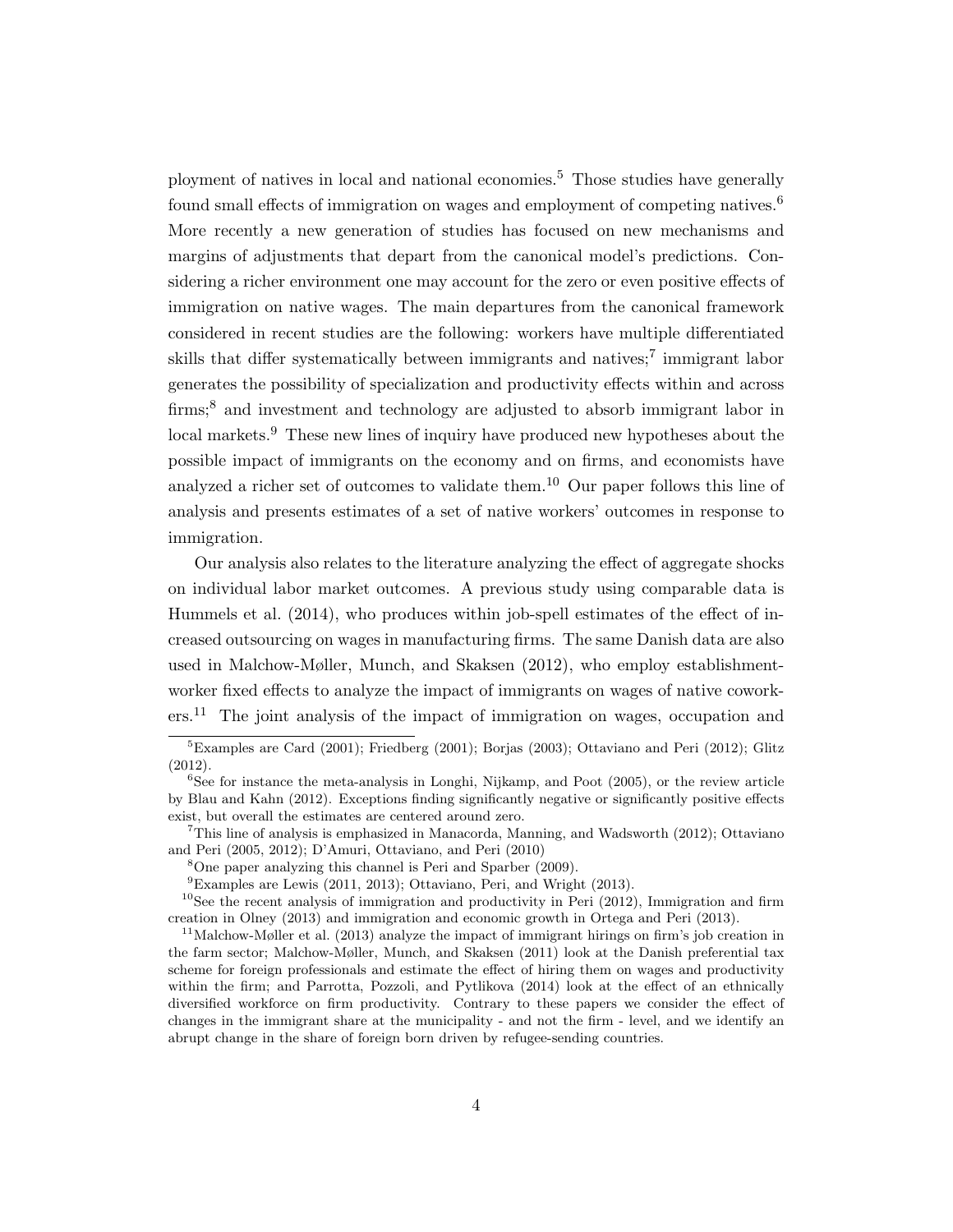employment of natives within firms, and on inter-firm and inter-municipality mobility is original to our study. Moreover, the analysis over time, following a cohort of workers and using a difference-in-difference approach is new in this literature.<sup>12</sup>

Very few existing studies analyze the dynamic effects of immigration. Cohen-Goldner and Paserman (2011) allow for labor market effects of immigration on natives to change over time but they assume that this is due to the dynamic adjustment of capital and of immigrants, not to a potentially dynamic response of natives. Notice also that our approach follows workers wherever they move. Hence, it makes our analysis immune from the criticisms of area studies (e.g. Borjas, 2003), which posits that wage effects are not captured when limiting the analysis within a geographic area. By following individuals, our approach captures the effects of immigrants on individuals that may "spill" to other regions through mobility.

Previous studies on the effects of immigration constructed pseudo-panel data sets rather than following a genuine individual panel. By using local or national "cells" of workers they linked over time different groups and looked at their outcomes. Selection/attrition and transition of workers across cells can therefore cloud those results. Hence, we know little about wage, career and occupational effects on individuals from those studies. Similarly, with few very recent exceptions (Cattaneo, Fiorio, and Peri, 2013) career and occupation effects of immigration have only been analyzed in the aggregate by previous studies (e.g. Peri and Sparber, 2009; D'Amuri and Peri, 2014). Our study analyzes, for the first time, outcomes for native individuals within and across firms over time.

### 3 Immigration and Labor Markets in Denmark

Our analysis focuses on Denmark. Three reasons make this case interesting. First, the extraordinary scope and richness of the individual longitudinal data enables us to track several individual outcomes for a longer period than ever done before. Second, non-EU refugees and economic immigrants in Denmark after 1994 represent a push-driven episode, ideal to identify the causal effect of immigration on economic outcomes. Third, Danish labor markets were very flexible similarly to those in the US and UK. They exhibited high turnover rates, low costs of hiring and layoffs and decentralization in wage setting (Dahl, le Maire, and Munch, 2013). This is

 $12$ This methodology is somewhat reminiscent of Von Wachter, Song, and Manchester (2007) who use a similar approach to track the long-run effects of job separations in recession.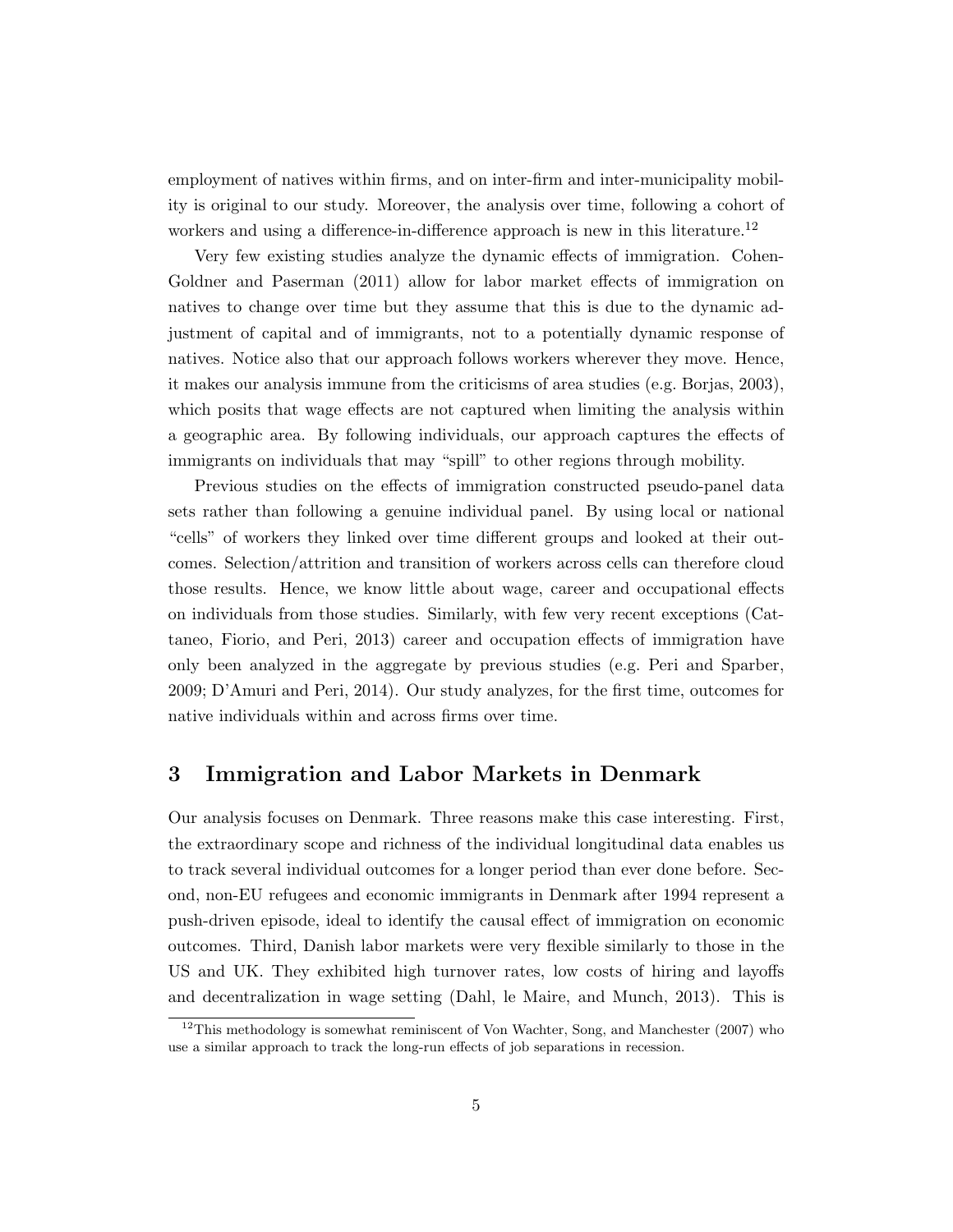the frame in which wage and employment should best reflect marginal productivity. Moreover, as occupational and cross-firm mobility turn out to be important margins of adjustment, a flexible labor market allows this mechanism to operate most efficiently.

In this section we briefly describe the features of immigration to Denmark during the period of our analysis: 1991-2008. The presence of immigrants, as share of employment, before 1995 was not large. They represented three percent of total population and were almost equally divided between EU and non-EU, as seen in Figure 1. A generous program to admit refugees and a policy to promote their dispersion across municipalities was set in place since 1986 (Damm, 2009). This policy dealt only with a limited number of refugees in the first nine years of its existence. This changed in 1995, when a large wave of immigrants from the regions of Former Yugoslavia and soon afterwards from Somalia, Afghanistan and Iraq entered the country as refugees, because of ruinous wars in their countries of origin. Since 1995 the share of non-EU immigrants grew steadily and significantly until year 2007 (Figure 1). The non-EU immigration boom was fueled by a sequence of refugees waves driven by international crisis, namely by Bosnians and Somalis in the period 1995-2000 and by Afghani and Iraqis in the period around 2000-2003 (Figure 2). The other major non-EU group was represented by Turkish, whose inflow surged following a deep economic crisis in 1993-94. We use either immigrants from countries subject to the dispersal policy or all non-EU immigrants as explanatory variable.

The overall inflow of immigrants was sizeable. From beginning to end the cumulative increase of immigrants was equal to 3.1 percentage points of total employment (from 3.0 percent to 6.1 percent). During the same period the growth of foreign born in typical immigration-receiving countries was similar. In Canada it was 3.5 percent, in the US it was 3.8 percent, in the UK it was 3.9 percent (of the population in working age).<sup>13</sup> All these economies have received much more attention in the analysis of the effects of immigrants. Non-EU immigrants were mainly from refugee-countries (Figure A.1 in the Appendix). The inflow from Eastern European Enlargement countries and from developed non-EU economies in fact account for very little of the increased inflow.<sup>14</sup>

<sup>&</sup>lt;sup>13</sup>During the same period, in Germany the inflow of immigrants implied a growth by 1.4 percentage points of the labor force and, similarly in France that percentage increase by 1.1 points.

<sup>&</sup>lt;sup>14</sup>Eastern European laborers could come to Denmark for work and stay for up to 6 months without registering (like the EU-group) since 2004. Their share of employment is small. Partly because short stays (for temporary work) are under-represented in annual records.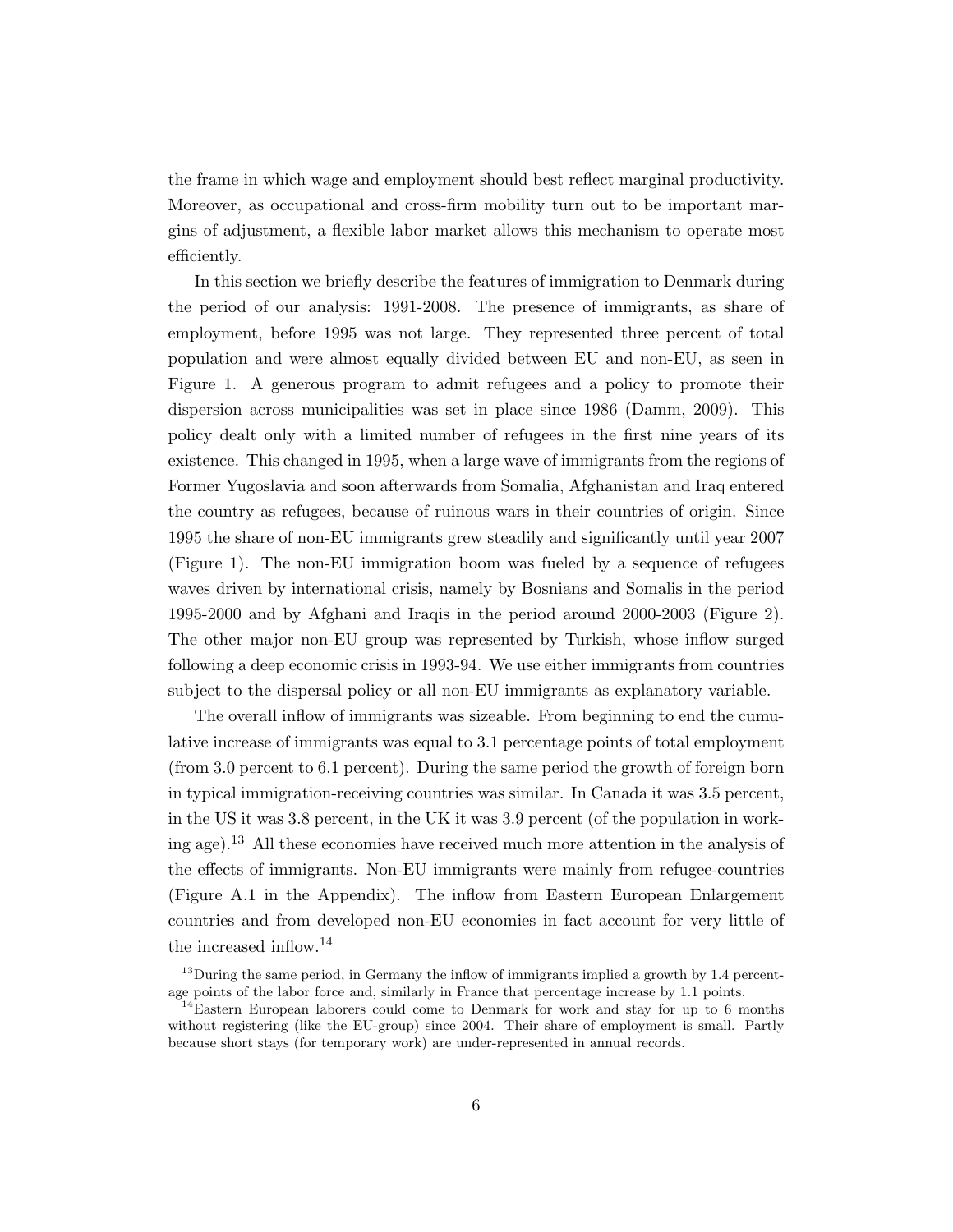Non-EU immigrants were less educated than natives. 52 percent of them did not have a post-secondary education versus only 36 percent among natives. Moreover most of them did not speak Danish and they were often culturally and even ethnically different. Hence, they were likely to be employed in low-skilled manual occupations, as we shall see below. A final, but certainly important reason to focus on the impact of non-EU immigrants is that their entry, differently from the entry of EU immigrants was and is regulated by immigration restrictions.

### 4 Data and Variables Definition

The data we use are from the Integrated Database for Labor Market Research (IDA), a collection of registers that link data on individual characteristics of the workers to data on the characteristics of establishments. The data are recorded annually for each individual and establishment in Denmark and include detailed information on occupation, salary and other worker characteristics as well as industry and other establishment characteristics.

We select individuals who are between 18 and 65 years old, not attending school and not permanently out of the labor force, i.e. not receiving disability pension,<sup>15</sup> and we refer to them as the "labor force".<sup>16</sup> We restrict our analysis to Danish-born individuals without college education, that we refer to as "low skilled".<sup>17</sup> This is the group most directly in competition with non-EU immigrants. The first empirical analysis (section 6.3.1) selects employed individuals. When turning to the differencein-difference approach (section 6.3.2) we consider a balanced panel of individuals who were employed in 1994 and we follow them without imposing further restrictions.<sup>18</sup>

We consider three main outcome variables. They are the occupational complexity, the hourly wage and the labor supply of Danish native individuals. Hourly wages include mandatory payments to pension schemes and have been deflated using the Danish consumer price index.<sup>19</sup> As a measure of the labor supply of an individual

<sup>&</sup>lt;sup>15</sup>Bratsberg, Raaum, and Røed (2010) show that large fraction of non-EU immigrants in Norway take up disability pension.

 $16\text{We also eliminate a few observations with a missing value in foreign born status or in the }$ municipality of residence.

<sup>&</sup>lt;sup>17</sup>We will mention the outcomes for individuals with tertiary education in the Appendix.

<sup>&</sup>lt;sup>18</sup>Natives aged 21-51 in 1994 satisfy the age criterion  $(18-65)$  throughout the panel and will be included in the panel unless they go back to study, become disabled, leave Denmark or die within the sample. The spell regression includes each year individual between 18 and 65.

<sup>&</sup>lt;sup>19</sup>The mandatory pension contributions vary across industries. As data on the pension payments are available only from 1995 onwards, we consider wage net of pension contributions when we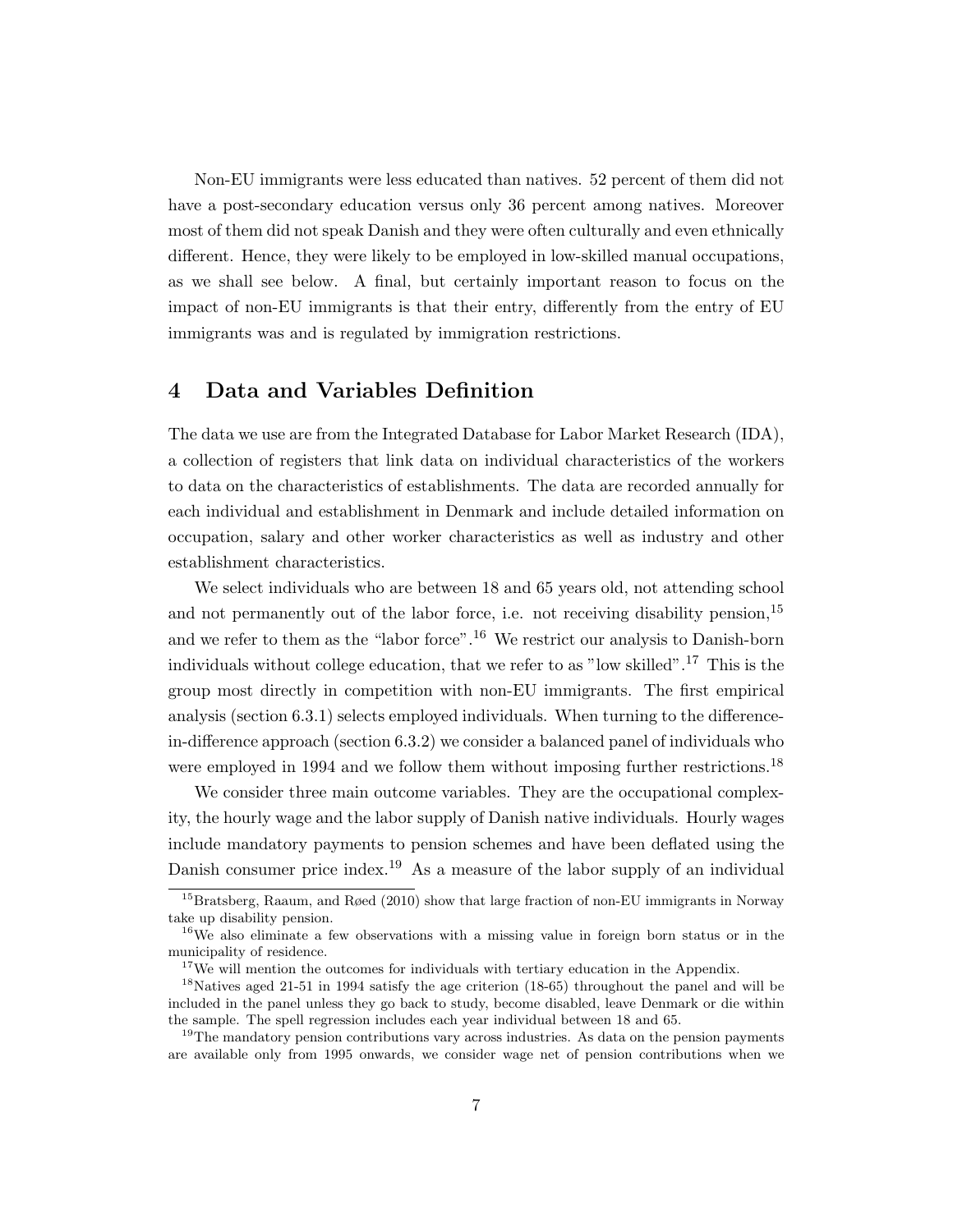we use the fraction of the year worked. The variable equals one if the worker was a full-time employee throughout the year. If either the person was part-time employed and/or if the person was only employed part of the year, the employment variable takes a fractional value equal to a share of the regular working year. Finally, information on the occupation according to the internationally standardized ISCO-88 codes is included.<sup>20</sup> In order to generate a "complexity" index for each occupation we merge the American O\*NET database (from the Bureau of Labor Statistics) to the Danish registers using the four-digit ISCO classification of occupations. Thereby, we are able to link most workers to measures of the intensity of use of different abilities on the job. We follow Ottaviano, Peri, and Wright (2013) and aggregate the index of each ability into three categories: communication, analytical and manual skills. We construct an occupational complexity index by combining them. The complexity of an occupation is defined as a composite index increasing in the intensity of communication and analytical skills and decreasing in the intensity of manual skills used.<sup>21</sup>

This method of calculating the complexity of an occupation assumes that such content for a given occupation is similar for Denmark and the US. For instance a "Machine Operator" would use the same intensity of manual, cognitive and communication skills in Denmark and the US. We also directly observe occupational changes. Hence, we construct a variable that we call "occupational mobility" that equals one whenever an individual changes the occupation from period  $t - 1$  to t. To get a sense of the direction of the mobility, we combine this variable with the hourly wage measure and define "career upgrade" as a variable that takes the value of one when a worker changes occupation and at the same time experiences a wage increase. A "career downgrade", instead, is a change in occupation accompanied by a decrease in wage.

Our main individual level controls are age, labor market experience (the cumula-

include pre-1995 data. The spell analysis, however, that can be implemented with net or gross earnings, proved to be robust to the choice of income measures.

 $^{20}$ Occupations are reported to Statistics Denmark by firms. We constructed an algorithm that replaces a missing or invalid ISCO-88 by the next within the match with the firm if the next is also the most frequent within the worker-firm match. We used next and not previous, since the occupation code is most often missing in the beginning of the worker-firm spell. This algorithm as well as lack of incentives for firms to change the occupation reported for an employee may lead to under-estimation of the true job mobility within firms.

<sup>&</sup>lt;sup>21</sup>The index is calculated as:  $\ln((\text{Communication} + \text{Analytical})/\text{Manual})$ . The underlying skill intensities have been standardized to be between zero and one and each is the average of a series of indicators. The constructed complexity index can take values between  $-\infty$  and  $+\infty$ .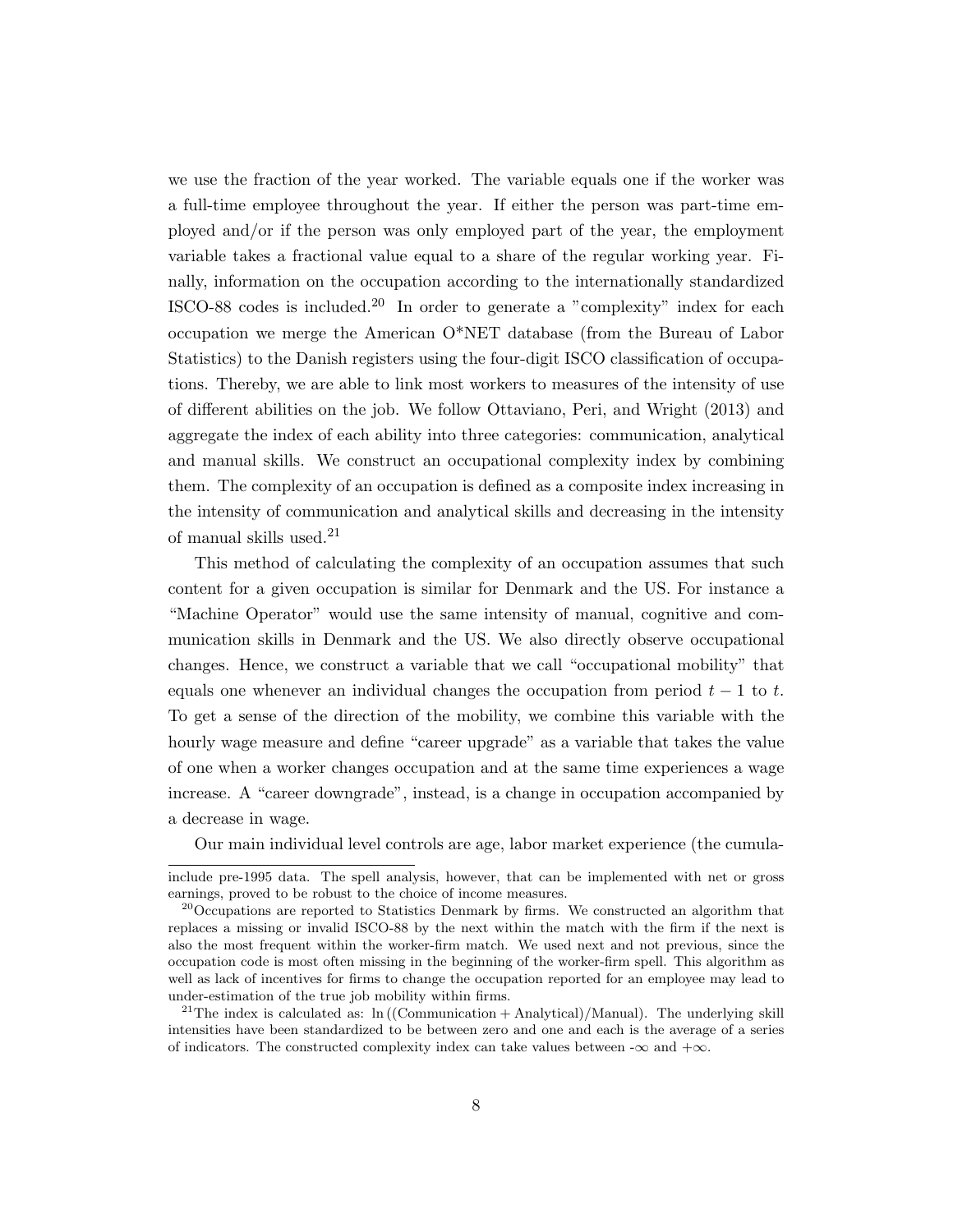tive employment in years, since first joining the labor force), job tenure (calculated as the period elapsed between the hiring in the current establishment and the present), education and marital status.

Immigrants (foreign-born) are separated in two groups: One consisting of individuals from countries which have had free mobility of labor agreements with Denmark since 1995. These are the EU15 countries plus Norway, Iceland and Liechtenstein (as members of the European Economic Area) and Switzerland (through a bilateral agreement). We define this group (somewhat improperly) as EU. The other group, consisting of immigrants from any other sending country, is defined as non-EU immigrants. Refugees are people from Former Yugoslavia, Afghanistan, Iraq, Sri Lanka, Vietnam, Lebanon, Iran and Somalia.

The geographic units that we use to approximate local labor markets are 98 municipalities that can be identified consistently in Denmark over time, beginning in 1988. We merge Frederiksberg and Copenhagen since those two municipalities constitute one integrated labor market. This leaves us with 97 areas where Copenhagen, Aarhus and Aalborg are the biggest, most populous ones.<sup>22</sup> Municipalities are small geographical units. As we can follow workers across municipalities, we observe that most of the mobility of workers takes place across firms within municipality confirming that municipalities are rather self-contained units. Only around 10 percent of the workers who move across establishments each year change municipality.

# 5 Descriptive Statistics

The top three receiving municipalities (Ishøj, Arbertslund and Brøndby) experienced an increase of foreign-born between 1994 and 2007 larger than 10 percentage points of total employment. The bottom three (Læsø, Assens and Lejre) experienced an increase of 1 percentage point or less. Figure 3 provides summary evidence that a significant gap between high and low non-EU immigration municipalities opened in 1995 and grew up to 2007. The figure shows the difference in the non-EU share of employment between high immigration (above the median) and low immigration

<sup>22</sup>Copenhagen (including Frederiksberg) had 603 thousand inhabitants in 2008, and Aarhus and Aalborg had, respectively, 298 and 195 thousand inhabitants. The smallest municipalities are islands with two to seven thousands inhabitants, which will count very little in our estimations. The next smallest municipalities begin at around twelve thousand. In the large cities the employment/population ratio is about 60 percent, while it is 40 percent in the more isolated, rural municipalities.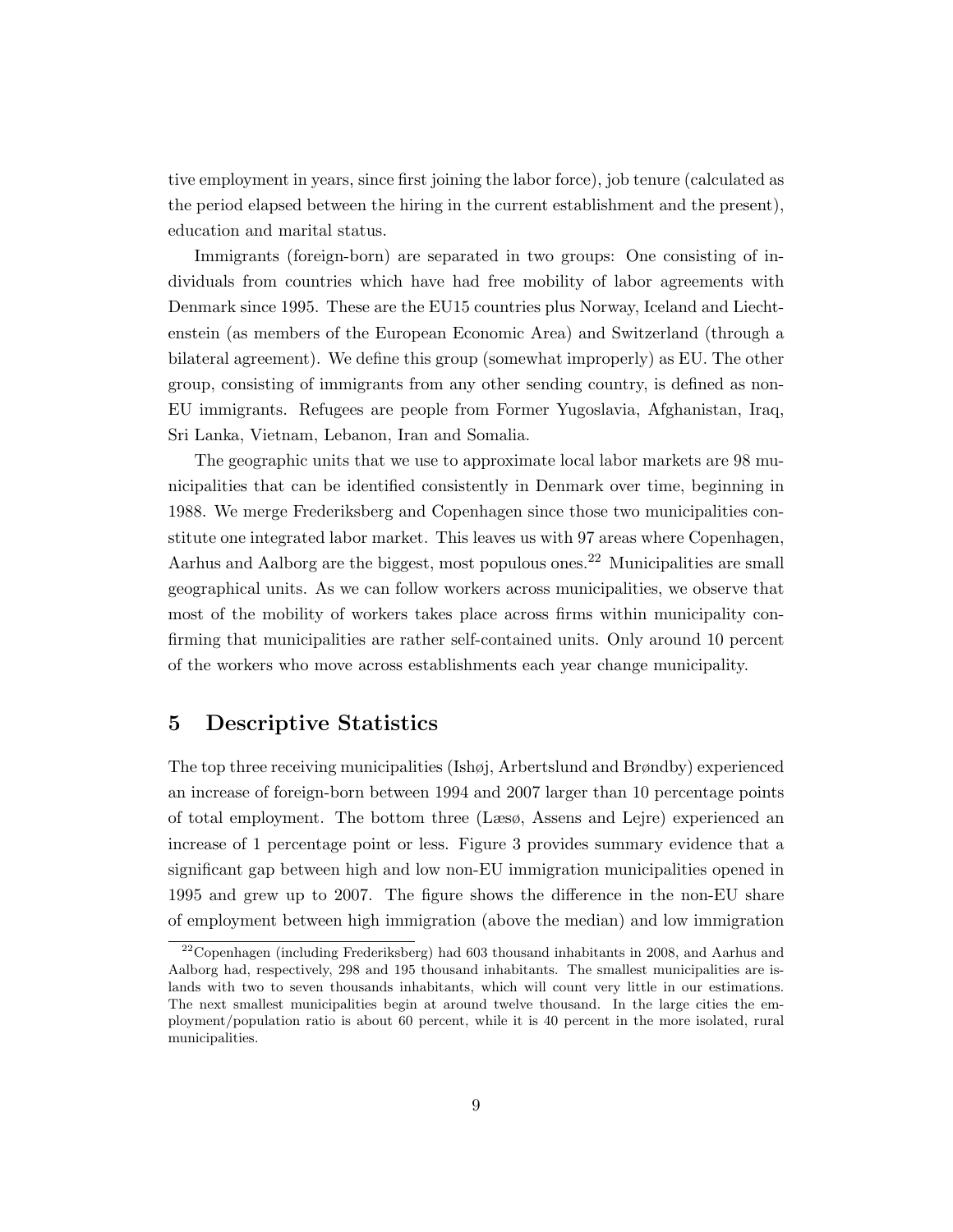(below the median) municipalities.<sup>23</sup> There is no trend in the pre-1994 difference in share of non-EU immigrants between these two types of municipalities. Beginning in 1995 a steady and continued inflow of non-EU immigrants opened and increased the gap between those two types of municipalities. Moreover, Figure 4 shows no break (and no pre-post 1995 change) in the difference of the EU immigrants share in the same two groups of municipalities. If the discontinuity and differential growth shown in Figure 3 was driven by differential labor demand, it should have manifested itself mainly (or also) with divergence in EU immigrants, who were free to move to and work in Denmark. The presence of no differential trend for EU immigrants does not support a demand-driven event after 1995, in the receiving municipalities.

The dispersal policy in place between 1986 and 1998 spread the non-EU immigrants to distribute the burden across municipalities. Differences in the initial characteristics of the municipalities will be controlled for and we also run tests in section 6.4 to check that our instruments are uncorrelated with pre-1994 trends in native outcomes in the municipalities.

Table 1 lists the occupations that experienced the lowest and the highest change in the share of non-EU immigrants employment between 1994 and 2008. For those occupations we also show the index of cognitive, communication and manual tasks and the derived complexity index that combines them. Occupations experiencing the largest inflow of non-EU immigrants were usually more intensive in manual skills and less intensive in cognitive and communication skills than those attracting a small share of immigrants.<sup>24</sup>

Summary statistics for the controls and for the dependent variables used in the empirical analysis, as well as dummies indicating workers' region and sector distribution, are provided in Table 2.<sup>25</sup> The table is based on the sample used in the spell regressions, which includes only low-skilled (non college educated) native working individuals (1995-2008).<sup>26</sup>

 $^{23}$ The exact definition of high and low immigration municipalities is explained in section 6.3.2.

 $24$ The low share of immigrants among skilled agricultural workers is somewhat surprising. The share of immigrants in agriculture increased 11 percentage points between 1994 and 2008 (Malchow-Møller et al., 2013). But they do different kinds of unskilled work categorized for instance as "Agricultural, fishery and related labores" (which scores -1.128 in the complexity index) and other elementary occupations.

 $^{25}$ The empirical analysis is based on a 20 percent random sample of natives. Immigrant shares (the explanatory variable of interest and instrument) are calculated on the full sample to avoid measurement error.

 $^{26}$ The difference-in-difference analysis uses all individuals who were working in 1994 and follows them over the period 1991-2008. Their characteristics in terms of age, labor market experience, ed-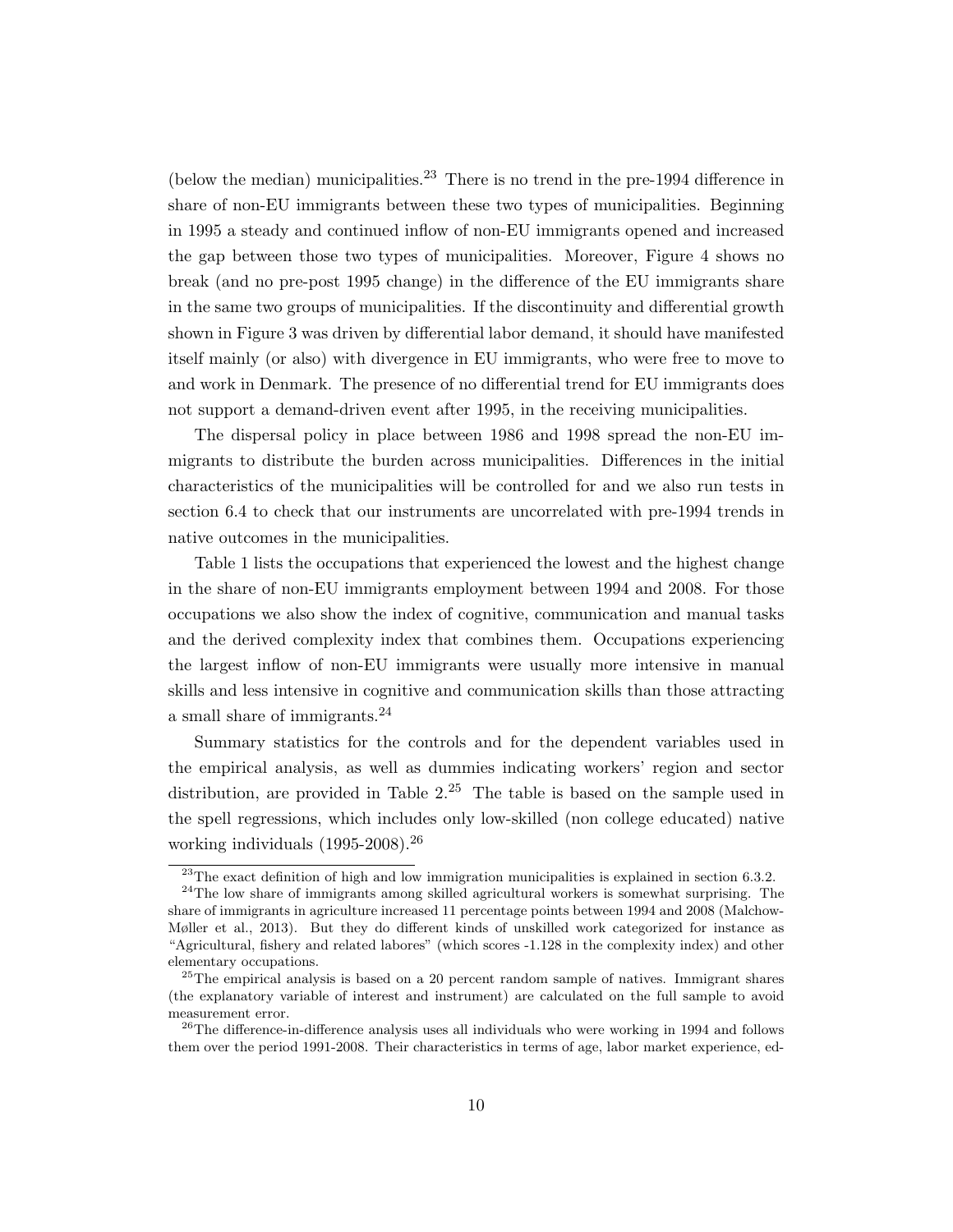## 6 Framework, Empirical Strategy and Identification

Our identification relies on the variation of non-EU immigrants over time. In this section we first argue that the local labor market, rather than the firm, is the right unit to construct a credibly supply-driven change of non-EU immigrants. We then show an easy decomposition of the effects that justifies our empirical approaches. Finally, we describe our empirical specifications and discuss identification.

### 6.1 Local Supply Shock of Non-EU Immigrants

Previous studies using Danish data such as Malchow-Møller, Munch, and Skaksen (2012) and Parrotta, Pozzoli, and Pytlikova (2014) have considered the increase of immigrants at the *firm level* as explanatory variable usually finding negative effects on native wages. Our strategy focuses on the variation of immigrants across local labor markets. We believe it is more sensible to identify a supply-driven shock of immigrants at the geographical level. This is because, the pre-1995 location of refugees and their families, resulting from previous enclaves and early dispersal policies, interacted with the post-1995 aggregate inflow, are both likely to be exogenous to economic trends in Danish municipalities since 1995. To the contrary, the pre-1995 hiring of immigrants across firms in a municipality was certainly affected by firmspecific factors. If those are persistent and correlated with trends in productivity and specialization after 1995 they may be correlated with native outcomes in that period. Moreover, the mobility of workers within a municipality implies that wages for a specific occupation are determined at the municipality level.

Finally, a firm-level supply-driven change of immigrants should be constructed based on the pre-1995 share of immigrants in the firm. This would imply that we can only use a sample of long-lived firms, as firms need to exist pre-1995.<sup>27</sup> This would generate a selected sample. Hence, firm-level data can improve our understanding of the consequences of immigration. The units to capture these shocks, however, are local labor markets. Recently, Dustmann and Glitz (2011) also considered immigrants in local labor markets when analyzing the adjustment mechanisms of the local firms. Schmidt and Jensen (2013) use aggregate data on regions in Denmark between 1997 and 2006 and find positive or non-negative effects of immigration on

ucation and wages are not very different from those of the unbalanced sample of employed reported in Table 2.

 $^{27}$ As described in section 6.4 we use 1988-shares to impute our instrument for the total non-EU group, and 1994 for the refugee-sending countries during the Spatial Dispersal Policy.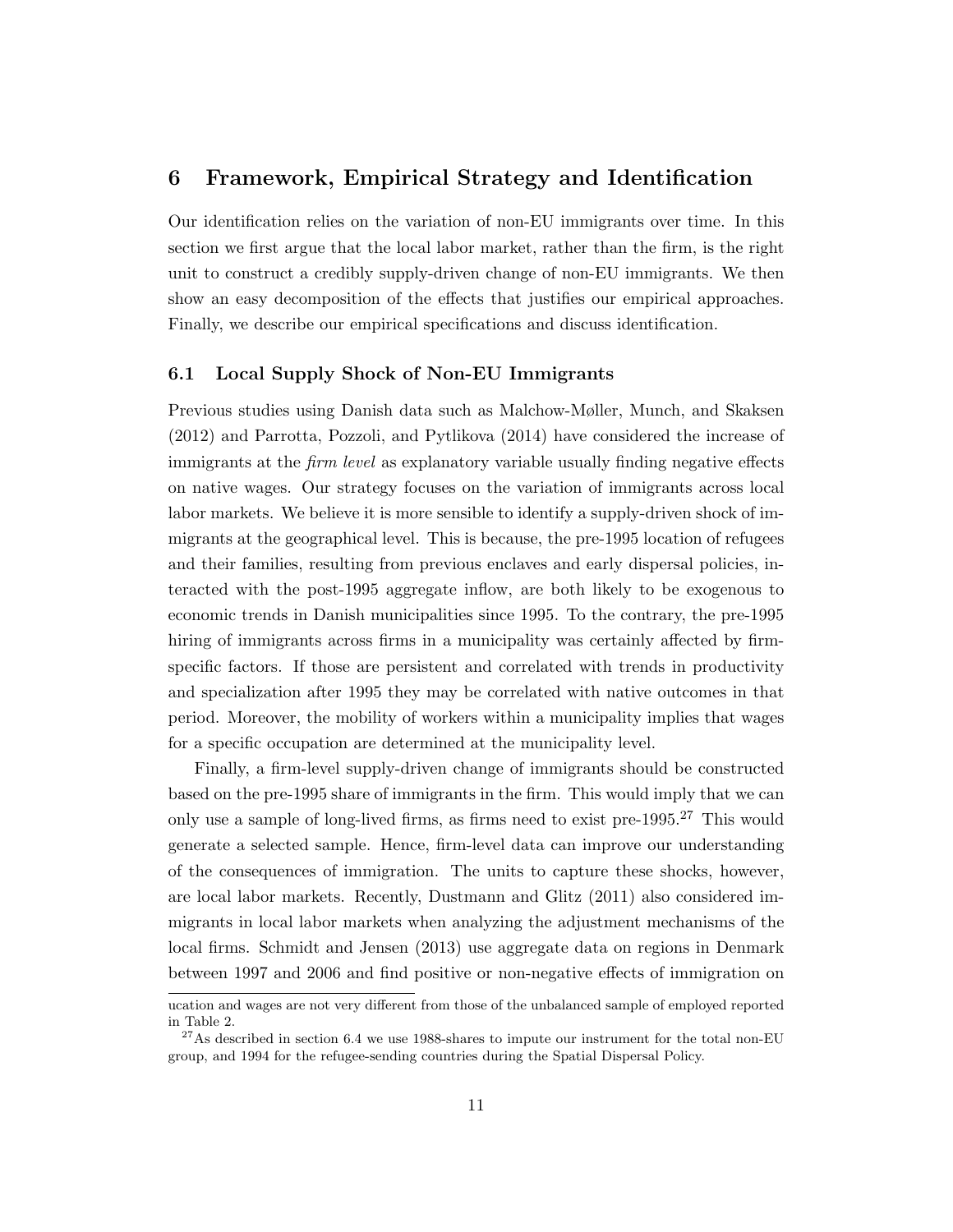natives' wages and employment.

### 6.2 A Simple Decomposition

Consider a municipality<sup>28</sup> in which each native worker, i, works in an establishment  $(firm)$  that we denote with the index j. Such initial match, for given initial conditions, maximizes her wage (utility). There is a set of  $M$  establishments in the municipality.  $I_{ij}$  is an indicator that equals 1, when worker i chooses to work in establishment j and it is defined as

$$
I_{ij} = 1 \text{ if } w_{ij} = \max\{w_{i1,...}w_{iM}\}
$$
  
\n
$$
I_{ij} = 0 \text{ for all other values of } j
$$
\n(1)

where  $M$  is the number (and the set) of different establishments in the municipality. The wage that each worker receives depends on specific characteristics of the worker, of the firm and on the firm-worker match. The demographic characteristics of the worker  $X_i$ , the productivity of the firm  $A_j$ , as well as local labor market conditions in the municipality affect the wage that each worker receives from a firm. The share of foreign born in the municipality, S, may affact the wages in each establishment. Hence, explicitly capturing this dependence, we write  $w_{ij}(S)$ .

There are several channels through which the supply of foreign born can affect native wages. First, immigrants affect the supply of some skills making the value of complementary skills higher and substitutable skills lower in the municipality (Ottaviano and Peri, 2012; Peri and Sparber, 2009). Second, immigrants may affect the productivity of the municipality by increasing the variety of skills and intermediate goods produced and used there (Ottaviano and Peri, 2005; Ortega and Peri, 2013). They may also affect the productivity of establishments (Ottaviano, Peri, and Wright, 2013) and such productivity effects may be stronger in establishments that employ a large share of foreigners. Hence, the share of immigrants may affect also the optimal matching rule can be written as  $I_{ij}(S)$ .

We consider the aggregate of native low-skilled workers initially in a municipality in year t and we denote it with  $N_t$ . We indicate the initial share of non-EU immigrants with  $S$  and we write the aggregate native wage  $W$  in the municipality

<sup>&</sup>lt;sup>28</sup>In this section we omit the municipality index. The formulas should be considered as relative to the representative municipality.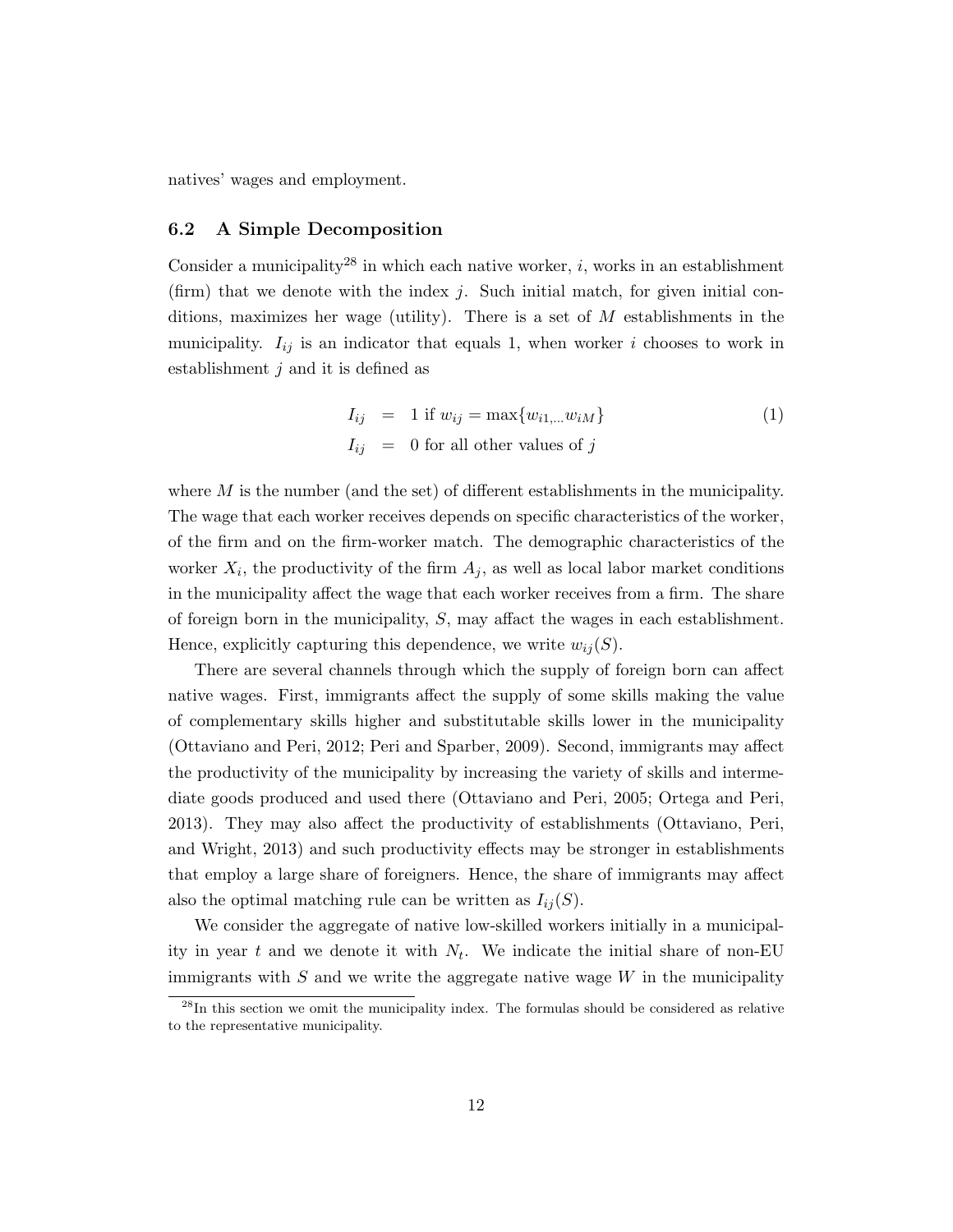as

$$
W_t = \sum_{i=1...N_t} \sum_{j \in M} [I_{ij}(S) * w_{ij}(S)] \tag{2}
$$

Consider now that between year t and year  $t + \Delta t$  the share of immigrants in the municipality increases to  $S + \Delta S$ . This change has an impact on the wage that each establishment pays to native workers which would equal  $w_{ij}(S + \Delta S)$  after the inflow. It will also affect the decision of a worker to stay in an establishment or to move.  $I_{ij}(S + \Delta S)$  represents the optimal matching after the inflow. Moreover, as the municipality is an open economy, native workers may also move out of it and find employment in an establishment outside of  $M$ . Therefore, we can decompose the effect of an increase in the immigrant share by  $\Delta S$ , on the average wage of workers who resided in the municipality at time  $t$ , into the following three terms

$$
\Delta W_t = \sum_{i=1...N_t} \sum_{j \in M} I_{ij}(S) [w_{ij}(S + \Delta S) - w_{ij}(S)] +
$$
\n
$$
+ \sum_{i=1...N_t} \sum_{j \in M} [I_{ij}(S + \Delta S) w'_{ij}(S + \Delta S) - I_{ij}(S) w_{ij}(S)] +
$$
\n
$$
+ \sum_{i=1...N_t} \sum_{j \notin M} I_{ij}(S + \Delta S) w'_{ij}(S + \Delta S) - I_{ij}(S) w_{ij}(S)] +
$$
\n
$$
+ \sum_{i=1...N_t} \sum_{j \notin M} I_{ij}(S + \Delta S) w'_{ij}(S + \Delta S) - I_{ij}(S) w_{ij}(S)]
$$
\n(3)

The first term of (3) captures the wage change of less skilled native workers who remained in the same establishment.<sup>29</sup> The second term captures the change in wages of workers who changes establishment within the municipality  $j \in M$ . The third term captures changes for those who moved to establishments outside of the municipality  $j \notin M$ . Immigration affected both the distribution of natives across establishments and the wage of natives in the new establishments. The notation  $w'_{ij}(S + \Delta S)$  in the second and third term of (3) emphasizes that the wage for mover  $i$  in the new establishment  $j$  may differ from the previous wage both because the new wages across establishment are affected by immigrants  $(S+\Delta S)$  and because moving may have caused a loss of specific capital to the mover (earning the wage  $w'_{ij}(S + \Delta S)$  rather than  $w_{ij}(S + \Delta S)$ , that she would have earned as an incumbent in that establishment).

Our empirical specifications analyze the effects of non-EU immigrants on native outcomes progressively including the different components of expression (3). While

<sup>&</sup>lt;sup>29</sup>The indicator  $I_{ij}(S)$  denotes an allocation for these workers as it was before the change in S.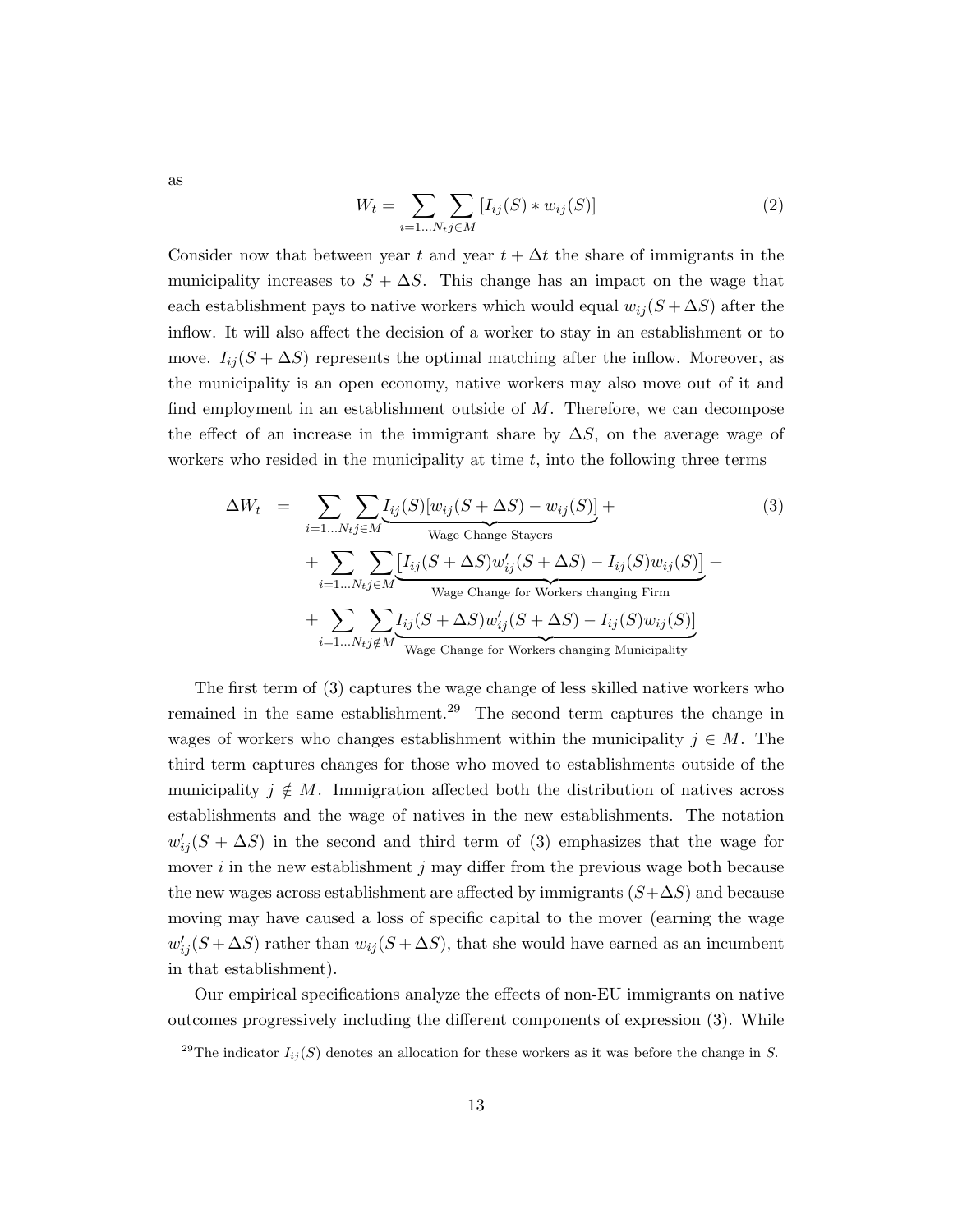equation (3) considers wage as outcome in our empirical analysis we also look at other outcomes such as occupation complexity and labor supply. Let us notice, finally, that in (3) the term  $I_{ij}(S + \Delta S)$  captures the new allocation of native workers so that  $\sum [I_{ij} (S + \Delta S) - I_{ij} (S)]$  is a measure of the workers' flow to different establishments. Within this approach we also estimate the effect that immigration has on the flows of workers across establishments and out of the municipality. The empirical specifications and how we identify the response to immigration is the focus of the remaining of this section.

### 6.3 Empirical Specifications

# 6.3.1 Effects within Establishment or Municipality: The Spell Regressions

The first specification focuses on the effect of immigration on the wages, occupational complexity, career mobility and labor supply of workers within an establishment (the first component of expression (3)) or within a municipality (the sum of the first two terms in expression (3)). It does not consider the potential effect of immigration on workers who move out of the municipality or become non-employed or self-employed. Hence, important displacement effects of immigration will be lost by this approach if immigration, for instance, increases separation rates and workers experience unemployment periods. These shortcomings will be addressed in the next section 6.3.2.

The outcomes relative to low skilled native  $(NAT)$  individual i in establishment j in municipality m at time t will be indicated as the variable  $y_{ijm}^{NAT}$  in regression (4) below. The first outcome analyzed is occupational complexity. We consider three outcomes relative to career mobility: upgrade, downgrade and simply mobility. Then we analyze the logarithm of hourly wages and the employment measured as a fractional value of a complete working year. The main explanatory variable is the non-EU immigrant (or refugee) share of employment in municipality  $m$  and year t,  $S_{mt}^{nonEU}$ , calculated as  $F_{mt}^{nonEU}/P_{mt}$  where  $F_{mt}^{nonEU}$  is the stock of employed immigrants of non-EU origin and  $P_{mt}$  is the total employment in municipality m and year  $t^{30}$  The regression has the following structure:

$$
y_{ijmt}^{NAT} = x_{it}^{\prime} \alpha + \beta S_{mt}^{nonEU} + \phi_{t,IND} + \phi_{t,REG} + \gamma_{i,u} + \varepsilon_{ijmt}
$$
(4)

<sup>&</sup>lt;sup>30</sup>In the 2SLS specifications we instrument  $S_{mt}^{nonEU}$  with  $\hat{S}_{mt}^{nonEU}$  that we describe in section 6.4.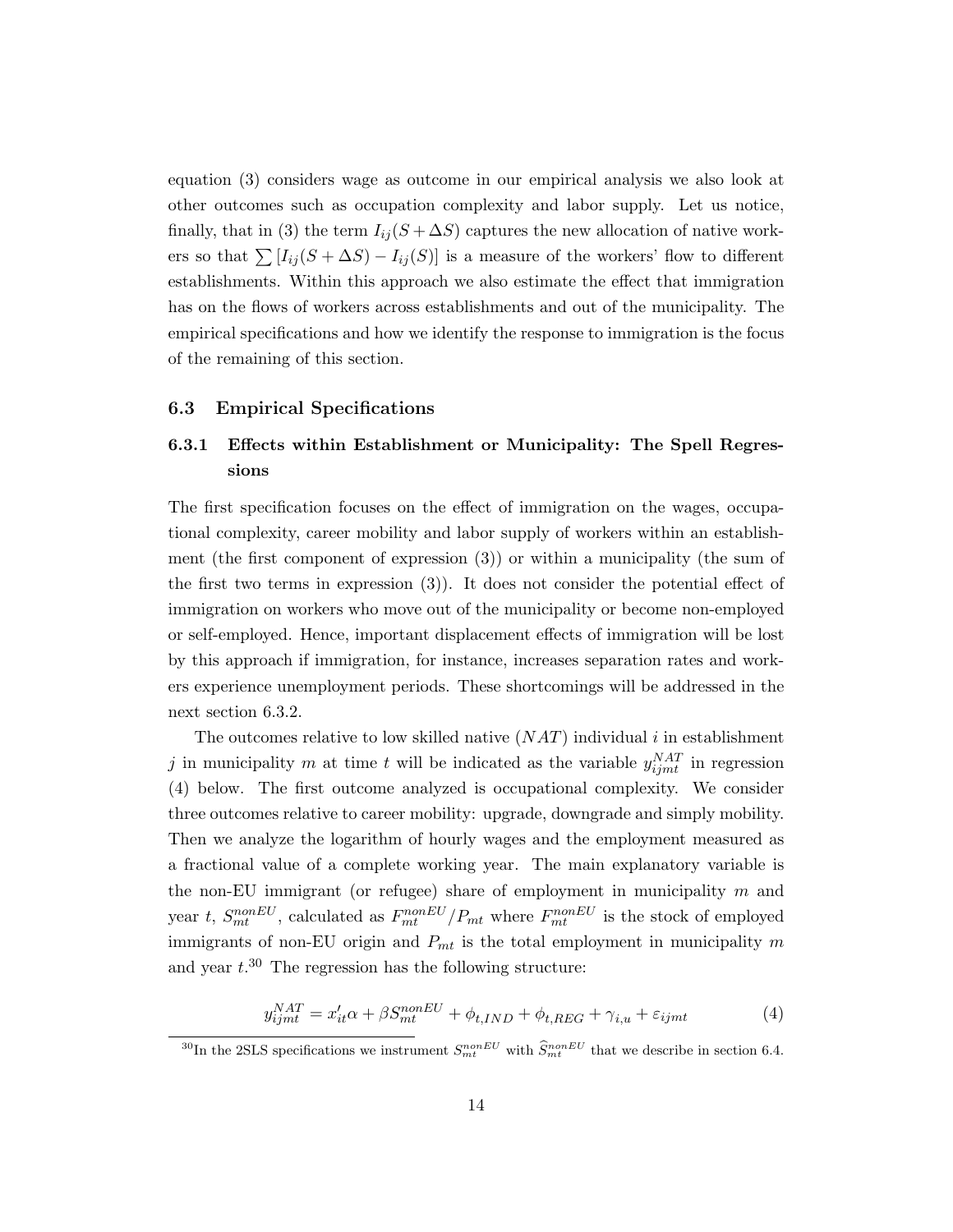The variable  $x_{it}$  is a vector of time-varying individual characteristics including age, age squared, labor market experience, experience squared, job tenure, tenure squared, education, and whether the person is married.  $\phi_{t,IND}$  and  $\phi_{t,REG}$  are industry-by-time and region-by-time effects capturing regional and industry-specific time patterns. Regions are the five administrative regions in Denmark and industries are the eight industries of the 1-digit NACE industrial classification scheme.<sup>31</sup>

The key set of controls in regression (4) is indicated by  $\gamma_{i,u}$ . It represents fixed effects for each individual *i*-unit  $u$  pair. Depending on which unit we choose, the inclusion of these effects allow us to identify the impact of immigration on outcomes for native workers within that unit. In the first set of regressions we choose the unit u to be an establishment, j. In this case the set of fixed effects  $\gamma_{i,j}$  will vary for each employee-establishment pair.<sup>32</sup> The regression identifies the impact of an increased supply of non-EU immigrants on the outcome of native workers within a job-spell.<sup>33</sup> This corresponds to the first term of decomposition  $(3)$ .

In the second set of regressions the unit  $u$  is the municipality. Hence, we include a set of individual-municipality fixed effects  $\gamma_{i,m}$ . These specifications estimate the impact of immigrants on the wage, occupation and labor supply of native workers who remain within the same municipality but may change establishment. Comparing the estimated effects using these two different types of variation allow us to distinguish the effects on workers who do not change establishment and on workers who do but stay within the municipality.

To minimize omitted variable bias we use the instruments described below. To account for error correlation within the level of variation of the explanatory variable we cluster standard errors at the municipality level. The estimates cannot be affected by composition effects such as the changing type of firms or of workers over time because only variation within establishment-worker or municipality-worker match is used.

 $31$ The regions and industries are listed in Table 2.

 $32$ This is similar to the fixed effects used in Hummels et al. (2014) and Malchow-Møller, Munch, and Skaksen (2011).

 $3310.7$  percent of the observations (individuals  $\times$  year) are in job spells where the worker changes municipality of residence at some point during the match with the employer. This includes small moves across municipality borders and moves that are due to imperfect timing of job change and change of residence. We exclude these job spells from the within worker-firm match regressions, but results are not sensitive to whether they are excluded or included as two different job spells.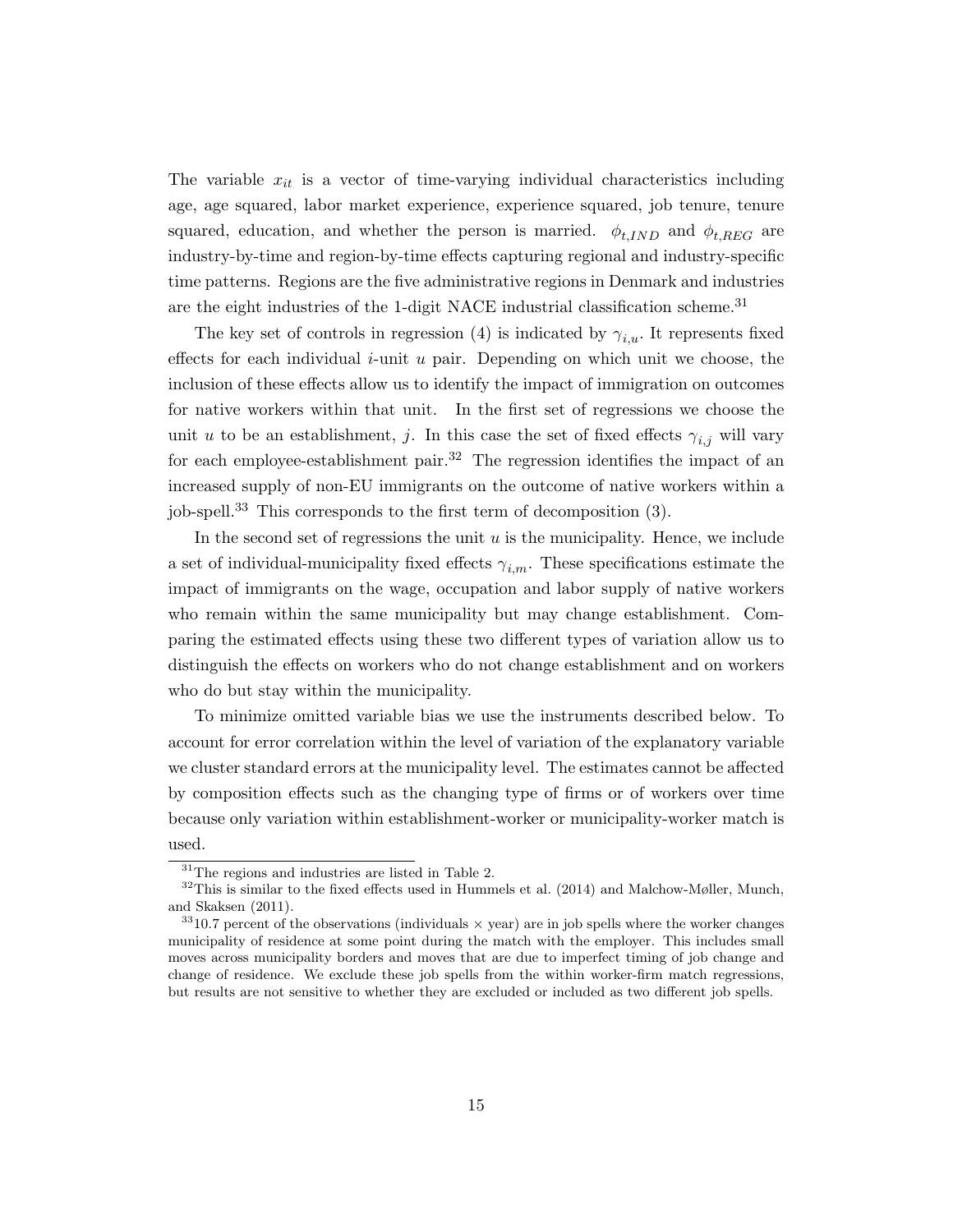#### 6.3.2 Following Workers: The Difference-in-Difference Approach

We use a difference-in-difference approach to identify the short- and long-run outcomes for all native workers, including those who moved out of the municipality and hence including all terms of expression (3). Previously, we showed that the non-EU immigrant share increased abruptly in some municipalities beginning in 1995, while leaving other municipalities virtually unaffected. As we will discuss in section 6.4 below, a good predictor of the actual non-EU immigration across municipalities is the presence of non-EU communities in 1988 interacted with non-EU aggregate flows post 1995, which we call the *imputed* immigration. Predicted immigrant shares can then be obtained from a first stage regression of the actual immigrant shares on imputed immigrant shares (as well as year and municipality fixed effects). So we define as "exposed to immigration" or the "treated group" those individuals who in year 1994 were living in municipalities that experienced a subsequent non-EU immigration inflow above the median as measured by the predicted exposure. "Non-exposed" or the "control group" are those individuals who in 1994 lived in other municipalities.<sup>34</sup>

This difference-in-difference approach allows us to define a pre-treatment period as the years 1991-1994 and a post-treatment period, 1995-2008. We treat mobility and outcomes after 1995 as endogenous. Hence area, region and industry fixed effects are associated to the worker considering his/her 1994 characteristics and location. We analyze the outcomes of natives in the post-treatment period and test the pre-1995 trends in native outcomes. This will test whether the performance of workers in highly exposed and less exposed municipalities (post 1995) differed already before 1995.

We implement the difference-in-difference estimates within a regression framework, by interacting an indicator for exposure,  $M_i$ , corresponding to one if individual i was in a treated municipality m as of 1994, with a set of year dummies,  $D(year = t)$ , that are one in year t and zero otherwise. The coefficients  $\gamma_t$  in equation (5) below capture the difference in outcomes from 1991 (year -3) to 2008 (year 14) between treated and non-treated individuals. Year 1994 is year 0 and the

 $34$ Specifically, the population weighted distribution of the 1994-2008 difference in the *predicted* non-EU immigrant share is our measure of *predicted* exposure. This strategy, as opposed to using the *imputed* exposure directly, mirrors the 2SLS strategy of the other empirical specifications.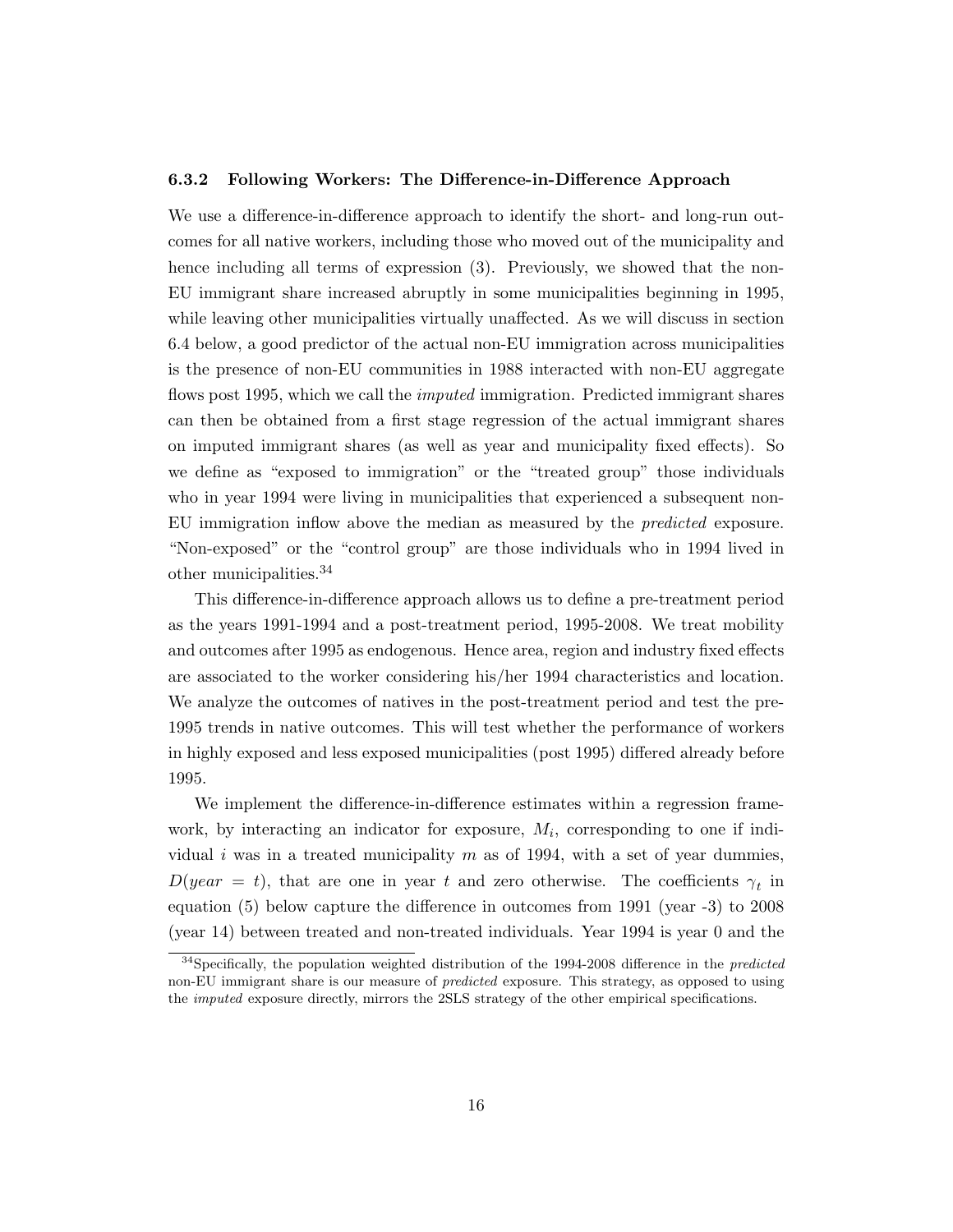coefficient for that year is standardized to 0.

$$
y_{imt}^{NAT} = \tilde{x}'_i \alpha + \sum_{t=-3}^{-1} \gamma_t M_{im} D(year = t) + \sum_{t=1}^{14} \gamma_t M_{im} D(year = t) +
$$

$$
+ \tilde{\phi}_{t, IND} + \tilde{\phi}_{t, REG} + \tilde{\phi}_{t, EDUC} + \tilde{\phi}_{t, OCC} + \tilde{\phi}_m + \varepsilon_{it}
$$
(5)

A tilde indicates variables that are measured in year 1994; hence, they capture individual characteristics before the non-EU immigration boom. Equation (5) is estimated using a balanced panel to be able to identify the effect on individual workers unaffected by compositional changes and non-random sorting after 1994. We include fixed effects for the 1994-municipality of the worker,  $\tilde{\phi}_m,$  and industry-byyear,  $\tilde{\phi}_{t,IND}$ , region-by-year,  $\tilde{\phi}_{t,REG}$ , education-by-year,  $\tilde{\phi}_{t,EDUC}$  and occupationby-year  $\tilde{\phi}_{t,OCC}$  fixed effects.<sup>35</sup> The occupations are skilled worker, intermediate professional, higher grade professional and managerial position within the firm. The remaining controls  $\tilde{x}_i$  are as those defined in equation (4). All controls are relative to the worker in year 1994.

As in the model of section 6.3.1, we select only less skilled natives and we consider as outcome variables,  $y_{imt}^{NAT}$ , occupational complexity, hourly wages and employment as fraction of year worked.

To capture the cumulated effect of immigration on the probability of transition out of the establishment or out of the municipality or out-of employment for the whole post-1995 period we calculate the cumulative fraction of each year spent in the initial and in new establishments and municipalities as well as in unemployment. We also calculate the cumulative effect on the present discounted value of earnings to summarize the overall impact on the exposed workers 1995-2008. The regression on these cumulated variables looks as follows:

$$
\Delta y_{i,m,1995-2008}^{NAT} = \alpha \tilde{x}_{i,1994}^{\prime} + \beta \Delta S_{m,1994-2008}^{nonEU} + \tilde{\phi}_{IND} + \tilde{\phi}_{REG} + \tilde{\phi}_{EDUC} + \tilde{\phi}_{OCC} + \varepsilon_i
$$
 (6)

 $\Delta y_{i,m,1995-2008}^{NAT}$  is the cumulated 1995 and 2008 outcomes, and  $\Delta S_{m,1994-2008}^{nonEU}$  is the actual change in the immigrant share from the pre-treatment year 1994 to 2008. To avoid correlation between the changes in non-EU immigrants and unobserved

<sup>&</sup>lt;sup>35</sup>As we include municipality and year effects in the model we omit year 1994 in the interactions with the "treatment" effects. Hence, 1994 is the reference year, namely year 0 in the event. We let NACE 1 in 1991 be reference for the industry-by-year effects, and leave all year effects for one region, education and occupation out. Lastly, since the municipality fixed effects are collinear with region-year fixed effects, one municipality per region is left out.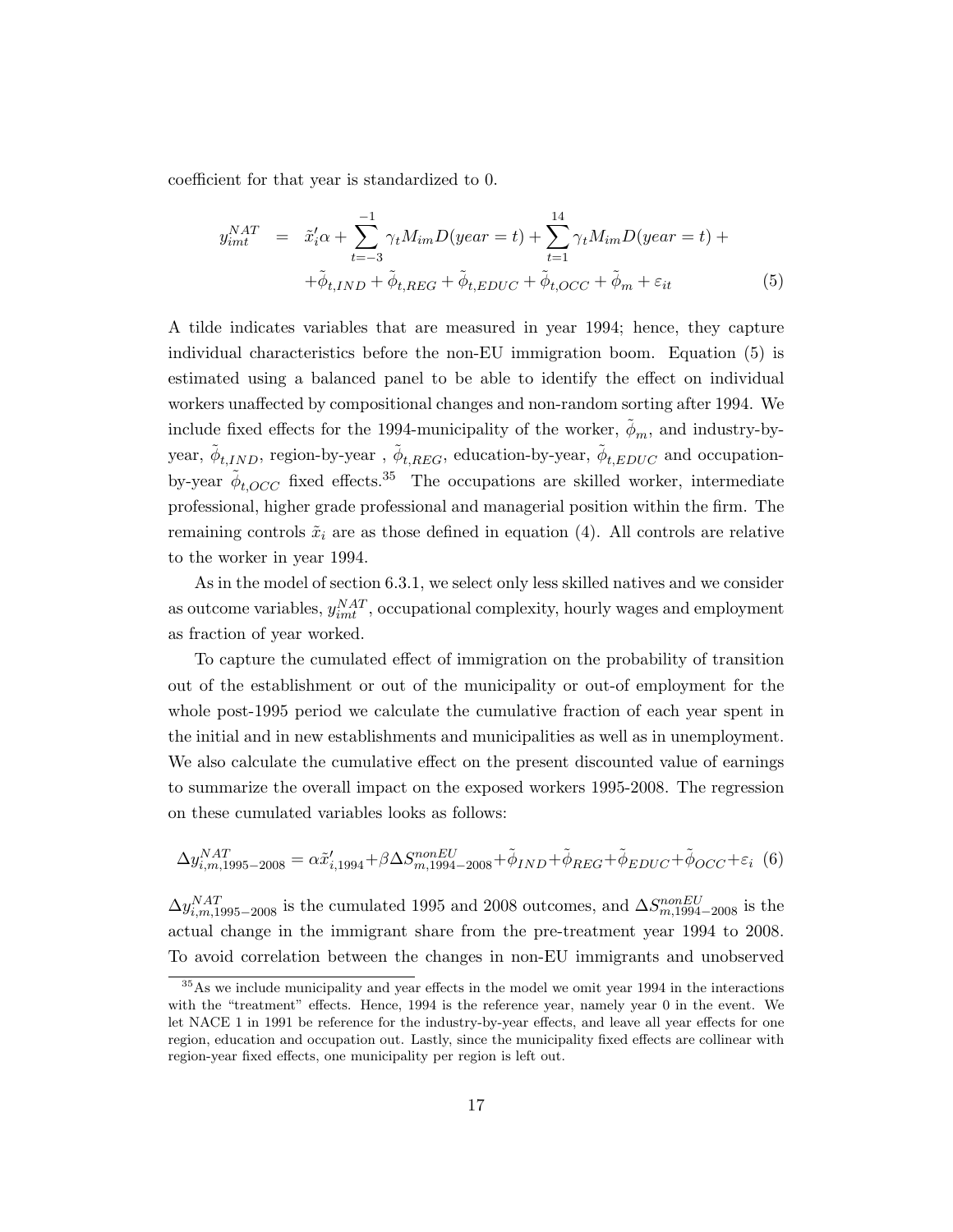municipality-specific shocks we instrument the change with the imputed supplypush variable that we now describe. This last specification is simply a cumulated version of equation (5). Standard errors are clustered at the municipality level in both equations since this is the level of variation in our variable of interest.

#### 6.4 Identification and Instrumental Variable

Our explanatory variable of interest measures non-EU migrants or refugees as a share of employment in the municipality  $m$  at time  $t$  (or the change in those shares). The inflow and employment may be correlated with unobserved demand shocks. Therefore, we build an instrument based on the refugees assigned to locations during the spatial dispersal policy (1986-1998), and an alternative instrument using the early settlements of the entire non-EU group (in 1988). Our hypothesis is that the geographic distribution of refugees produced by the dispersal policy and the distribution of early non-EU communities are both uncorrelated with the post-1995 labor demand changes across municipalities. The population that we use in the construction of the instrument are those potentially available for work; individuals 16 to 65 years old, not in school and not permanently disabled.<sup>36</sup>

We interact the national inflow by nationality, driven by country of origin political and economic crises, with the pre-determined shares to obtain the supply-driven increase in immigrants in each municipality. This method is not new and follows the literature since Altonji and Card (1991). However, the focus on refugees whose initial distribution was determined by the policy, the sudden post-1995 acceleration, the comparison with EU immigrants and the test of orthogonality with the pre-1994 trends (that we will show below) reinforce our confidence in the fact that the instrument variation is supply-driven.

The location of refugees was random during the years 1986-1998 conditional on a few personal characteristics like birth date, marital status, number of children and nationality that were available to the placement officers through a questionnaire (Damm, 2009; Damm and Dustmann, 2014). The policy aimed at distributing refugees proportional to municipal inhabitants in Denmark while maintaining ethnic clusters to facilitate the reception of refugees. The geographic dispersion was successful. Immigrant shares continued to growth, however, and the growth rate

 $36$ The fraction of working age non-EU immigrants receiving disability pension increased from 4.3 to 11.9 during the period we consider. Thus a significant share are not available for work due to servere health problems but we account for this by excluding them from sample we use.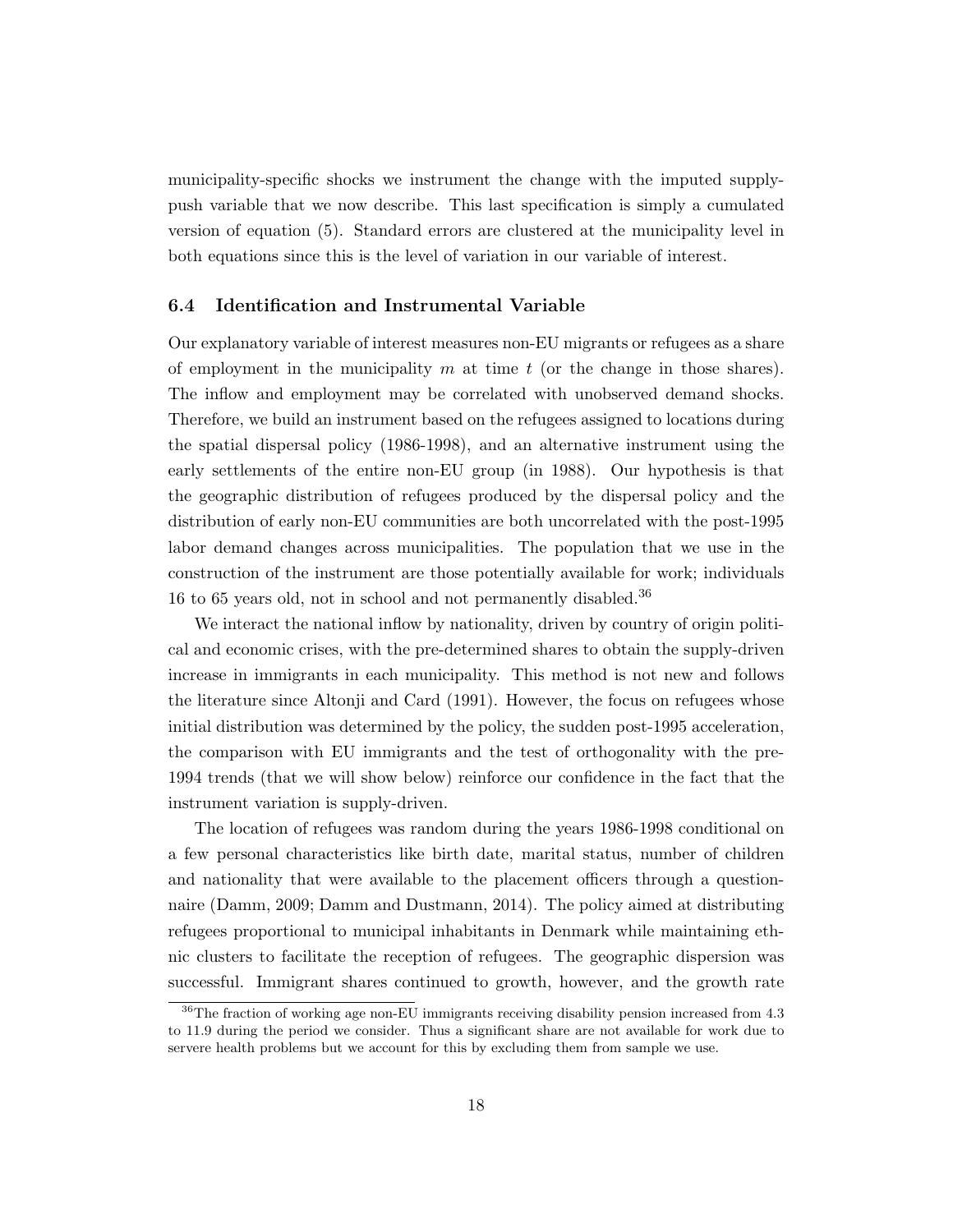differed across municipalities due to the ethnic clusters and different durations of the country of origin crises. This continued to create differential time-variation in the immigrant share across municipalities in the period we analyze.

Refugee status is not directly observed from the registers. Instead we use the fact that it is possible to identify refugee-sending countries from aggregate statistics on type of permit by country and year. We focus on immigrants from Iraq, Iran, Vietnam, Sri Lanka, Lebanon, Ethiopia, Afghanistan and Somalia and refer to this group as refugee. Former Yugoslavia is excluded, although it is another large supplier of refugees in during the dispersal policy, because the unusual large inflow of Bosnians in the early 1990s meant that an exemption had to be made from the random assignment to locations in order to accommodate the many refugees who were granted asylum (the "Bosnian programme", see Damm, 2009). For remaining refugee-countries, the policy guaranteed that early distributions across municipalities should genuinely be uncorrelated with economic trends.

Let  $F_{ct}$  denote the total population of immigrants from country  $c$  residing in Denmark in year t, and  $s_{cm}$  the share of that population assigned to municipality m during the quasi-random assignment of refugees to municipalities in Denmark. We then construct  $\vec{F}_{cmt}$  the imputed population from country c in municipality m in year t as follows:  $\widehat{F}_{cmt} = s_{cm} \times F_{ct}$  and the imputed total share of immigrants with origin in countries that were refugee sending 1986-1988:  $\hat{S}_{mt}^{nonEU} = (\sum_{c \in Refuge} \hat{F}_{cmt})/P_{m1988},$ where  $P_{m1988}$  is the total population in municipality m in year 1988. (In the alternative instrument using the early settlements of all non-EU immigrants  $s_{cm}$  is simply the share from country  $c$  resident in municipality  $m$  in 1988, and we sum over all non-EU to obtain the total imputed share.) The variation of  $\widehat{S}_{mt}^{nonEU}$  is only driven by the changes in the imputed non-EU population (the denominator is held fixed at is 1988-value) and it is used as instrument for the actual share of non-EU immigrants in municipality m at time t,  $S_{mt}^{nonEU}$ .

The exclusion restriction requires that the imputed inflow of immigrants is uncorrelated with the unobserved determinants of municipal trends in labor demand once we control for fixed effects and observed variables. Besides the evidence provided above, we perform some important tests. Table 3 shows whether the 1994-2008 change in the imputed non-EU labor share, our instrument, is correlated with trends in the outcome variables (occupational complexity, hourly wages and fraction of year worked) for low skilled natives between 1991 and 1994, the pre-immigration surge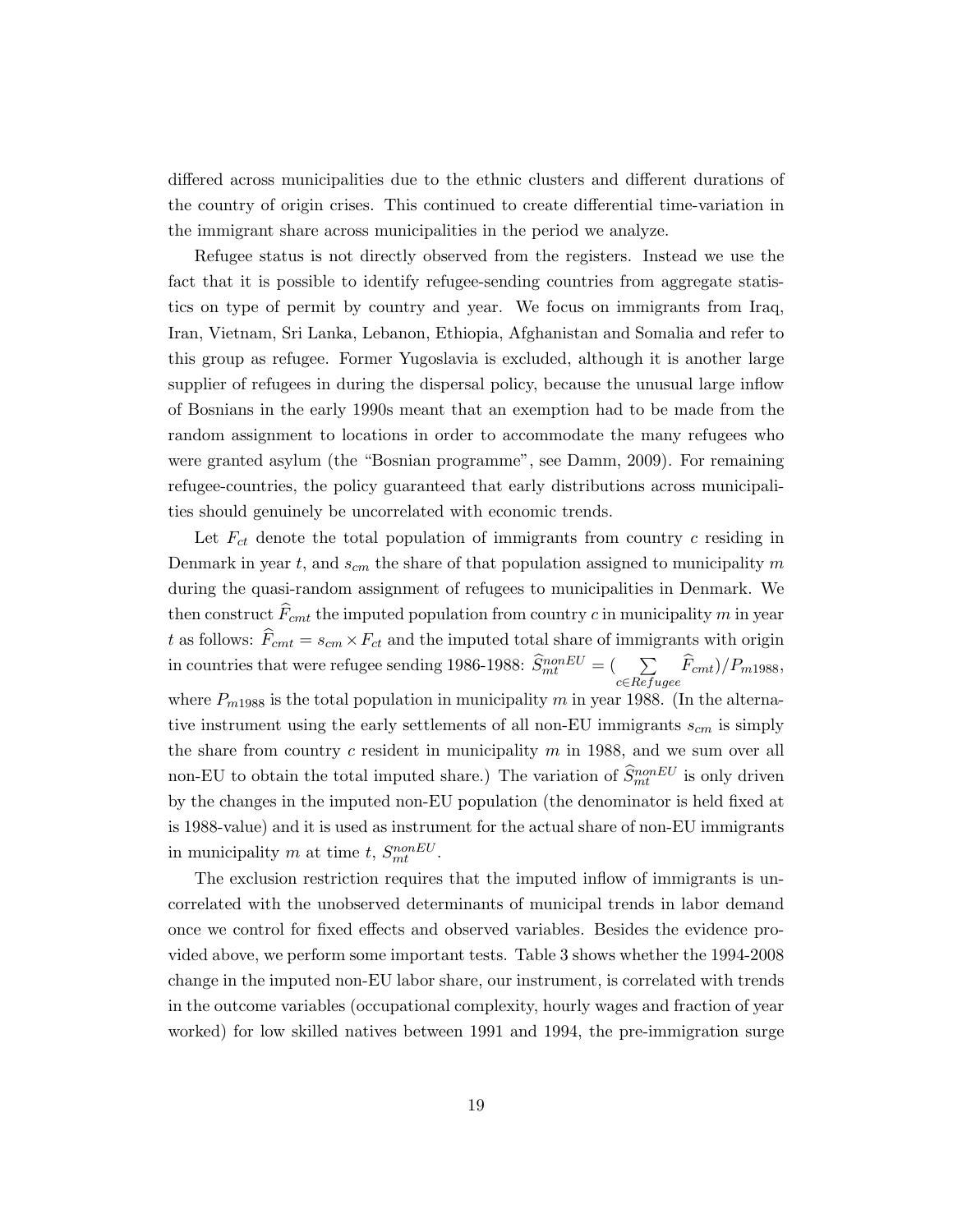period. The unit of observation is the municipality.<sup>37</sup> A significant correlation with trends that pre-date the non-EU immigrant surge would cast doubts on the validity of the instrument.

The regressions of Table 3 include age, labor market experience, job tenure, (and each of them squared) and marital status averaged over the labor force in each municipality in 1994 as controls and weights each municipality by its labor force in 1994. In the upper part of the table we consider imputed non-EU immigrants. The lower part of the table shows the correlations when the instrument is constructed only using the refugee-sending countries. The first row shows the correlation of the non-EU instrument with outcomes for low skilled. The estimated coefficients on the pre-1994 changes are small and never statistically significant at any standard level. The last column shows the correlation of the instrument change from 1994-2008 with the explanatory variable, the change in the immigrant group's actual share of employment. The very significant coefficient and large  $F$ -statistics suggest that the instrument is strong.

Aydemir and Borjas (2011) point out that this instrumental variable approach may not solve attenuation bias due to measurement error in the immigrant share, if a correlated measurement error is also present in the instrument. Our data, however, are not subject to measurement error arising from sampling. We calculate the exact immigrant shares of each municipality based on full population registers thereby limiting concerns for measurement error.

### 7 Results

### 7.1 Effects within Establishment and Municipality

Table 4 shows the 2SLS estimates of the effect of immigrants on low skilled natives within establishments and within municipalities. The corresponding OLS estimates are reported in Tables A.1 in the Appendix. The tables show only the estimates of the coefficient of interest,  $\beta$  in equation (4). Each entry in the tables is an estimate from a different regression using different outcomes listed as rows. The first two columns show the results for the individual-establishment spell and columns 3 and 4 show the results for the individual-municipality spell regression. The instrument

<sup>&</sup>lt;sup>37</sup>In section 7.2, we check whether there is a pre-1994 trend in the differences in outcomes between the high immigration municipalities and the low immigration municipalities using individual level data.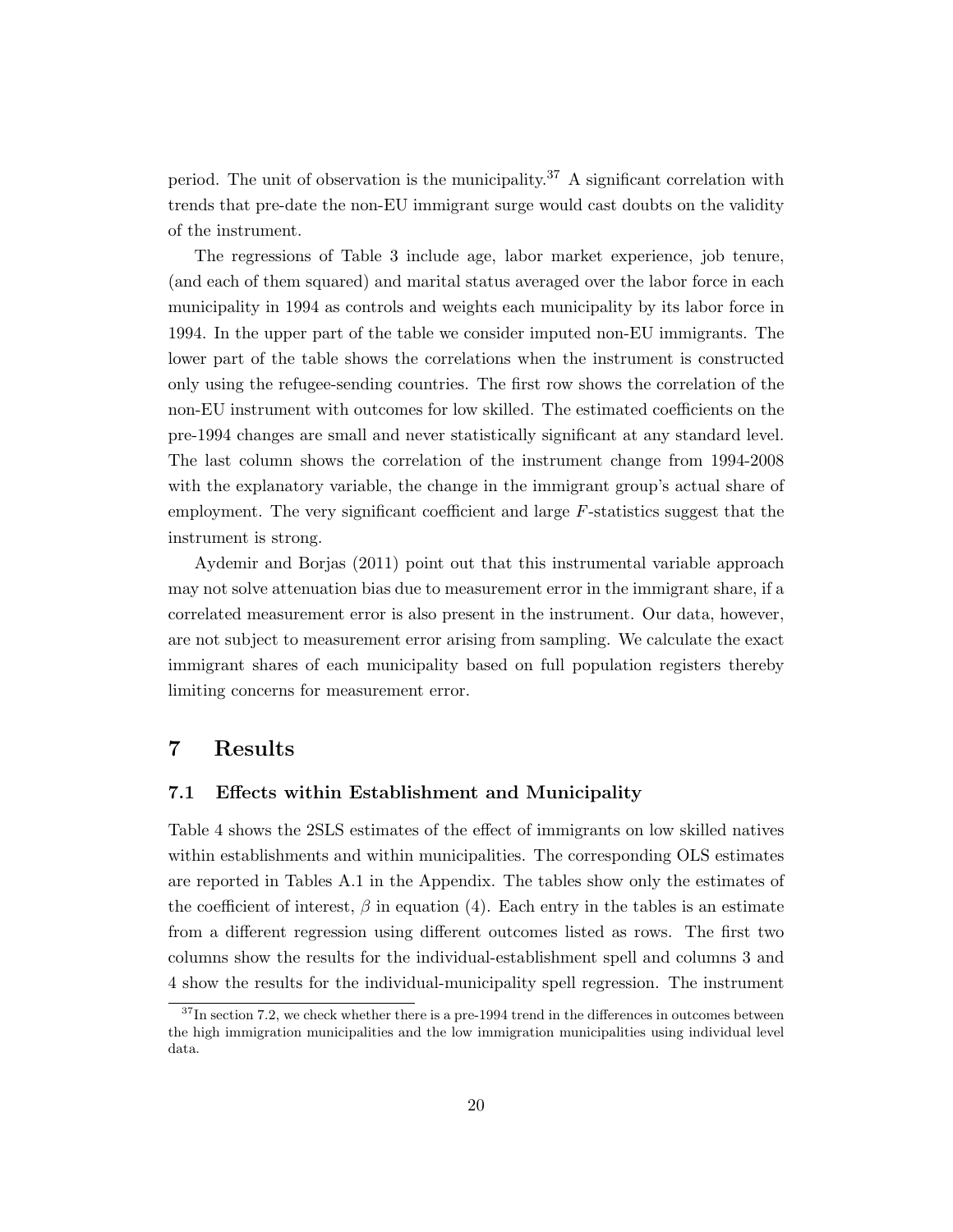and explanatory variable are based on all non-EU immigrants in columns 1 and 3 and on refugees subject to dispersal in columns 2 and 4.

The first row of Table 4 shows the effects of an increase in non-EU immigrants by one percentage point of the labor force on the occupational complexity of low skilled native workers. The second, third and fourth rows report the estimated effects on the probability of a career upgrade, a career downgrade and a change in occupation. The fifth row reports the effects on the (logarithm of) hourly wages. The sixth row shows the effect on the fraction of the year that the individual worked. The number of observations, the F-statistic, and the coefficient on the excluded instrument in the first stage regression appear in the last rows of the table. In parenthesis under the estimates we report the heteroskedasticity robust standard errors clustered at the municipality level to account for within municipality error correlation.

A tendency of immigrants to settle in areas with fast growing labor demand would generally produce an upward bias in OLS estimates. As we consider non-EU immigrants doing manual-type of jobs that are potentially attracted by low housing costs, one may think that the correlation between the inflow of these groups and the economic conditions of a municipality can be negative, which would result in downward biased OLS estimates. The differences between the OLS and 2SLS show a downward bias of OLS which suggest a negative correlation between the actual inflow and the contemporaneous labor market conditions in our case.

The instrument is strong with a F-statistics of the first stage always above 20. Usually researchers consider a value of 10 as threshold below which one could incur in weak instrument problems (Stock and Yogo, 2005). Using non-EU immigrants or refugees to construct the imputed instrumental variable produce qualitatively similar effects. However, the point estimates of the wage effect are larger and specialization is less significant using the refugee instrument. This could indicate that the refugees are a group of workers especially focussed in manual jobs, different from natives and thus more strongly complementary to them. The more heterogeneous composition of workers in the non-EU group with some groups more similar to natives could produce an attenuated effect.

The first interesting result is that on average, hourly wages and labor supply increase (not always by a statistically significant amount) in response to immigration for low-skilled native workers, both within establishment and within municipality. Within establishment (columns 1 and 2) low skilled exhibit some evidence of career upgrade, higher hourly wages and larger labor supply, especially in response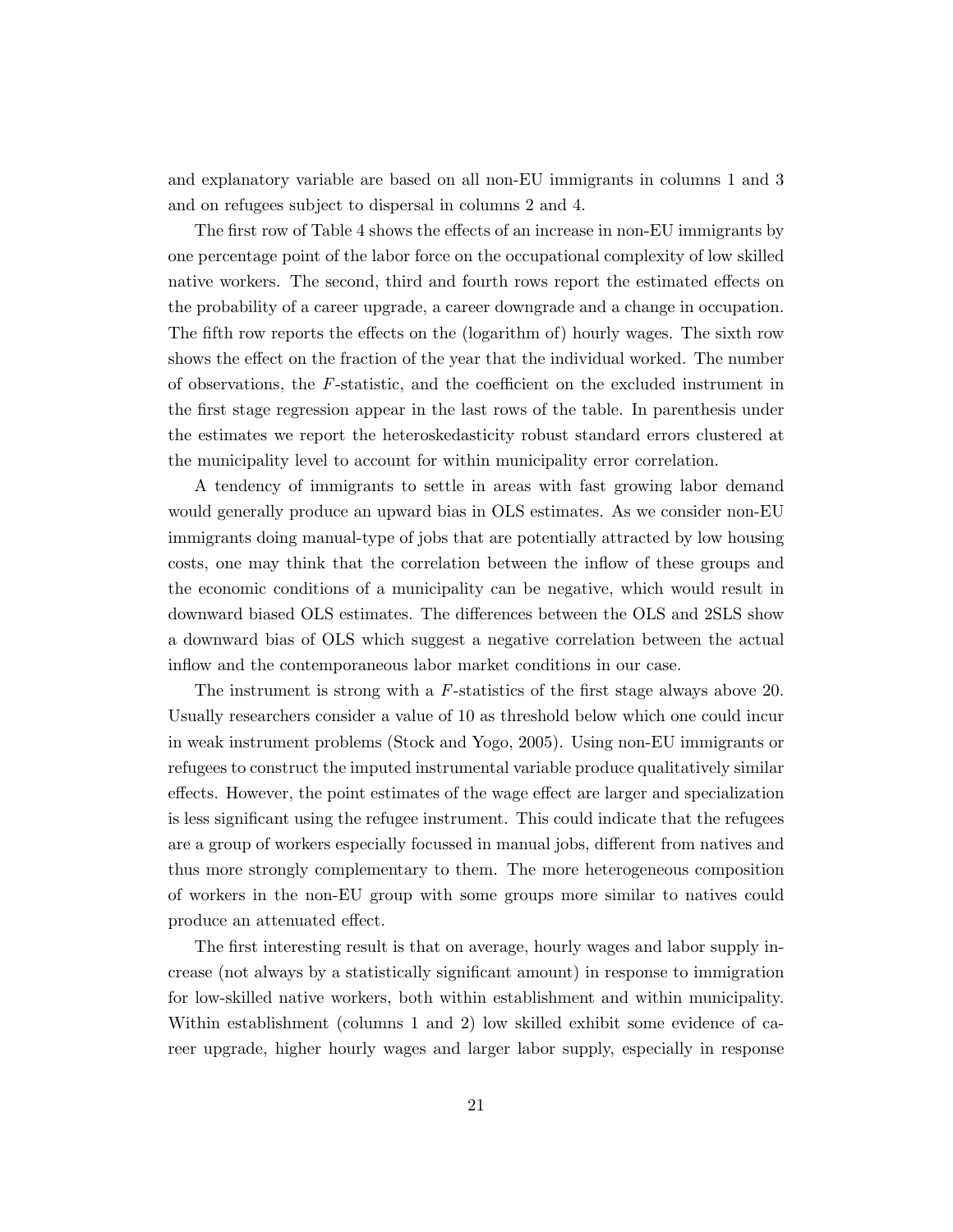to refugees. Within municipality (columns 3 and 4), including workers who change establishment, low skilled natives exhibit a large and significant shift towards occupational complexity. Those remaining within establishments seem to achieve the wage gains without increased specialization, while those moving between establishment show large occupational changes towards complex jobs. This could happen if natives who do not change establishment are those performing less manual intensive jobs that are less substitutable with immigrants. Those who are pushed to change establishments, instead, performed manual intensive jobs and moved towards more complex jobs in other firms to protect their wages. The ability to disentangle these responses allows us to identify these important differences between less skilled workers who do and do not change establishments.<sup>38</sup> An interesting implication of our results is that immigration spurs occupational mobility of natives, including more career upgrade as well as more downgrade for those who move out of the establishment. While on average this mobility rewards natives with higher wages and employment (though not always significant), it is also likely to increase the variance in performance of natives.

Quantitatively the estimated effects are non-trivial, but not unreasonably large. Municipalities exposed to above-average immigration experienced a growth of the non-EU share of employment two percentage points larger than the municipalities below average. This translates over the 1995-2008 period into 1.0 percent higher wages for low skilled native workers within an establishment (3.6 percent looking at the refugee immigrants). The impact is more modest if we consider the effect on all native workers in the municipality, including those who changed establishment. Here the average gain is an insignificant 0.2 percent (2.6 percent using the refugees). For comparison, the overall increase in average real wages in Denmark during the 1994-2008 period was 18 percentage points for less skilled workers. Taken together these results suggest that non-EU immigrants encouraged low-skilled natives to take more complex occupations especially when they changed establishment.

<sup>38</sup>Table A.3 in the Appendix shows the same results as Table 4 relative to high skilled native workers. The main finding is that their wage and employment increase. They also moved, but less, towards more complex occupations. This is reasonable as high skilled natives already performed production tasks quite different from non-EU immigrants.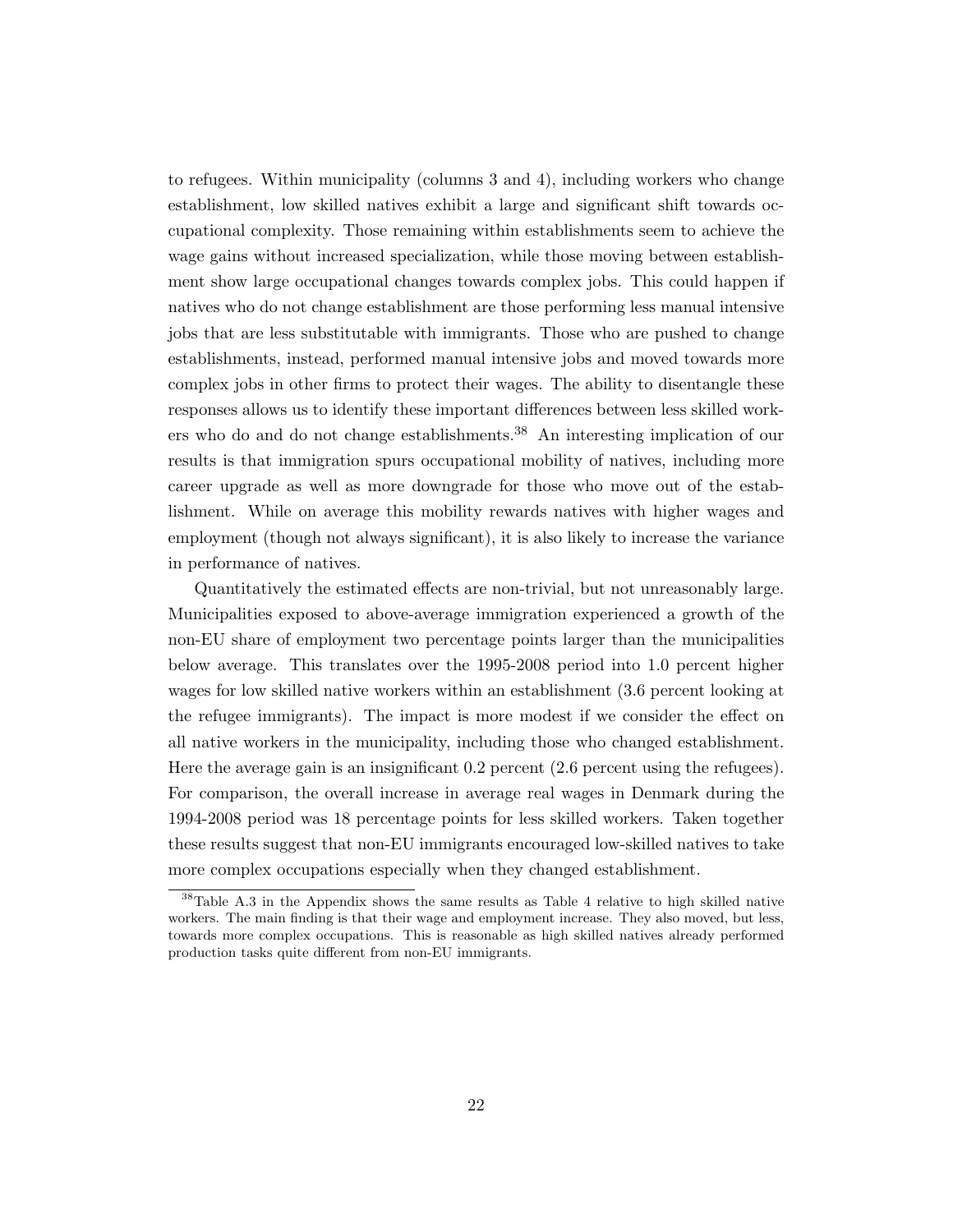### 7.2 The Medium and Long Run Transitions

The trajectories of the difference in treated-control outcomes between three years before and fourteen years after the surge in the immigrant share are shown in Figure 5.<sup>39</sup> We show three different outcomes: occupation complexity, hourly wage and fraction of year worked. The figure shows three important results. First, there is no sign of a pre-event trend in any difference in outcomes between treated and control municipalities. This is reassuring and it confirms that after controlling for individual characteristics and time-varying fixed effects there was no systematic difference in the trend of wage, employment and occupational complexity of natives before 1994 between high- and low-immigration municipalities.

Second, confirming the within-spell regressions, we find clear evidence that less educated native workers moved steadily towards more complex occupations in response to high non-EU immigration. Fourteen years after the divergence in immigrant shares (1994 is denoted as year 0 in the graph), natives in high immigration municipalities had moved to more complex jobs resulting in a significant effect equal to 3 points of the complexity index (see Table A.4 in the Appendix). This corresponds to a change of the complexity of an occupation equal to 4 percent of a standard deviation in the complexity index in the Danish population.

Third, in part as a consequence of this occupational move there is also evidence of a positive effect on hourly wages of less educated in the medium run (3 to 9 years after the beginning of the event). In the long run the effect is positive but less significant. No significant effect on employment, measured as fraction of year worked is found in the short and medium run. After 10 years a small, barely significant effect on labor supply appears to arise. As we will see below, this effect is mainly due to older workers who 11 to 14 years after the event could go on early retirement.

The results confirm some findings of the spell analysis and at the same time are the first results in this literature, to the best of our knowledge, obtained by following a cohort of native individuals working in municipalities with high or low exposure to immigrants. Hence, this is the first time that we can track the actual workers exposed to an exogenous change in competition from immigrants and measure the impact on their wages, specialization and employment over time. These estimates cannot be driven by changes in composition or selection out of the municipality as the composition of the group is kept constant. They confirm a clear result revealed

 $39$ The coefficients represented are estimated in the context of specification 5. Table A.4 in Appendix reports the estimates for selected years before and after the surge in immigration.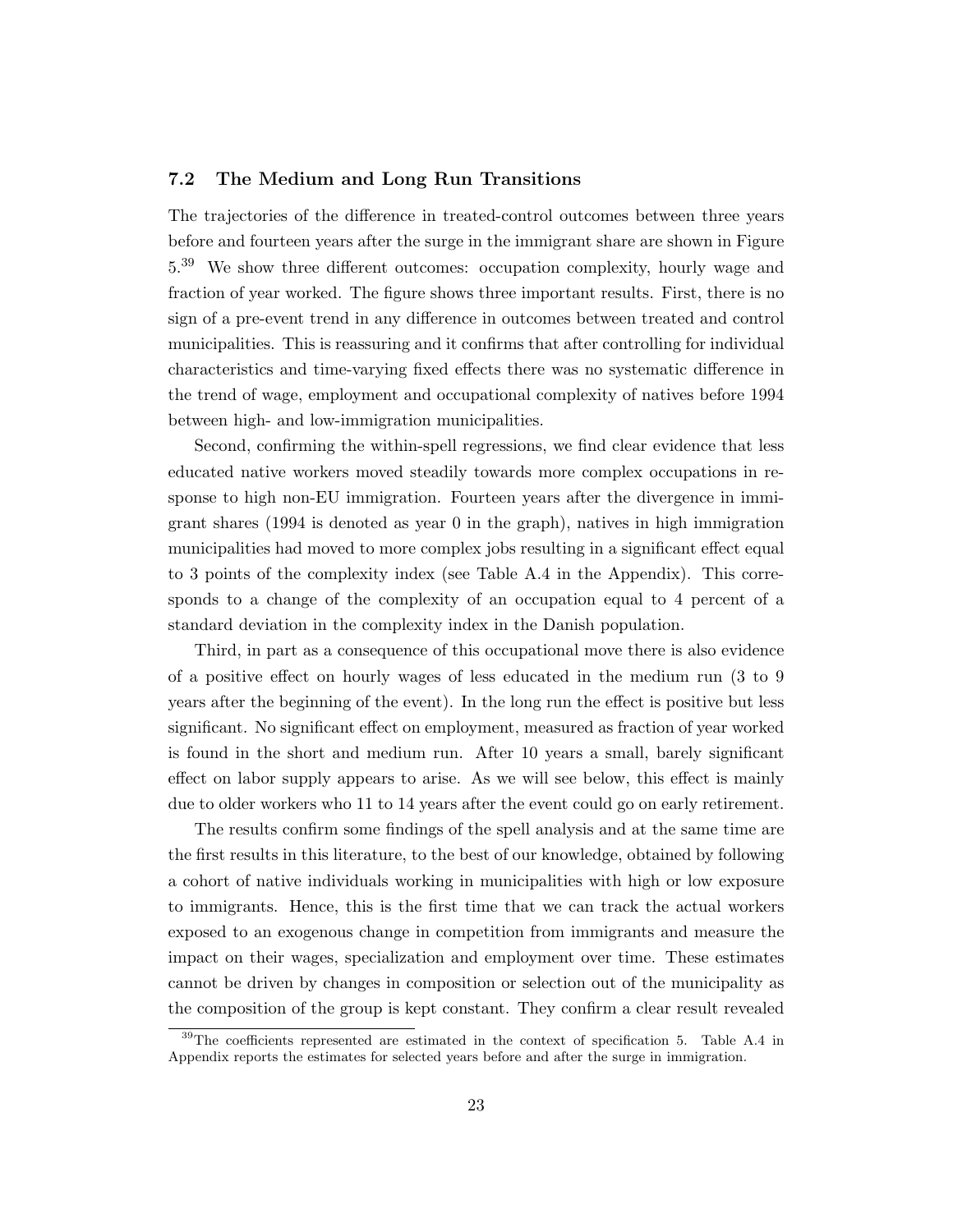in the spell regression, that natives moved to complex occupations in response to immigrants and that wages increased or remained unchanged, and add to this finding that natives were not displaced out of employment.

The magnitudes of the positive effects estimated for the medium to long run in Table A.4 are larger than those estimated in the spell regression. After nine years from 1994 the difference in share of non-EU immigrants between treated and nontreated municipalities was about 1.25 percent of the labor force. The effect on the wage of less skilled natives was a positive 1.1 percentage points. This implies an elasticity of 0.9, while the within establishment estimates of those elasticities was 0.6 and within municipality only 0.1 (Table 4). This suggests that those who changed municipality were differently selected among natives, and that the contemporaneous effects estimated in the spell regressions can be different from the long-run effect on all workers.

Summarizing the full transition for less educated workers in Figure 5, we see how the long-run effects accrue over time. In particular we can observe a progressive increase in the occupational complexity, faster in the first five years after the shock. Hourly wages also climb in the first five years and then stabilizes to a permanently higher level. We do not observe any significant change in labor supply in the first 9 years after the event. Only towards the very end a slight decline (barely significant). This effect is driven by older people as discussed below.

#### 7.2.1 Treatment Effects for Different Groups

To complete the picture of the native labor market transitions following the non-EU immigration surge we consider two partitions of the native low skilled labor force. First, we consider young and old workers, namely those who were 21 to 36 years old in 1994 and those 37 to 51. The older workers (aged 46-51 in 1994) turn 60 within the last years of the transitions and thereby become eligible for early retirement pension ("efterløn"). The second dimension we consider is the tenure of workers in the establishment as of 1994. We call "low tenure" those workers with less than average tenure (4.35 years) and "high tenure" those with more than 4.35 years of tenure at the establishment, at the time of the beginning of the immigration boom. In both cases we can expect the group of young, low-tenure workers to have lower costs and more opportunities to upgrade and change their occupation. If the opportunity of wage gains from immigration is in part linked to the ability of upgrading and increasing one's occupational complexity, then low tenure, young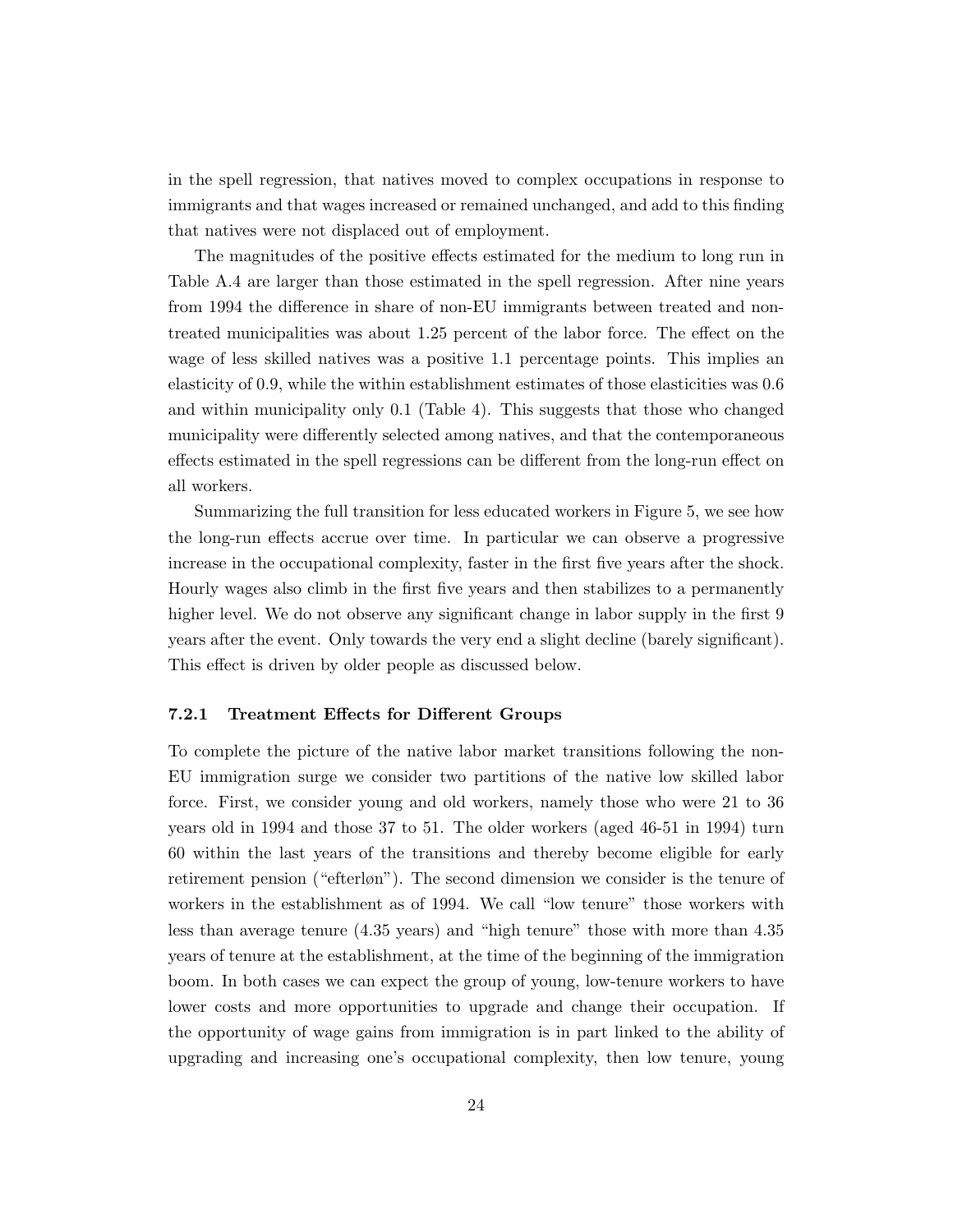workers should be better positioned to take advantage of it.

Figures 6 shows the transitions of the usual three outcomes (occupational complexity, hourly wage and fraction of year worked) separately for old and young low-skilled native workers. Figures 7 shows the split between outcomes of high and low tenure. The results are as expected. The low-tenure workers are those who respond to immigration with stronger move towards higher occupational complexity in treated municipalities. This implies larger hourly wage gains for them. Young workers have also larger hourly wage gains, relative to old workers in treated municipalities. The labor supply of young workers does not respond significantly in treated municipalities, nor does the labor supply of old workers, except in the last 3-4 years when a decline in the treated municipalities may be due to early retirement behavior.<sup>40</sup>

Hence, the decline observed in labor supply after 9 years from the event is due to older workers, and it is possible that a long-run displacement effect of immigrants on less educated natives is to push some of them into early retirement. Overall, the largest benefit from immigration accrue to young, less experienced workers who can direct their careers towards more complex occupations, complementary to immigrant skills. Their upgrade may imply some further training, but it does not need to come at the expenses of labor supply.

#### 7.3 Cumulated Effects

Table 5 reports the estimated effects of an increase in non-EU immigrants by one percentage point of the labor force on cumulated native outcomes over 14 years (1994-2008). Those estimates are based on equation (6). The first line reports the impact on employment. The seond and third lines report the effect on the length of employment in the same and new establishment. The fourth and fifth show the length of employment in the same and new municipality. All those are in response to non-EU immigration increases by one percentage point of the labor force. The last three rows show the effects on the length of cumulated unemployment, selfemployment and on the present discounted value of annual earnings.

Column 1 of Table 5 shows the estimated coefficient on the whole low-skilled native labor force. The first row implies that less educated native workers in municipalities receiving an increase in non-EU immigrants equal to one percentage point

<sup>40</sup>Figure A.2 in the Appendix shows the split in transition between men and women. The strongest positive effects on complexity and wages are for men.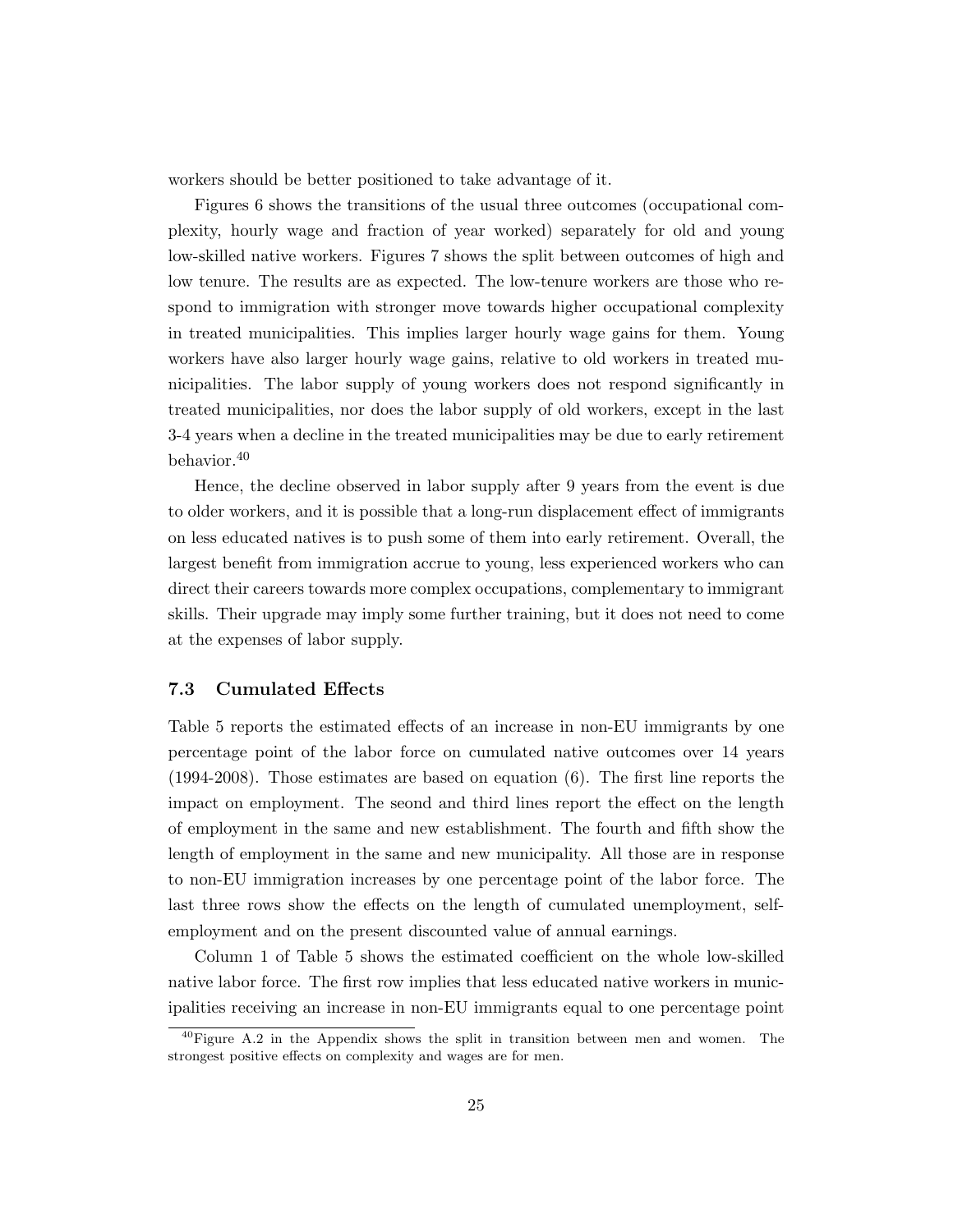of the labor force experienced a non-significant decline in cumulated employment (over fourteen years) by five percent of one work-year, namely two working weeks.<sup>41</sup> Hence, non-EU immigration did not have any significant effect overall on cumulative employment of native individuals. Similarly, immigration did not affect the cumulative time spent as unemployed (sixth row) or the probability of self-employment (seventh row).

However, on average, less educated natives spent three weeks less in the same establishment over the following 14 years (not significant), for each increase of non-EU immigrants by one percent point of the workforce. They also spent 12 working weeks less in the original municipality and 9 weeks more in a new one during the following 14 years. Thus, cross-municipality mobility of natives was positively affected by non-EU immigration. Columns 2 and 3 of Table 5 show the cumulated effects when we separate the sample between young and old workers as of 1994. The young workers exhibit stronger inter-municipality mobility response relative to older ones, as expected. We do not find any effect on employment for either group on the aggregate over 14 years. Overall, immigration seems to increase the churning of jobs and generate a tendency of moving towards more complex jobs, a higher tendency to moving out of the municipality and an insignificant increase in the mobility across firms for low skilled.<sup>42</sup> Most of these changes are associated to upgrades and better opportunity, and not to displacement and loss of skills, as they may generate increases in wages and yearly income.

### 8 Discussion and Conclusions

In this paper we have used a unique source of individual and firm data during a period that contains a sustained and supply-driven boom of non-EU immigrants to Denmark. We estimate the short- and long-run effects of this boom on native occupations, wages, and employment. The fact that our data allows us to follow every single worker in Denmark and the high quality of the register information imply high reliability. It also implies that we can analyze immigration's effects on workers who remained within the original establishment as well as those who left establishment and municipality. We can also estimate the effects of immigration

<sup>41</sup>We are using 46 weeks as the usual full-time work-year for a Danish worker.

 $42$ This effect is consistent with a potential job-creating effect of immigrants that increases the job finding rates for natives, as illustrated by Chassamboulli and Palivos (2014).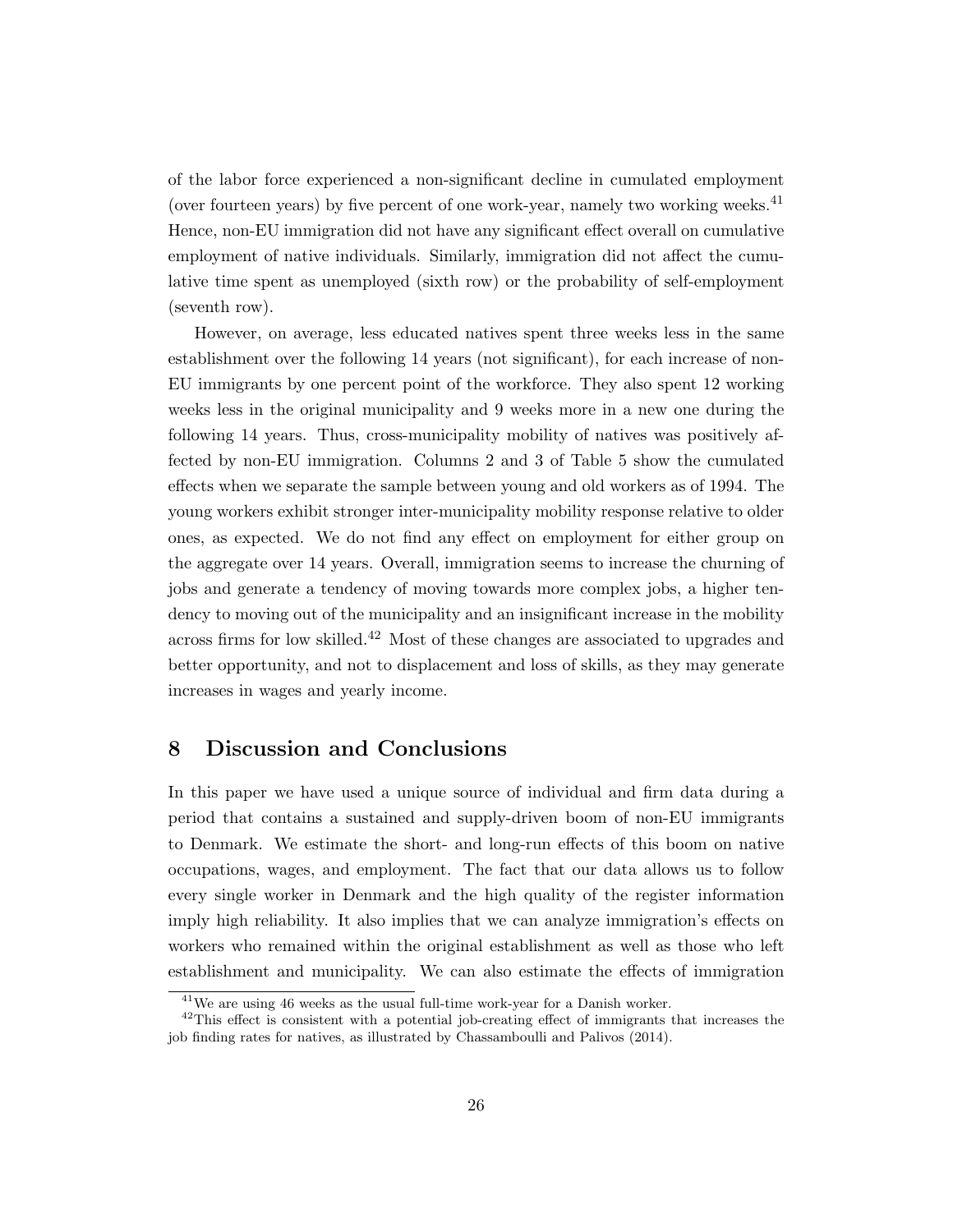on mobility of workers across establishments, municipalities, and in and out of employment. We exploit a quasi-experiment where we observe a pre-event period in which Danish municipalities essentially saw no change in their non-EU immigrant share, followed by a period of large inflows of non-EU refugees to Denmark that were driven by political and economic crises in sending countries. Importantly, the Danish municipalities where such refugees ended up in were exogenously determined by government dispersal policies, and by immigrant preferences to locate in areas with pre-existing immigrant enclaves.

We find robust evidence that native workers, especially less skilled, within and across municipalities responded to immigration increasing significantly their mobility towards more complex occupations. Immigration also increased mobility of natives across firms and out of the municipality. We do not observe an increased probability of unemployment, nor a decrease in employment. Hourly wages of less educated natives were on average positively affected by immigration, the effect increases as the low skilled gradually moved towards more complex occupations.

We think that this analysis is much richer and detailed than ever done before in that it analyzes individual responses of natives to immigrants within and across firm and local labor markets. It produces a much more detailed picture of the impacts of immigration by tracking occupations, careers, wages and employment of natives in response to immigrants. We also show the importance of looking at the dynamic adjustment mechanisms for native workers and looking at individuals in a municipality as well as to include those who (endogenously) may leave over time. We hope that the future analysis of the impact of immigration in several other countries may follow the detail and the approach adopted in this paper.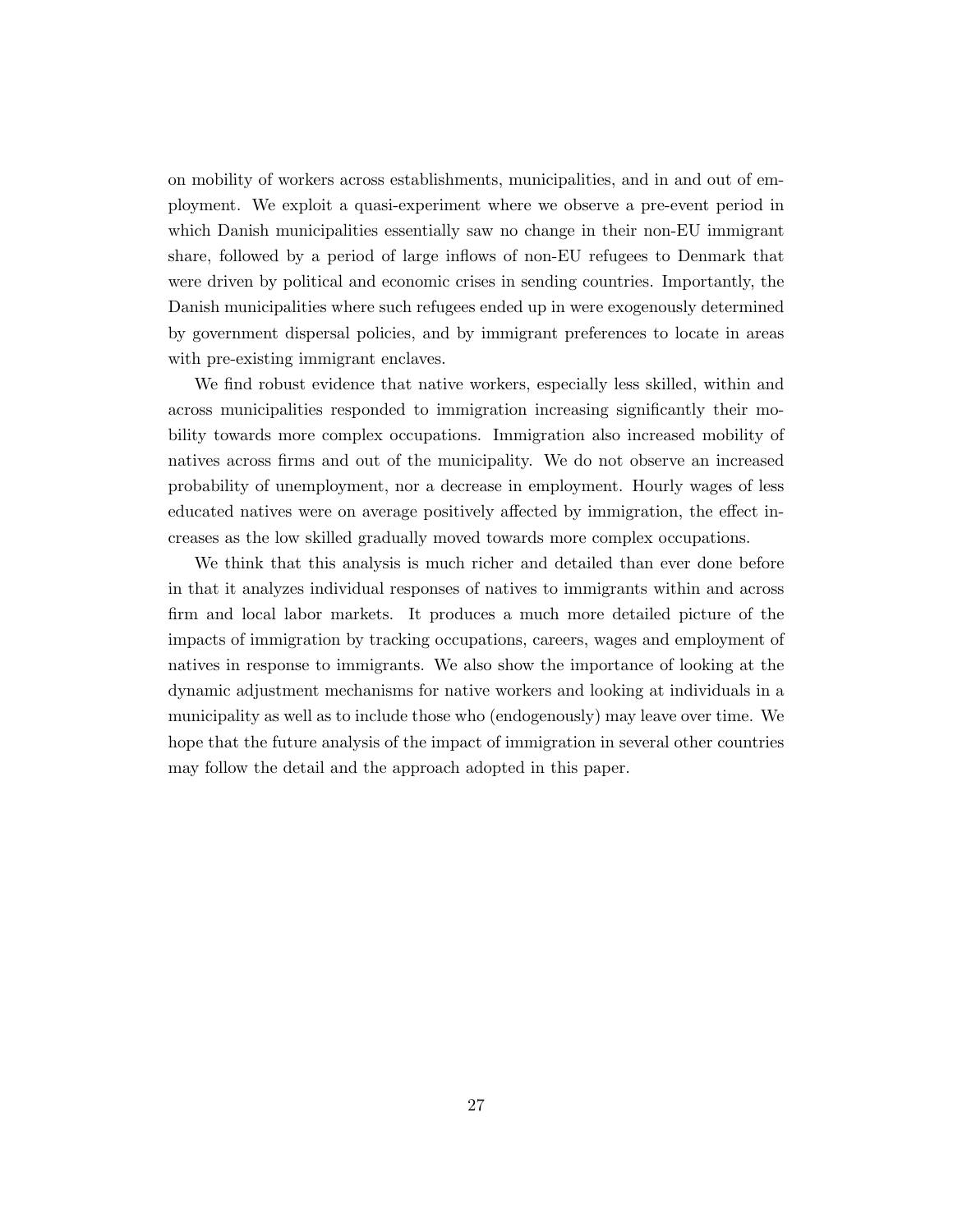## References

- Altonji, Joseph G. and David Card. 1991. "The Effects of Immigration on the Labor Market Outcomes of Less-skilled Natives. Chapther 7 in M. J. Abowd and R. B. Freeman (Eds.)." *Immigration, Trade and the Labor Market* (Chicago: University of Chicago Press):201–234.
- Autor, David H., David Dorn, Gordon H. Hanson, and Jae Song. 2013. "Trade Adjustment: Worker Level Evidence." .
- Aydemir, Abdurrahman and George J. Borjas. 2011. "Attenuation Bias in Measuring the Wage Impact of Immigration." Journal of Labor Economics 29 (1):69–112.
- Blau, Francine and Lawrence Kahn. 2012. "Immigration and the Distribution of Incomes." NBER Working Paper No. 18515:Cambridge, MA.
- Borjas, George J. 2003. "The Labor Demand Curve Is Downward Sloping: Reexamining the Impact of Immigration on the Labor Market." Quarterly Journal of Economics 118 (4):1359–1374.
- Bratsberg, Bernt, Oddbjørn Raaum, and Knut Røed. 2010. "When Minority Labor Migrants Meet the Welfare State." Journal of Labor Economics 28 (3):633–676.
- Card, David. 2001. "Immigrant Inflows, Native Outflows and the Local Labor Market Impacts of Higher Immigration." Journal of Labor Economics 19 (1):22–64.
- Cattaneo, Cristina, Carlo V. Fiorio, and Giovanni Peri. 2013. "What Happens to the Careers of European Workers When Immigrants "Take Their Jobs"?" IZA Discussion Paper (No. 7282).
- Chassamboulli, Andri and Theodore Palivos. 2014. "A Search-Equilibrium Approach to the Effects of Immigration on Labor Market Outcomes." International Economic Review 55 (1):111–129.
- Cohen-Goldner, Sarit and M. Daniele Paserman. 2011. "The Dynamic Impact of Immigration on Natives' Labor Market Outcomes: Evidence from Israel." European Economic Review 55 (8):1027–1045.
- Dahl, Christian M., Daniel le Maire, and Jakob R. Munch. 2013. "Wage Dispersion and Decentralization of Wage Bargaining." Journal of Labor Economics 31 (3):501–533.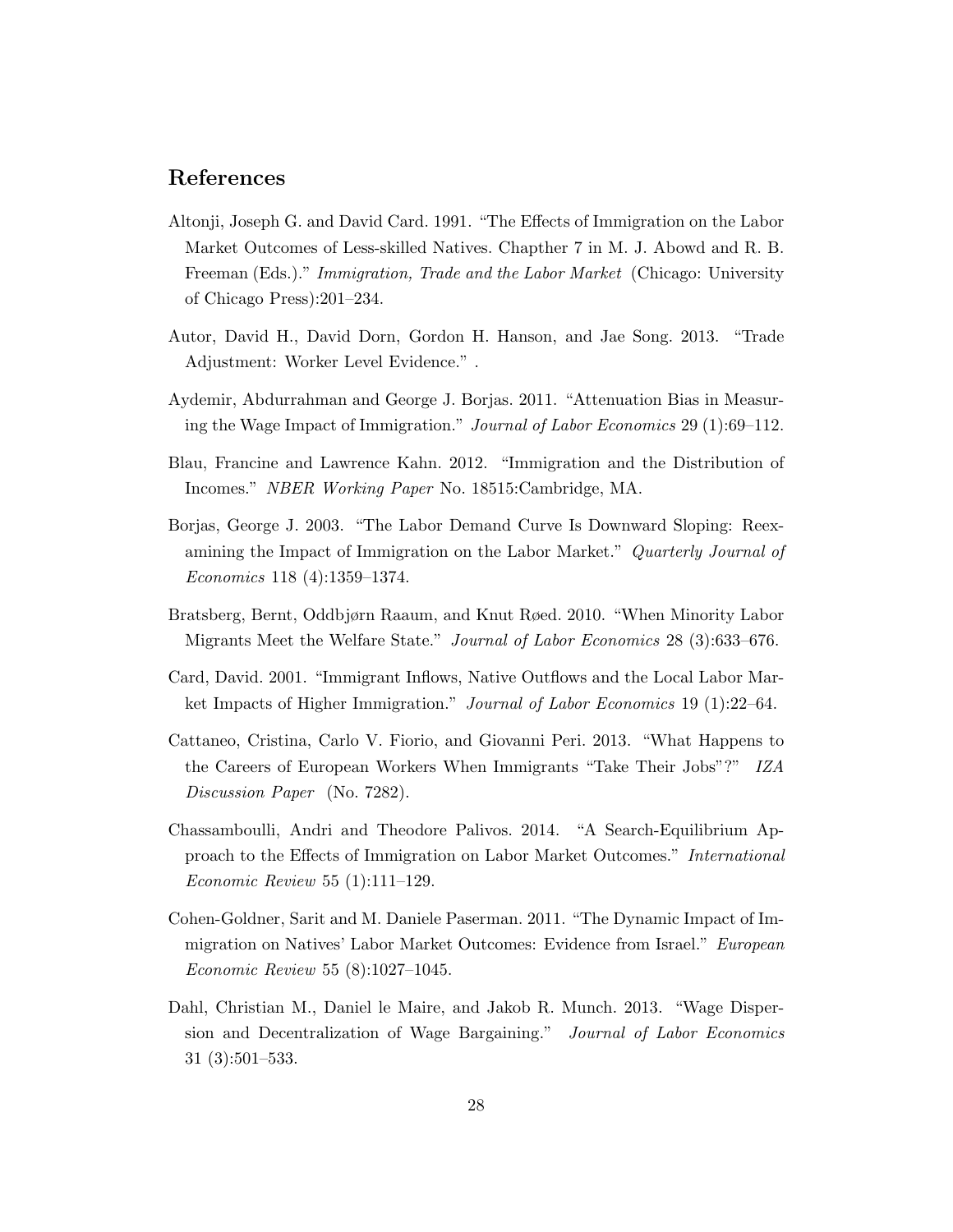- Damm, Anna Piil. 2009. "Determinants of recent immigrants' location choices: quasi-experimental evidence." Journal of Population Economics 22 (1):145–174.
- Damm, Anna Piil and Christian Dustmann. 2014. "Does Growing Up in a High Crime Neighborhood Affect Youth Criminal Behavior?" American Economic Review 104 (6):1806–32.
- D'Amuri, Francesco, Gianmarco I.P. Ottaviano, and Giovanni Peri. 2010. "The Labor Market Impact of Immigration in Western Germany in the 1990's." European Economic Review 55 (4):550–570.
- D'Amuri, Francesco and Giovanni Peri. 2014. "Immigration, Jobs, and Employment Protection: Evidence from Europe Before and During the Great Recession." Journal of the European Economic Association 12 (2):432–464.
- Dustmann, Christian and Albrecht Glitz. 2011. "How Do Industries and Firms Repond to Changes in Local Labor Supply." CReAM Discussion Paper No. 18/11.
- Friedberg, Rachel M. 2001. "The Impact of Mass Migration on the Israeli Labor Market." *Quarterly Journal of Economics* 116 (4):1373-1408.
- Glitz, Albrecht. 2012. "The Labor Market Impact of Immigration: A Quasi-Experiment Exploiting Immigrant Location Rules in Germany." Journal of Labor Economics 30 (1):175–213.
- Hummels, David, Rasmus Jørgensen, Jakob Roland Munch, and Chong Xiang. 2014. "The Wage Effects of Offshoring: Evidence from Danish Matched Worker-Firm Data." American Economic Review 104 (6):1597–1629.
- Lewis, Ethan. 2011. "Immigration, Skill Mix, and Capital-Skill Complementarity." Quarterly Journal of Economics 126 (2):1029–1069.
- —. 2013. "Immigration and Production Technology." Annual Review of Economics 5 (1):165–191.
- Longhi, Simonetta, Peter Nijkamp, and Jacques Poot. 2005. "A Meta-Analytic Assessment of the Effect of Immigration on Wages." Journal of Economic Surveys, Wiley Blackwell 19 (3):451–477.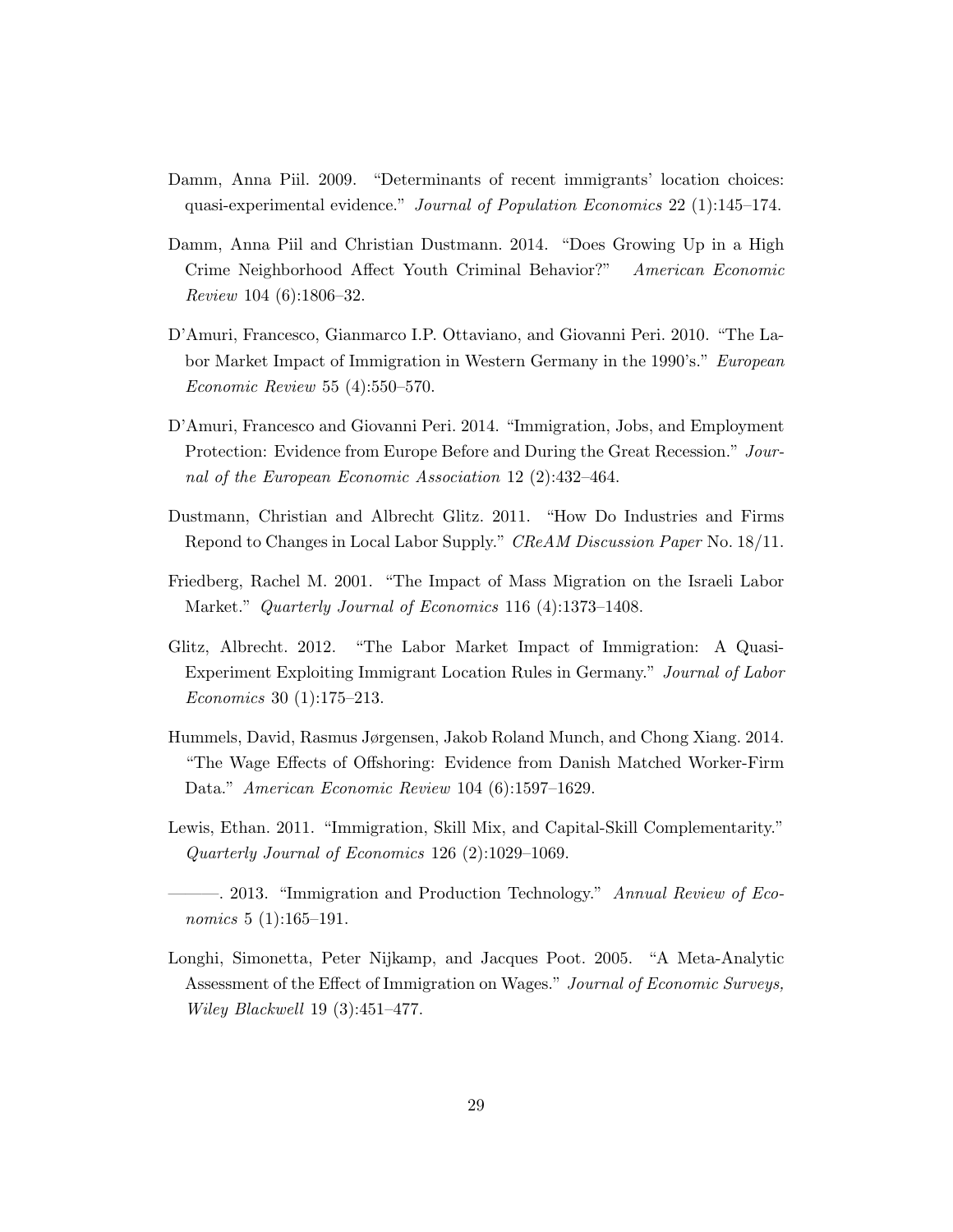- Malchow-Møller, Nikolaj, Jakob Roland Munch, Claus Aastrup Seidelin, and Jan Rose Skaksen. 2013. "Immigrant Workers and Farm Performance: Evidence from Matched Employer-Employee Data." American Journal of Agricultural Economics 95 (4):819-841.
- Malchow-Møller, Nikolaj, Jakob Roland Munch, and Jan Rose Skaksen. 2011. "Do Foreign Experts Increase the Productivity of Domestic Firms?" IZA Discussion Paper (No. 6001):1–44.
- -. 2012. "Do Immigrants Affect Firm-Specific Wages?" The Scandinavian Journal of Economics 114 (4):1267–1295.
- Manacorda, Marco, Alan Manning, and Jonathan Wadsworth. 2012. "The Impact of Immigration on the Structure of Wages: Theory and Evidence from Britain." Journal of the European Economic Association 10 (1):120–151.
- Olney, William W. 2013. "Immigration and Firm Expansion." Journal of Regional Science 53 (1):142–157.
- Ortega, Francesc and Giovanni Peri. 2013. "Migration, Trade and Income." IZA Discussion Paper No. 7325:1–42.
- Ottaviano, Gianmarco I. P. and Giovanni Peri. 2005. "Cities and Cultures." Journal of Urban Economics 58 (2):304–307.
	- $-$ . 2012. "Rethinking the Effect of Immigration on Wages." *Journal of the* European Economic Association 10 (1):152–197.
- Ottaviano, Gianmarco I. P., Giovanni Peri, and Greg C. Wright. 2013. "Immigration, Offshoring and American Jobs." American Economic Review 103 (5):1925–1959.
- Parrotta, Pierpaolo, Dario Pozzoli, and Mariola Pytlikova. 2014. "Labor Diversity and Firm Productivity." Review of Economics and Statistics 66:144–179.
- Peri, Giovanni. 2012. "The Effect of Immigration on Productivity: Evidence from U.S. States." Review of Economics and Statistics 94 (1):348–358.
- Peri, Giovanni and Chad Sparber. 2009. "Task Specialization, Immigration and Wages." American Economic Journal: Applied Economics 1 (3):135–169.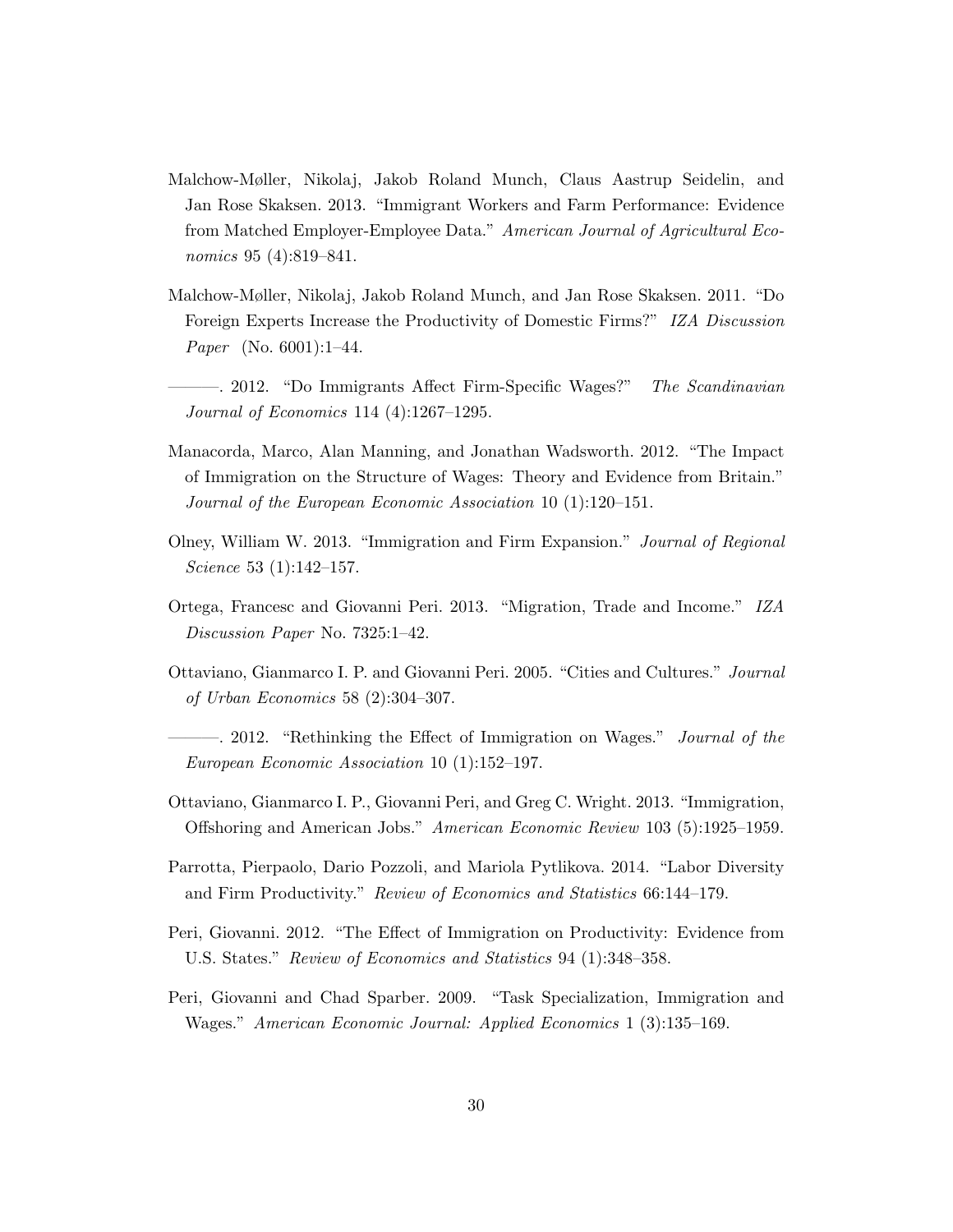- Schmidt, Torben Dall and Peter Sandholt Jensen. 2013. "Foreign labor and regional labor markets: aggregate and disaggregate impact on growth and wages in Danish regions." The Annals of Regional Science 50 (3):809–840.
- Stock, James H. and Motohiro Yogo. 2005. "Testing for Weak Instruments in Linear IV Regression. Chapter 5 in D. W. K. Andrews and J. H. Stock (Eds.)." Identification and Inference in Econometric Models: Essays in Honor of Thomas J. Rothenberg (Cambridge: Cambridge University Press).
- Von Wachter, Till, Jae Song, and Joyce Manchester. 2007. "Long-Term Earnings Losses due to Job Separation During the 1982 Recession: An Analysis Using Longitudinal Administrative Data from 1974 to 2004." Columbia University, Department of Economics, Discussion Paper No. 0708-16.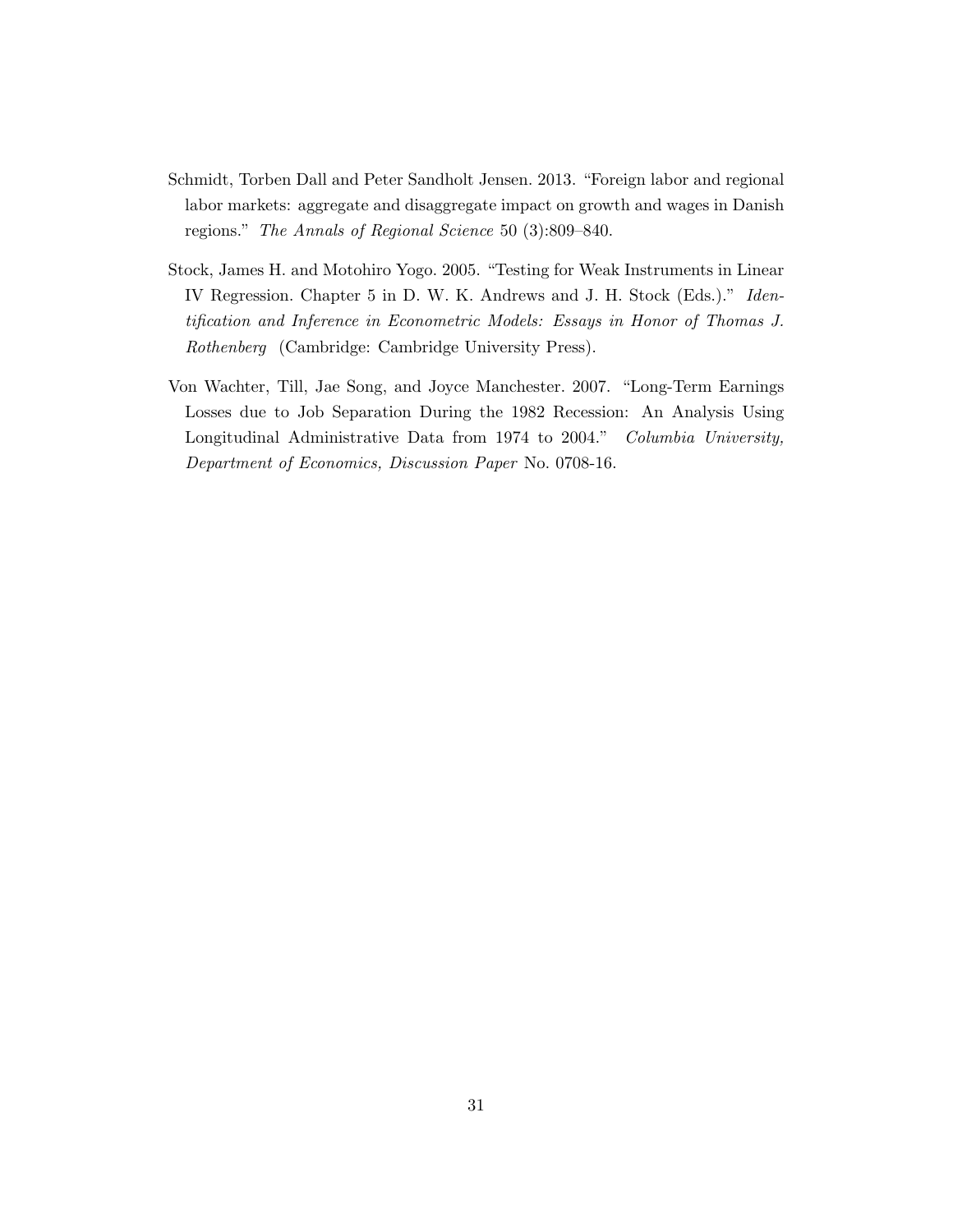

Figure 1: Foreign born share in Denmark, 1991-2008

Figure 2: Drivers of non-EU immigration growth, 1991-2008



Notes: Annual inflows in percent of populations in 1994.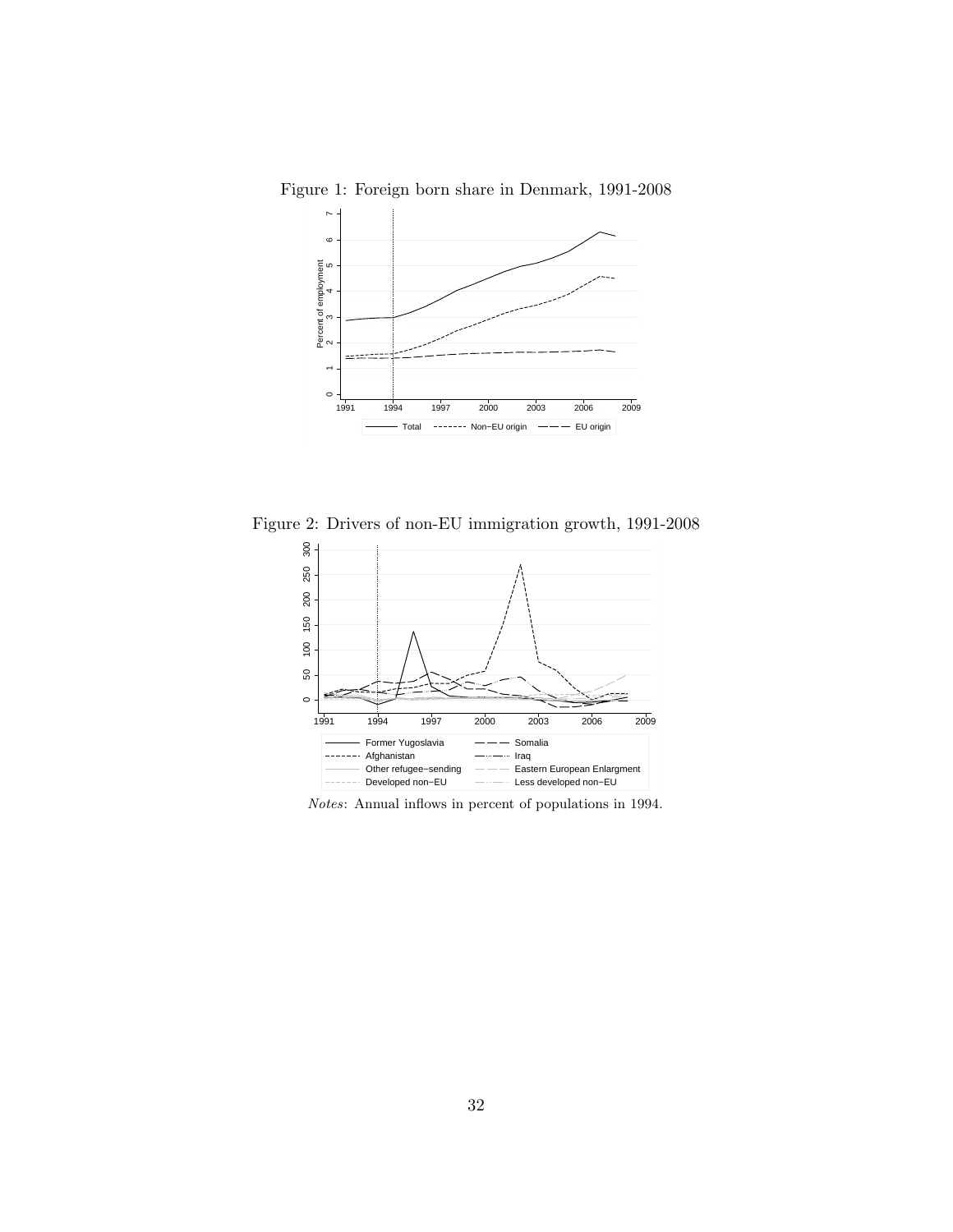

Figure 3: Difference in non-EU immigrants' share of employment

Notes: Difference in actual non-EU share of employment for employed natives above versus below the median of the 1994-2008 difference in predicted non-EU share, normalized to zero in 1994.



Figure 4: Difference in EU immigrants' share of employment

Notes: Difference in actual EU share of employment for employed natives above versus below the median of the 1994-2008 difference in predicted non-EU share, normalized to zero in 1994.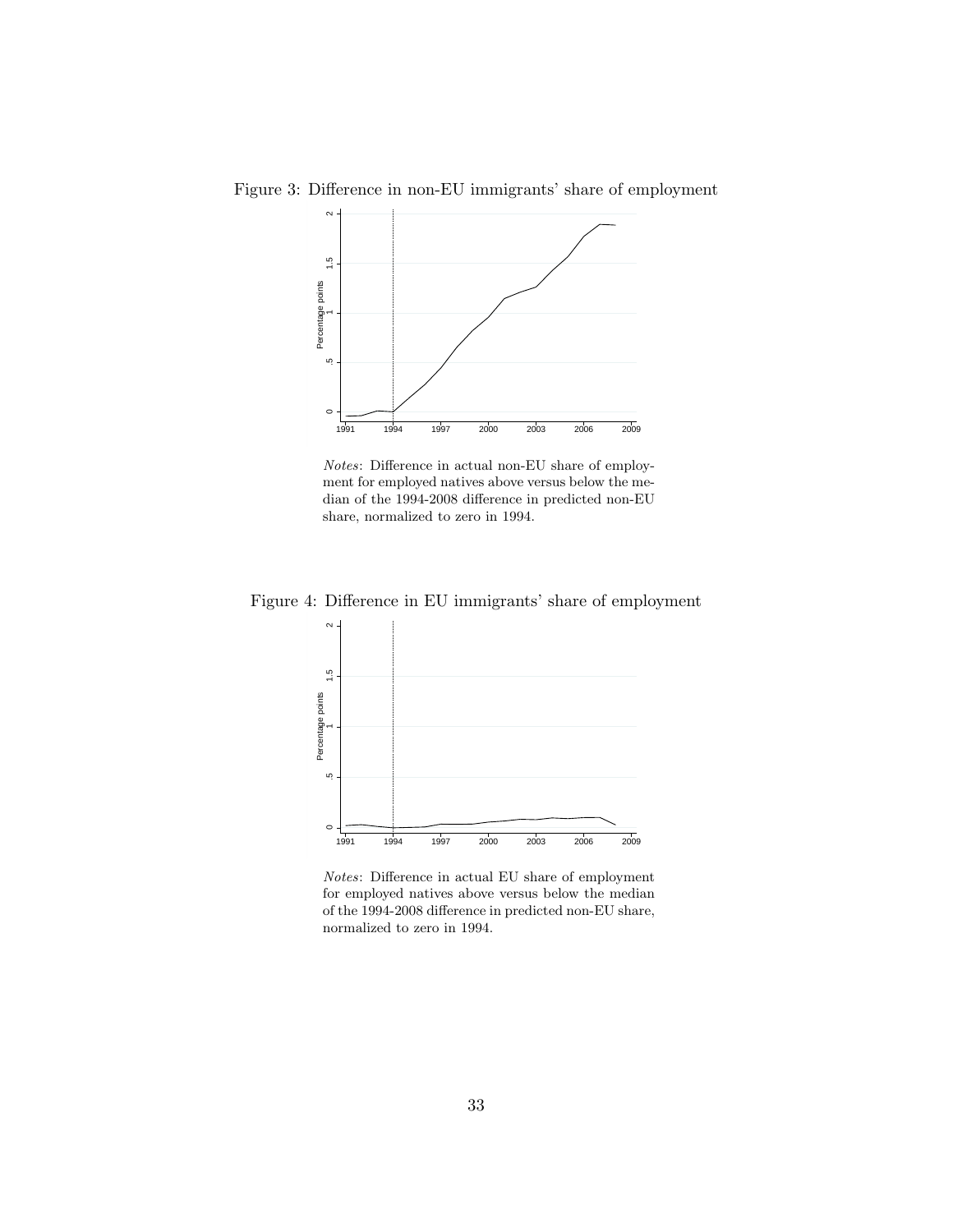|                                                      | Non-EU share   | Skill content of occupation |               |        |            |
|------------------------------------------------------|----------------|-----------------------------|---------------|--------|------------|
|                                                      | 1994-2008 dif. | Cognitive                   | Communication | Manual | Complexity |
| Lowest inflow                                        |                |                             |               |        |            |
| Managers of small enterprises                        | $-0.018$       | 0.666                       | 0.677         | 0.432  | 1.136      |
| Legislators and senior officials                     | 0.002          | 0.897                       | 0.989         | 0.303  | 1.828      |
| Corporate managers                                   | 0.003          | 0.796                       | 0.796         | 0.367  | 1.488      |
| Armed forces                                         | 0.003          | 0.441                       | 0.390         | 0.633  | 0.225      |
| Skilled agricultural and fishery workers             | 0.007          | 0.362                       | 0.248         | 0.736  | $-0.328$   |
| Highest inflow                                       |                |                             |               |        |            |
| Drivers and mobile plant operators                   | 0.039          | 0.352                       | 0.265         | 0.810  | $-0.322$   |
| Laborers in mining, construction, mfr. and transport | 0.045          | 0.215                       | 0.156         | 0.769  | $-0.783$   |
| Machine operators and assemblers                     | 0.057          | 0.276                       | 0.146         | 0.790  | $-0.655$   |
| Other elementary occupations                         | 0.087          | 0.260                       | 0.205         | 0.742  | $-0.633$   |
| Sales and services elementary occupations            | 0.148          | 0.126                       | 0.103         | 0.695  | $-1.234$   |

|  | Table 1: Skill content of occupations and change in non-EU immigrants share 1994-2008 |  |  |
|--|---------------------------------------------------------------------------------------|--|--|
|  |                                                                                       |  |  |

Notes: The skill content of each occupational grouping (2-digit ISCO) is the population weighted average of the underlying occupations (4-digitISCO).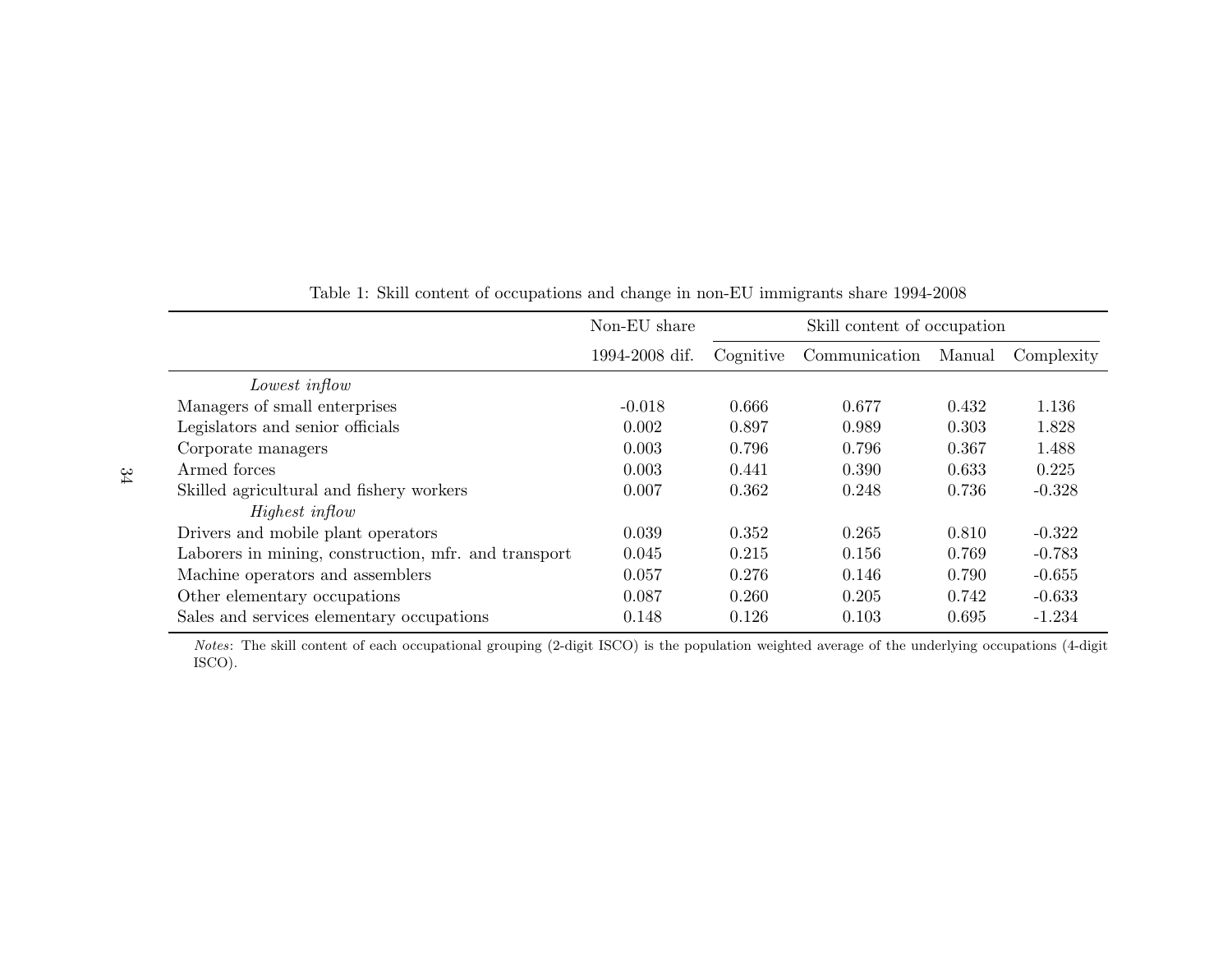|                                             | Low skilled native workers |       |         |       |
|---------------------------------------------|----------------------------|-------|---------|-------|
|                                             | Mean                       | S.d.  | Min     | Max   |
| Age                                         | 38.17                      | 12.26 | 18.00   | 65.00 |
| Labor market experience                     | 15.03                      | 10.13 | 0.00    | 45.00 |
| Job tenure                                  | 4.29                       | 5.52  | 0.00    | 28.00 |
| Married                                     | 0.48                       | 0.50  | 0.00    | 1.00  |
| Education, primary                          | 0.64                       | 0.48  | 0.00    | 1.00  |
| secondary                                   | 0.15                       | 0.36  | 0.00    | 1.00  |
| vocational                                  | 0.16                       | 0.37  | 0.00    | 1.00  |
| higher                                      | 0.04                       | 0.21  | 0.00    | 1.00  |
| Region, Northern Jytland                    | 0.11                       | 0.32  | 0.00    | 1.00  |
| Central Jytland                             | 0.23                       | 0.42  | 0.00    | 1.00  |
| Southern Denmark                            | 0.23                       | 0.42  | 0.00    | 1.00  |
| Greater Copenhagen Area                     | 0.27                       | 0.45  | 0.00    | 1.00  |
| Zealand                                     | 0.15                       | 0.36  | 0.00    | 1.00  |
| Agriculture, fishing and quarrying          | 0.03                       | 0.16  | 0.00    | 1.00  |
| Manufacturing                               | 0.23                       | 0.42  | 0.00    | 1.00  |
| Electricity, gas and water supply           | 0.01                       | 0.07  | 0.00    | 1.00  |
| Construction                                | 0.09                       | 0.28  | 0.00    | 1.00  |
| Wholesale and retail sale, hotels and rest. | 0.18                       | 0.38  | 0.00    | 1.00  |
| Transport, post and telecommunications      | 0.10                       | 0.30  | 0.00    | 1.00  |
| Finance and business activities             | 0.09                       | 0.29  | 0.00    | 1.00  |
| Public and personal services                | 0.28                       | 0.45  | 0.00    | 1.00  |
| Occupational complexity                     | 0.13                       | 0.90  | $-2.69$ | 2.11  |
| ln(Hourly wagerate)                         | 5.03                       | 0.38  | 0.13    | 9.17  |
| $ln(Annual\ earnings)$                      | 12.33                      | 0.50  | 7.05    | 16.97 |
| Fraction of year worked                     | 0.92                       | 0.17  | 0.00    | 1.00  |
| Observations                                | 1,787,910                  |       |         |       |

Table 2: Summary statistics for spell-sample

Notes: Employed natives 1995-2008. Low skilled is defined as the individual enters the panel. Some low skilled upgrade their education level while at the labor market (16% that start out with no post-secondary education obtain a vocational education and 5% obtain a higher education). Native-municipality combinations that are singletons are dropped, since they would not contribute to any of the spell-regressions because all spells are nested within municipalities.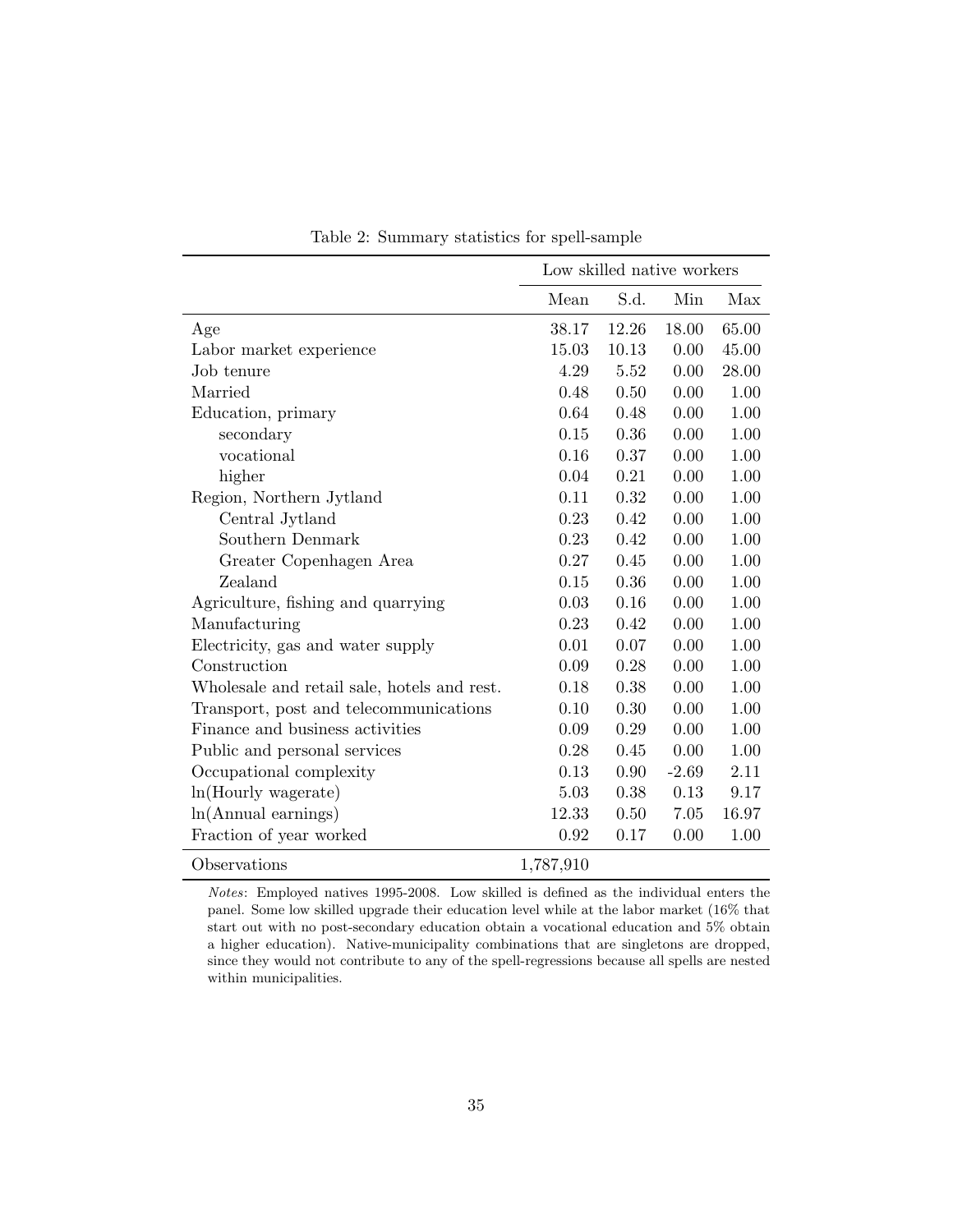|                                 | 1991-1994 difference in average | 1994-2008 dif. |                            |                    |  |  |
|---------------------------------|---------------------------------|----------------|----------------------------|--------------------|--|--|
|                                 | Occupational<br>complexity      | Hourly<br>wage | Fraction of<br>year worked | in actual<br>share |  |  |
|                                 | $Non-EU$                        |                |                            |                    |  |  |
| 1994-2008 dif. in imputed share | 0.277                           | $-0.091$       | 0.029                      | $0.519***$         |  |  |
|                                 | (0.269)                         | (0.155)        | (0.130)                    | (0.122)            |  |  |
| <i>F</i> -statistic instrument  | 1.06                            | 0.34           | 0.05                       | 17.98              |  |  |
| Observations                    | 97                              | 97             | 97                         | 97                 |  |  |
| R-squared                       | 0.37                            | 0.64           | 0.81                       | 0.71               |  |  |
|                                 | Refugee                         |                |                            |                    |  |  |
| 1994-2008 dif. in imputed share | $-0.590$                        | 0.527          | $-0.005$                   | $0.559***$         |  |  |
|                                 | (0.832)                         | (0.477)        | (0.402)                    | (0.070)            |  |  |
| <i>F</i> -statistic instrument  | 0.50                            | 1.22           | 0.00                       | 64.00              |  |  |
| Observations                    | 97                              | 97             | 97                         | 97                 |  |  |
| R-squared                       | 0.37                            | 0.64           | 0.81                       | 0.87               |  |  |

Table 3: Instrument power and correlation with pre-trends in outcomes for low skilled natives

Notes: Each regressions is at the municipality level and weighted by the size of the labor force in the municipality. The table shows correlation of instrument with pre-trends in native outcomes and with actual change in foreign born share. Controls are those listed in Table 2 averaged for each municipality in 1994. Refugees from the Former Yugoslavia are excluded from the refugee-group since they constitutean exemption from the random dispersion policy.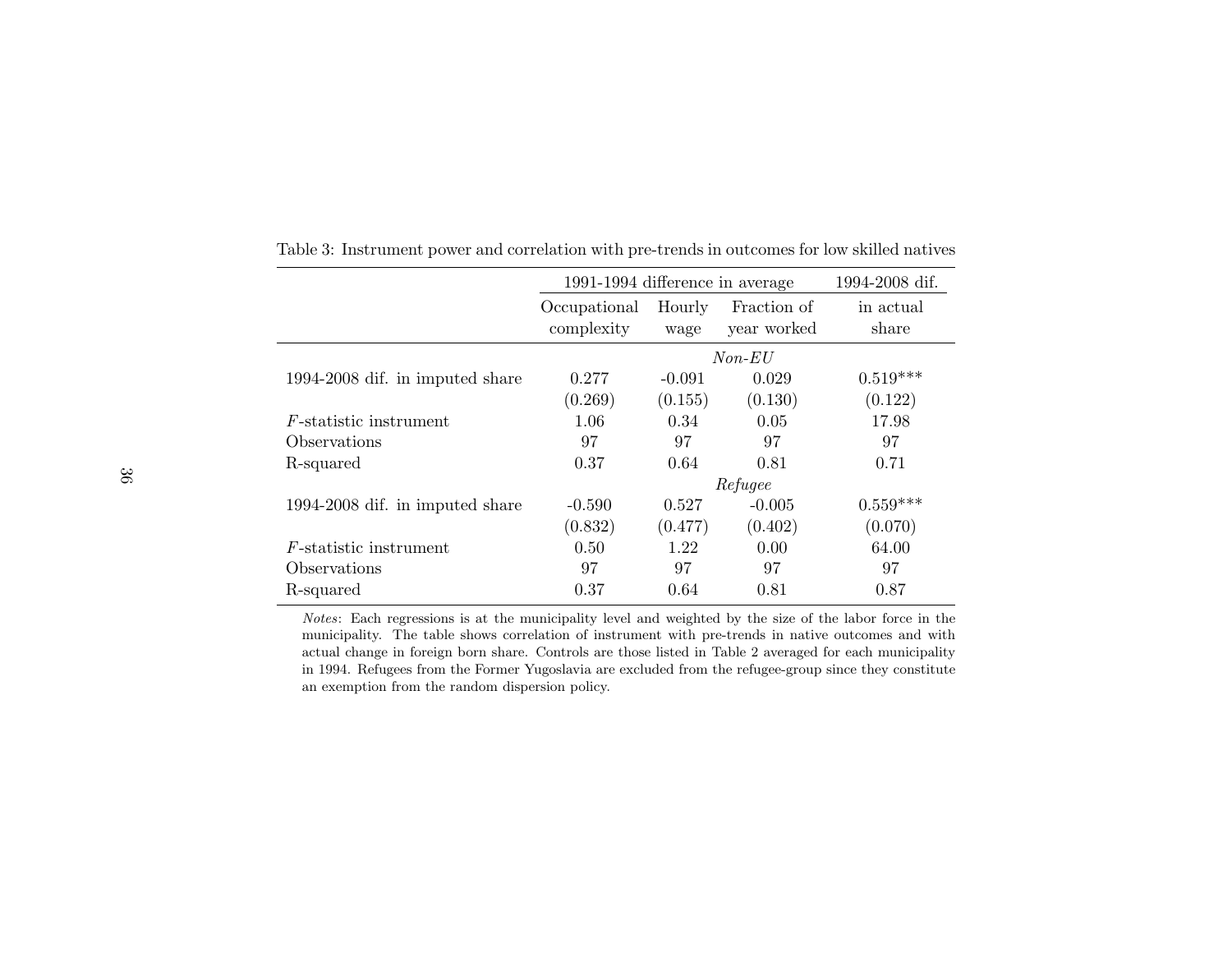|                            | (1)                  | (2)        | (3)                 | (4)        |
|----------------------------|----------------------|------------|---------------------|------------|
|                            | Worker-establishment |            | Worker-municipality |            |
|                            | $Non-EU$             | Refugee    | Non-EU              | Refugee    |
| Occupational complexity    | 0.544                | 0.294      | $2.556**$           | $3.635*$   |
|                            | (0.302)              | (0.754)    | (0.873)             | (1.822)    |
| Career upgrade             | $0.468**$            | 0.927      | $0.520**$           | $0.966*$   |
|                            | (0.175)              | (0.528)    | (0.173)             | (0.465)    |
| Career downgrade           | 0.106                | 0.219      | $0.538***$          | $1.241***$ |
|                            | (0.091)              | (0.357)    | (0.130)             | (0.363)    |
| Occupational mobility      | $0.574*$             | 1.145      | $1.058***$          | $2.206**$  |
|                            | (0.227)              | (0.714)    | (0.285)             | (0.755)    |
| Hourly wage                | $0.508*$             | $1.856***$ | 0.078               | 1.102      |
|                            | (0.222)              | (0.475)    | (0.309)             | (0.581)    |
| Fraction of year worked    | $0.314***$           | $0.669**$  | $0.479***$          | $0.943***$ |
|                            | (0.093)              | (0.246)    | (0.114)             | (0.199)    |
| Observations               | 1,541,654            | 1,541,654  | 1,787,910           | 1,787,910  |
| First stage $F$ -statistic | 26.12                | 55.23      | 24.32               | 52.77      |
| First stage coefficient    | $0.401***$           | $0.467***$ | $0.414***$          | $0.516***$ |
|                            | (0.078)              | (0.063)    | (0.084)             | (0.071)    |

Table 4: Worker-establishment and worker-municipality spell regressions (2SLS), low skilled

Notes: \*\*\*  $p < 0.001$ , \*\*  $p < 0.01$ , \*  $p < 0.05$ . Each entry of the table is the coefficient on the explanatory variable of interest in equation (4) using a sample of employed lowskilled natives between 1995 and 2008. The dependent variables (left column) have the same first stage except for occupational complexity that has fewer observations (some missings). Standard errors in parentheses and F-statistic for significance of excluded instrument are clustered by municipality.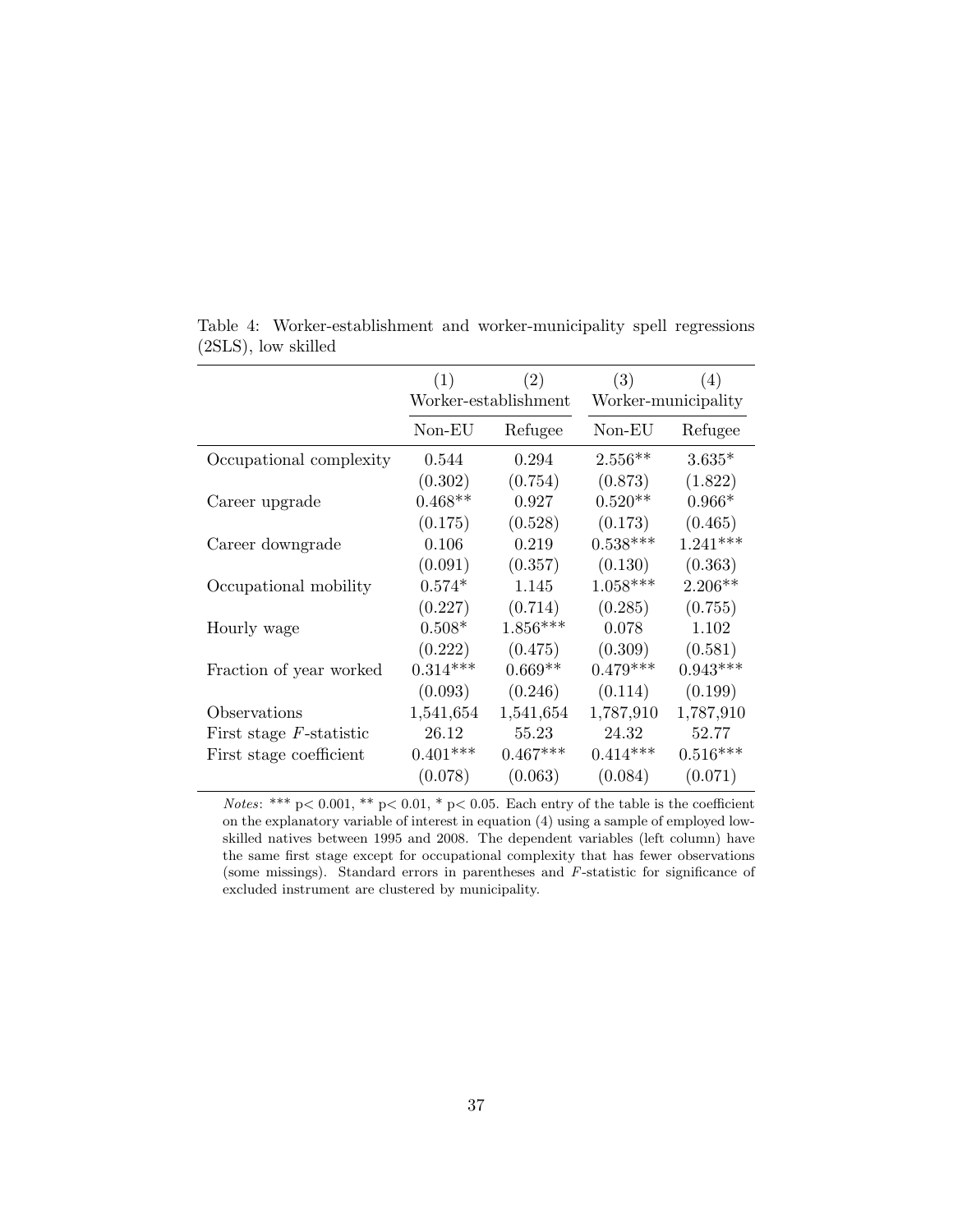

Figure 5: Treatment-control estimated differences in outcomes, low skilled

Notes: Parameter estimates (—–) and 95% confidence limits (- - -) on the interaction terms of immigration exposure and year dummies in equation (5) using a strongly balanced panel of natives employed in 1994. Standard errors are clustered at the 1994-municipality.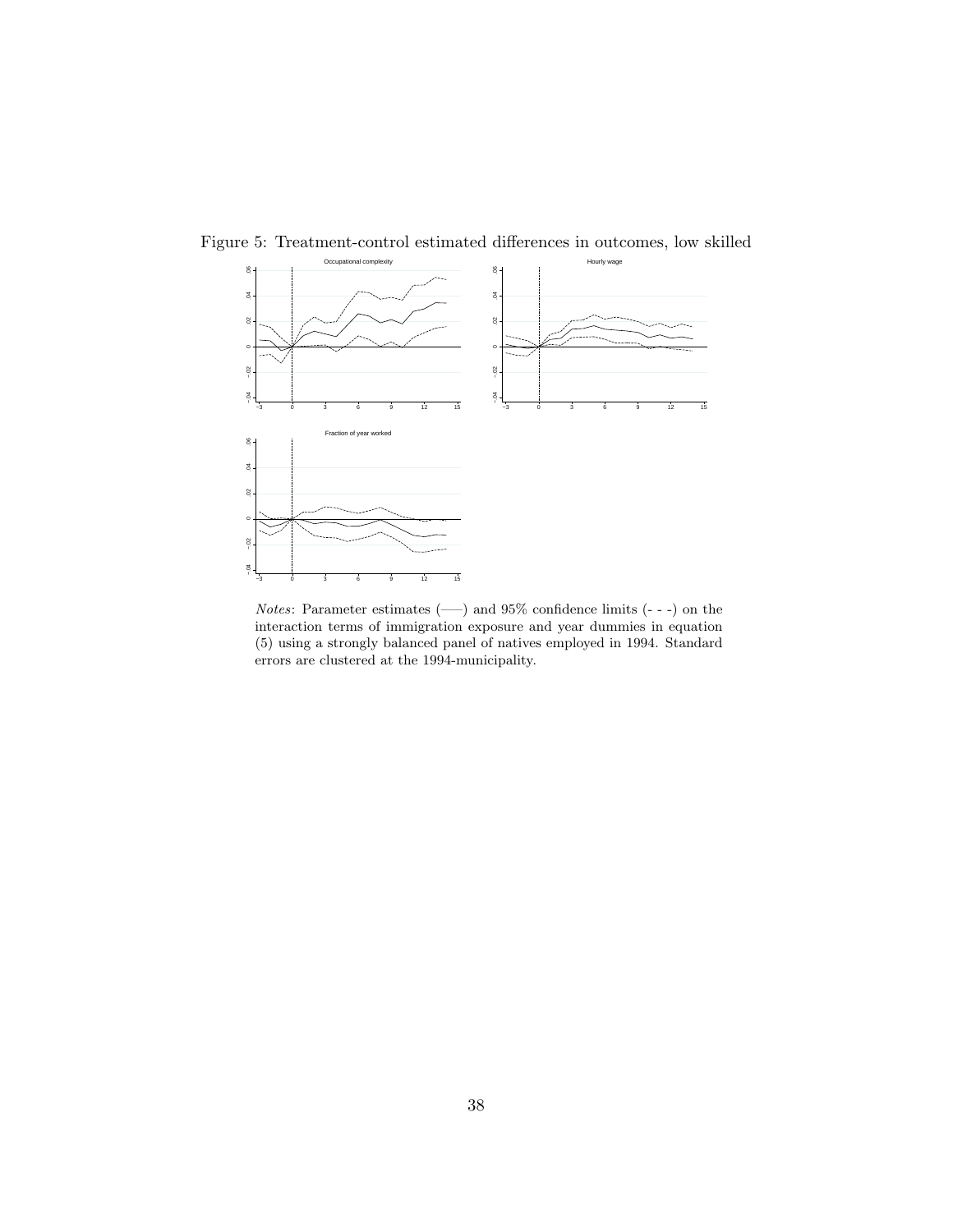

Figure 6: Treatment-control estimated differences in outcomes by age group, low skilled

 $Notes:~Parameters \; (\text{---})$  and  $95\%$  confidence limits  $(\texttt{- -})$  on the interaction terms of immigration exposure and year dummies in equation (5) using a strongly balanced panel of natives employed in 1994. Standard errors are clustered at the 1994-municipality. Young (old) are those aged 21-36 (37-51) in 1994.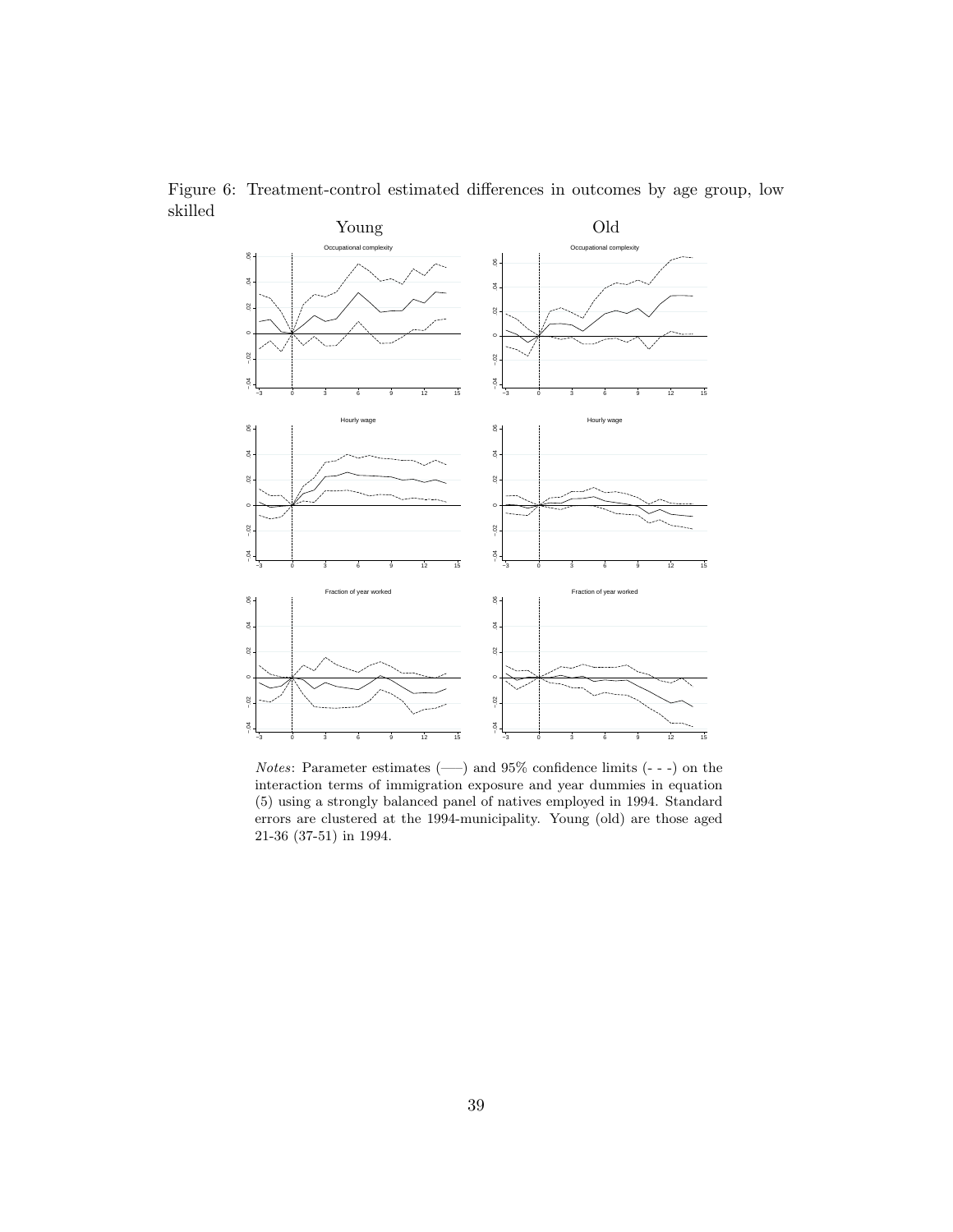

Figure 7: Treatment-control estimated differences in outcomes by tenure group, low skilled

*Notes*: Parameter estimates  $(\underline{\hspace{1cm}})$  and 95% confidence limits  $(- - )$  on the interaction terms of immigration exposure and year dummies in equation (5) using a strongly balanced panel of natives employed in 1994. Standard errors are clustered at the 1994-municipality. Low (high) tenure are those with less than (at least) 4.35 years in the firm in 1994.